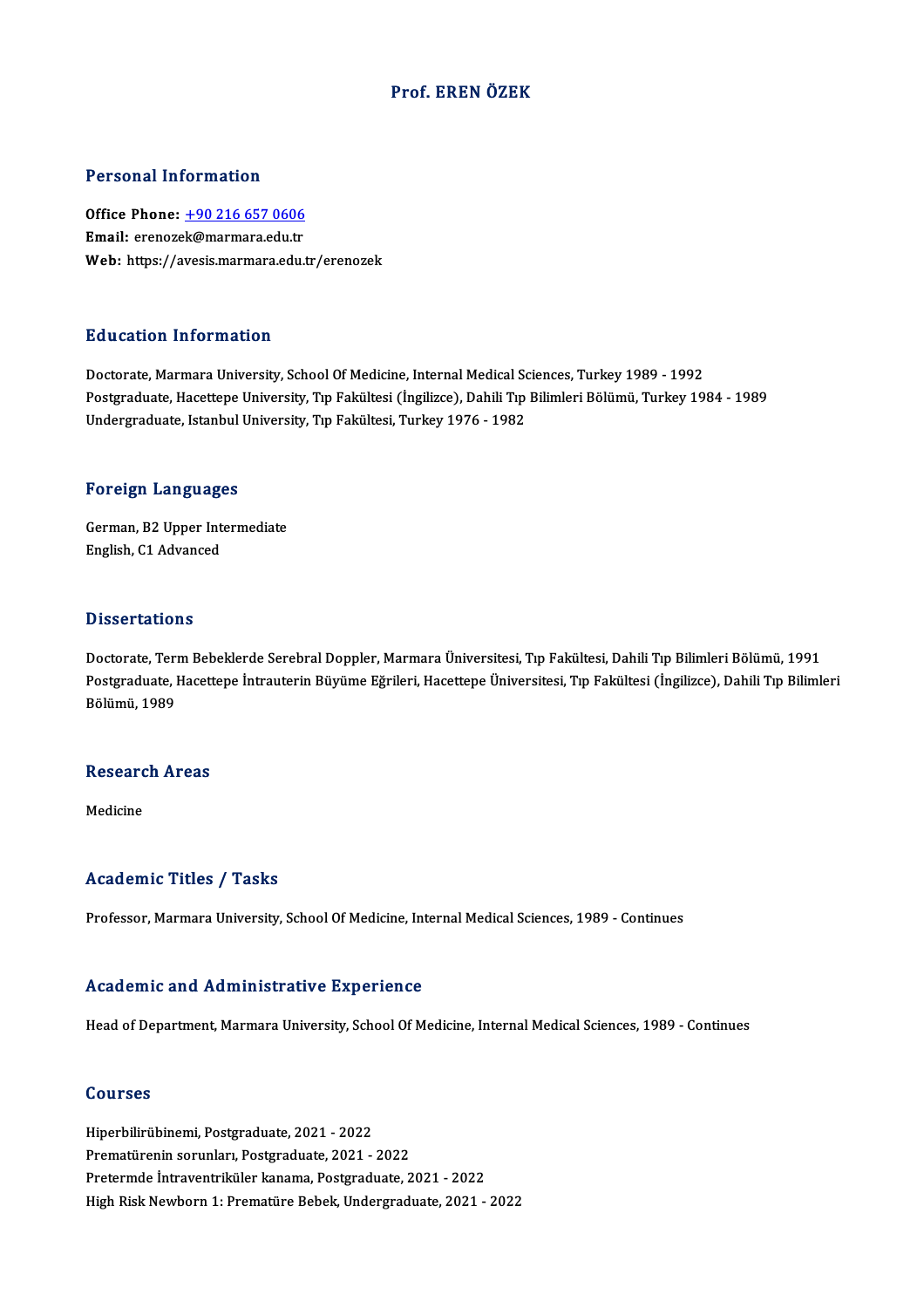Antenatal Steroid Kullanımı, Undergraduate, 2021 - 2022<br>Xanidağanda asfilsi ve binetermi tedevisi, Bestanaduate, 2 Yenidoğanda asfiksi ve hipotermi tedavisi, Postgraduate, 2021 - 2022<br>Preterm Beslenmesi, Postgraduate, 2021 - 2022 Antenatal Steroid Kullanımı, Undergraduate, 202<br>Yenidoğanda asfiksi ve hipotermi tedavisi, Postgr<br>Preterm Beslenmesi, Postgraduate, 2021 - 2022<br>Seğliki venidoğanın postnatal balamı, Undergrad Yenidoğanda asfiksi ve hipotermi tedavisi, Postgraduate, 2021 - 202<br>Preterm Beslenmesi, Postgraduate, 2021 - 2022<br>Sağlıklı yenidoğanın postnatal bakımı, Undergraduate, 2021 - 2022<br>Intreuterin Büyüme Ceriliği, Undergraduate Preterm Beslenmesi, Postgraduate, 2021 - 2022<br>Sağlıklı yenidoğanın postnatal bakımı, Undergraduate, 202<br>Intrauterin Büyüme Geriliği, Undergraduate, 2021 - 2022<br>Physical examination of the Nowbern, Undergraduate, 20 Physical examination of the Newborn, Undergraduate, 2021 - 2022 Intrauterin Büyüme Geriliği, Undergraduate, 2021 - 2022 Yenidoğan ve Perinatal Sağlık, Doctorate, 2021 - 2022 High Risk Newborn 2: Intrauterine Growth retardation, Infants of Diabetic Mothers Asphyxia, Multiple gestationx,<br>Undergraduate, 2021 - 2022 Erken ve Geç Sepsis, Postgraduate, 2021 - 2022 High Risk Newborn 2: Intrauterine Growth retardation, Infants of Diabetic Mothers Asphyxia, Multiple gestation:<br>Undergraduate, 2021 - 2022<br>Physical Examination of the Newborn : Neurological Examination of the Newborn, Unde Undergraduate, 2021 - 2022<br>Physical Examination of the Newborn : Neurological<br>Hipoglisemi ,Polisitemi, Undergraduate, 2021 - 2022<br>Erken Sonsis Undergraduate, 2021 - 2022 Physical Examination of the Newborn : Neu<br>Hipoglisemi ,Polisitemi, Undergraduate, 202<br>Erken Sepsis, Undergraduate, 2021 - 2022<br>Hyporbilinyhinemia, Undergraduate, 2021 Hipoglisemi ,Polisitemi, Undergraduate, 2021 - 2022<br>Erken Sepsis, Undergraduate, 2021 - 2022<br>Hyperbilirubinemia, Undergraduate, 2021 - 2022<br>Prematijne Petinenatisi, Pestaraduate, 2021 - 2022 Erken Sepsis, Undergraduate, 2021 - 2022<br>Hyperbilirubinemia, Undergraduate, 2021 - 2022<br>Prematüre Retinopatisi, Postgraduate, 2021 - 2022 Prematüre Retinopatisi, Postgraduate, 2021 - 2022<br>Advising Theses

Özek E., Akkoç T., Anne Sütünün saklanma ve depolanmasını kök hücre canlılığı ve immunolojik özelliklerine etkisi, Postgraduate, E.Cetin(Student), Continues Özek E., Akkoç T., Anne Sütünün saklanma ve depolanmasını kök hücre canlılığı ve immunolojik özelliklerine etkisi,<br>Postgraduate, E.Çetin(Student), Continues<br>Özek E., Öztürk G., Nöron hücre kültüründe bilirubinin oluşturduğ

Postgraduate, E.Çetin(Student), Continues<br>Özek E., Öztürk G., Nöron hücre kültüründe bilirı<br>Expertise In Medicine, N.KUTER(Student), 2017<br>Özek E. DİARETİK ANNE COCUKLARINDA CEC K Özek E., Öztürk G., Nöron hücre kültüründe bilirubinin oluşturduğu nörotoksisitede hipoterminin nöroprotektif etk<br>Expertise In Medicine, N.KUTER(Student), 2017<br>Özek E., DİABETİK ANNE ÇOCUKLARINDA GEÇ KORD KLEMPLEMENİN POST

Expertise In Medicine, N.KUTER(Student), 2017<br>Özek E., DİABETİK ANNE ÇOCUKLARINDA GEÇ KORD KLEMPLEMENİN POSTNATAL KOMPLİKASYONLARA ETKİSİ,<br>Expertise In Medicine, I.VURAL(Student), 2016 Özek E., DİABETİK ANNE ÇOCUKLARINDA GEÇ KORD KLEMPLEMENİN POSTNATAL KOMPLİKASYONLARA ETKİSİ,<br>Expertise In Medicine, I.VURAL(Student), 2016<br>Özek E., Sıçanlarda hemolize bağlı hiperbilirübinemi modelinde bilirübin nörotoksis

Expertise In Medicine, I.VURAL(Student), 2016<br>Özek E., Sıçanlarda hemolize bağlı hiperbilirübinemi metkisi, Expertise In Medicine, A.PAZAR(Student), 2015<br>Özek E. Göbek Belamında kullanılan farklı dezenfektan Özek E., Sıçanlarda hemolize bağlı hiperbilirübinemi modelinde bilirübin nörotoksisitesi ve melatoninin nöron koruyu<br>etkisi, Expertise In Medicine, A.PAZAR(Student), 2015<br>Özek E., Göbek Bakımında kullanılan farklı dezenfek

etkisi, Expertise In Medicine, A.PAZAR(Student), 2015<br>Özek E., Göbek Bakımında kullanılan farklı dezenfektanların kolonizasyon enfeksiyon ve göbek düşme süresi üzerine<br>etkileri, Postgraduate, H.ÖZDEMİR(Student), 2011 Özek E., Göbek Bakımında kullanılan farklı dezenfektanların kolonizasyon enfeksiyon ve göbek düşme süresi üzerine<br>etkileri, Postgraduate, H.ÖZDEMİR(Student), 2011<br>ÖZEK E., Sağlıklı term yenidoğanlarda yaşamın ilk dakikalar

etkileri, Postgraduate, H.ÖZDEMİR(Student)<br>ÖZEK E., Sağlıklı term yenidoğanlarda y<br>In Medicine, E.Altuncu(Student), 2009<br>ÖZEK E. Telmarlanan derlarda sonsütü ÖZEK E., Sağlıklı term yenidoğanlarda yaşamın ilk dakikalarındaki kalp hızı ve oksijen saturasyon persantilleri,<br>In Medicine, E.Altuncu(Student), 2009<br>ÖZEK E., Tekrarlanan dozlarda sonsütün yenidoğanın basit işlemsel ağrı

In Medicine, E.Altuncu(Student), 2009<br>ÖZEK E., Tekrarlanan dozlarda sonsütün yenidoğanın basit işlemsel ağrı yanıtına etkisi, Expertise In Medicine,<br>Ö.Altun(Student), 2005<br>Özek E., Önsüt ve sonsütün yenidoğanın basit işlem ÖZEK E., Tekrarlanan dozlarda sonsütün yenidoğanın basit işlemsel ağrı yanıtına etkisi, Expertise In Medicine,<br>Ö.Altun(Student), 2005<br>Özek E., Önsüt ve sonsütün yenidoğanın basit işlemsel ağrıya yanıtına etkisi, Expertise Ö.Altun(Student), 2005

Özek E., Önsüt ve sonsütün yenidoğanın basit işlemsel ağrıya yanıtına etkisi, Expertise In Medicine, Z.SE<br>2003<br>Özek E., Yenidoğan bebeğin ağrı yanıtında tekrarlayan doz anne sütü ve sükrozun etkisi, Postgraduate,<br>T.ÖZDOČAN

2003<br>Özek E., Yenidoğan bebeğin a<br>T.ÖZDOĞAN(Student), 2001<br>Özek E. Yüksek binerbilimbi Özek E., Yenidoğan bebeğin ağrı yanıtında tekrarlayan doz anne sütü ve sükrozun etkisi, Postgraduate,<br>T.ÖZDOĞAN(Student), 2001<br>Özek E., Yüksek hiperbilirubinemili sağlıklı term doğanlarda nöron spesifik enolaz düzeyi ve iş

T.ÖZDOĞAN(Student), 2001<br>Özek E., Yüksek hiperbilirubinemili sağlıklı term o<br>Expertise In Medicine, İ.AKMAN(Student), 2000<br>Özek E. Yanideğan bebeğin eğrum yanıtında eral Özek E., Yüksek hiperbilirubinemili sağlıklı term doğanlarda nöron spesifik enolaz düzeyi ve işitsel beyin sapı cevap<br>Expertise In Medicine, İ.AKMAN(Student), 2000<br>Özek E., Yenidoğan bebeğin ağrıya yanıtında oral dekstroz

Expertise In Medicine, İ.AKMAN<br>Özek E., Yenidoğan bebeğin ağrıy<br>Medicine, U.IŞIK(Student), 1999<br>Özek E. Yenidoğan bebeğin ağrı ı Özek E., Yenidoğan bebeğin ağrıya yanıtında oral dekstroz ve sukroz solüsyonlarının karşılaştırılması, Expertise In<br>Medicine, U.IŞIK(Student), 1999<br>Özek E., Yenidoğan bebeğin ağrı yanıtına anne sütü ve sükrozun etkisi, Exp

Medicine, U.IŞIK(Student), 1999<br>Özek E., Yenidoğan bebeğin ağrı yanıtına anne sütü ve sükrozun etkisi, Expertise In Medicine, R.ÖRS(Student), 1998<br>ÖZEK E., Antenatal dönemde sigara ile karşılaşmanın kord kanı kotinin, eozi Özek E., Yenidoğan bebeğin ağrı yanıtına anne sütü ve sükrozu<br>ÖZEK E., Antenatal dönemde sigara ile karşılaşmanın kord kan<br>üzerine etkisi, Expertise In Medicine, S.Gülsün(Student), 1996<br>Özek E. YENİDOĞANI ARDA KORD KANI KU ÖZEK E., Antenatal dönemde sigara ile karşılaşmanın kord kanı kotinin, eozinofil, IgE seviyesi ve perinatal faktörler<br>üzerine etkisi, Expertise In Medicine, S.Gülsün(Student), 1996<br>Özek E., YENİDOĞANLARDA KORD KANI KURŞUN

### Articles Published in Journals That Entered SCI, SSCI and AHCI Indexes

I. Intestinal perforation after intravitreal lowdose ranibizumab injection for the treatment of type 1 retinopathy of prematurity: A case report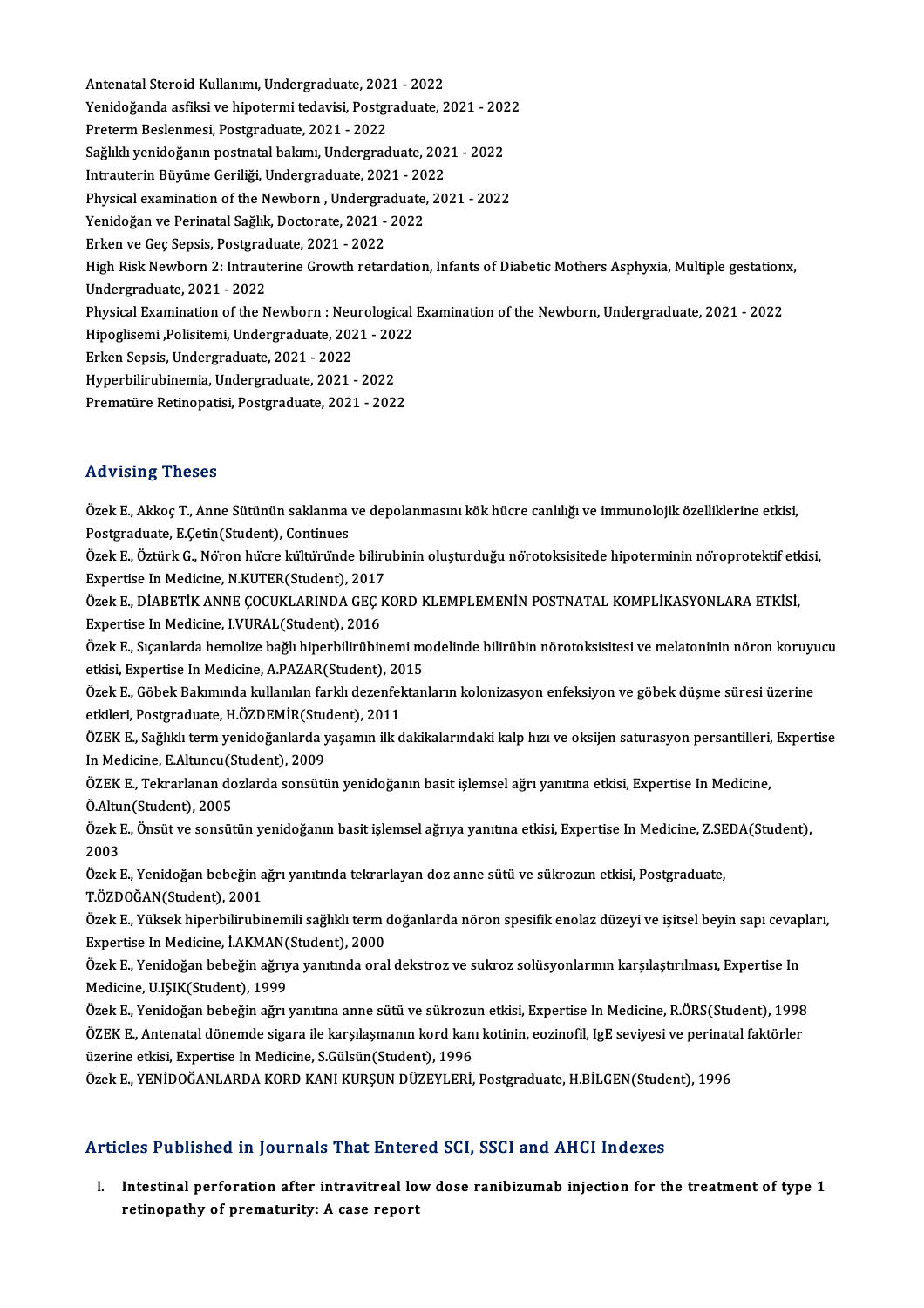Rzayev T., ÇELİKER ATABERK H., Aykut A., KARADENİZ CERİT K., Koyuncuer A., Gucyetmez S., ÖZDEMİR H.,<br>MEMİSOĞLU A. PİLGEN H.S., ÖZEK E. Rzayev T., ÇELİKER ATABERK H., Ayku<br>MEMİŞOĞLU A., BİLGEN H. S. , ÖZEK E.<br>FUROPEAN JOURNAL OF OPHTHALMO Rzayev T., ÇELİKER ATABERK H., Aykut A., KARADENİZ CERİT K., Koyuncuer<br>MEMİŞOĞLU A., BİLGEN H. S. , ÖZEK E.<br>EUROPEAN JOURNAL OF OPHTHALMOLOGY, 2022 (Journal Indexed in SCI)<br>The Use of the "Early Weight Less Nomegrama" es C MEMIŞOĞLU A., BİLGEN H. S. , ÖZEK E.<br>EUROPEAN JOURNAL OF OPHTHALMOLOGY, 2022 (Journal Indexed in SCI)<br>II. The Use of the "Early Weight Loss Nomograms" as Compared to a Standard Weight Loss Percentage<br>Protogol Will Degr EUROPEAN JOURNAL OF OPHTHALMOLOGY, 2022 (Journal Indexed in SCI)<br>The Use of the "Early Weight Loss Nomograms" as Compared to a<br>Protocol Will Decrease Postnatal Formula Supplementation<br>Tagi N., ERGIN A., Bilgen H. S., oezek The Use of the "Early Weight Loss<br>Protocol Will Decrease Postnatal F<br>Tagi N., ERGİN A., Bilgen H. S. , oezek E.<br>PREASTEEEDINC MEDICINE 2021 (Jo) Protocol Will Decrease Postnatal Formula Supplementation Tagi N., ERGİN A., Bilgen H. S. , oezek E.<br>BREASTFEEDING MEDICINE, 2021 (Journal Indexed in SCI)<br>III. Acute lung injury after exchange transfusion in two newborns with Glucose-6-phosphate<br>debydrogenese deficiency BREASTFEEDING MEDICINE, 2021 (Journal Indexed in SCI)<br>Acute lung injury after exchange transfusion in two newborns with Gluce<br>dehydrogenase deficiency<br>Rzayev T., GÜLCAN KERSİN S., MEMİŞOĞLU A., ÖZDEMİR H., BİLGEN H. S., ÖZ Acute lung injury after exchange transfusion in two newborns with Gluce<br>dehydrogenase deficiency<br>Rzayev T., GÜLCAN KERSİN S., MEMİŞOĞLU A., ÖZDEMİR H., BİLGEN H. S. , ÖZEK E.<br>TRANSELISION AND ARHERESIS SCIENCE vel 60 no.4, dehydrogenase deficiency<br>Rzayev T., GÜLCAN KERSİN S., MEMİŞOĞLU A., ÖZDEMİR H., BİLGEN H. S. , ÖZEK E.<br>TRANSFUSION AND APHERESIS SCIENCE, vol.60, no.4, 2021 (Journal Indexed in SCI)<br>The differences in porinatal eutsemes he IV. The differences in perinatal outcomes between refugee and resident mother-infant dyads: A retrospective study in Turkey between 2013 and 2018 TRANSFUSION AND APHERESIS SCIENCE, vol.60, no.4, 2021 (Journal of the differences in perinatal outcomes between refugee<br>retrospective study in Turkey between 2013 and 2018<br>Silabli N. V., Baris H. F., Qutranii J., ÖZEKE, PO Silahli N.Y., Baris H.E., Qutranji L., ÖZEK E., BORAN P. retrospective study in Turkey between 2013 and 2018<br>Silahli N.Y., Baris H. E., Qutranji L., ÖZEK E., BORAN P.<br>HEALTH CARE FOR WOMEN INTERNATIONAL, 2021 (Journal Indexed in SSCI)<br>Atunisal Tarataid Phabdaid Tumar in a Nourba Silahli N. Y., Baris H. E., Qutranji L., ÖZEK E., BORAN P.<br>HEALTH CARE FOR WOMEN INTERNATIONAL, 2021 (Journal Indexed in SSCI)<br>V. Atypical Teratoid Rhabdoid Tumor in a Newborn: Can IVF Be a Risk Factor?<br>Prayou T. Colse K. HEALTH CARE FOR WOMEN INTERNATIONAL, 2021 (Journal Indexed in SSCI)<br><mark>Atypical Teratoid Rhabdoid Tumor in a Newborn: Can IVF Be a Risk Factor?</mark><br>Rzayev T., Gokce K., Gucyetmez S., BOZKURT S., DAĞÇINAR A., TOKUÇ A. G. , Yaman Atypical Teratoid Rhabdoid Tumor in a Newborn: Can IVF Be<br>Rzayev T., Gokce K., Gucyetmez S., BOZKURT S., DAĞÇINAR A., TOKUÇ<br>FETAL AND PEDIATRIC PATHOLOGY, 2021 (Journal Indexed in SCI)<br>Cinasalsat as a First Line Treatment Rzayev T., Gokce K., Gucyetmez S., BOZKURT S., DAĞÇINAR A., TOKUÇ A. G. , Yaman A., BİLGEN H. S. , ÖZEK E.<br>FETAL AND PEDIATRIC PATHOLOGY, 2021 (Journal Indexed in SCI)<br>VI. Cinacalcet as a First-Line Treatment in Neonatal S FETAL AND PEDIATRIC PATHOLOGY, 20<br>Cinacalcet as a First-Line Treatmen<br>Sensing Receptor (CaSR) Mutation Cinacalcet as a First-Line Treatment in Neonatal Severe Hyperparathyroidism Secon<br>Sensing Receptor (CaSR) Mutation<br>Gulcan-Kersin S., Kirkgoz T., Eltan M., Rzayev T., Ata P., Bilgen H. S. , Özek E., Bereket A., Turan S.<br>HOP Sensing Receptor (CaSR) Mutation<br>Gulcan-Kersin S., Kirkgoz T., Eltan M., Rzayev T., Ata P., Bilgen H. S. , Özek E., Bereket A., Turan S.<br>HORMONE RESEARCH IN PAEDIATRICS, vol.93, no.5, pp.313-321, 2020 (Journal Indexed in S Gulcan-Kersin S., Kirkgoz T., Eltan M., Rzayev T., Ata P., Bilgen H. S. , Özek E., Bereket A., Turan S.<br>HORMONE RESEARCH IN PAEDIATRICS, vol.93, no.5, pp.313-321, 2020 (Journal Indexed in SCI)<br>VII. Clinical and laboratory HORMONE RESEARCH IN PAEDIATRICS,<br>Clinical and laboratory awareness f<br>Mycoplasma Hominis: a case report<br>CÜLCAN KERSİN S. BOZAN T. Ozdamir H Clinical and laboratory awareness for an under recognized pathogen in newborn<br>Mycoplasma Hominis: a case report<br>GÜLCAN KERSİN S., BOZAN T., Ozdemir H., BİLGEN H. S. , Soyletir G., MEMİŞOĞLU A., ÖZEK E.<br>TURKISH JOURNAL OF R Mycoplasma Hominis: a case report<br>GÜLCAN KERSİN S., BOZAN T., Ozdemir H., BİLGEN H. S. , Soyletir G., MEMİŞOĞLU A., ÖZEK E.<br>TURKISH JOURNAL OF PEDIATRICS, vol.62, no.2, pp.280-283, 2020 (Journal Indexed in SCI)<br>Dess Beneet VIII. Does Repeated Painful Stimuli Change Cerebral Near-Infrared Spectroscopy Response in Healthy,<br>Term, Large for Gestational Age Newborns? TURKISH JOURNAL OF PEDIATRICS, vol.62, no.2, pp.280-283, 2020 (Journal Indexed in SCI) Ozdemir H., Bilgen H. S., Gokulu G., Memisoglu A., Eren O. CLINICAL JOURNAL OF PAIN, vol.36, no.2, pp.110-116, 2020 (Journal Indexed in SCI) IX. Delayed cord clamping in termlarge-for-gestational age infants: A prospective randomised study Vural I., Ozdemir H., Teker G., Yoldemir T., Bilgen H. S., Özek E. JOURNAL OF PAEDIATRICS AND CHILD HEALTH, vol.55, no.5, pp.555-560, 2019 (Journal Indexed in SCI) X. European Consensus Guidelines on the Management of Respiratory Distress Syndrome-2019 Update JOURNAL OF PAEDIATRICS AND CHILD HEALTH, vol.55, no.5, pp.555-560, 2019 (Journal Indexed in SCI)<br>European Consensus Guidelines on the Management of Respiratory Distress Syndrome-2019 Update<br>Sweet D. G. , Carnielli V., Grei Euro<br>Swee<br>et al.<br>NEO! Sweet D. G. , Carnielli V., Greisen G., Hallman M., Özek E., Te Pas A., Pla<br>et al.<br>NEONATOLOGY, vol.115, pp.432-450, 2019 (Journal Indexed in SCI)<br>NEONATAL ACUTE KIDNY INUIPY. A SINCLE CENTPE EXPERI et al.<br>NEONATOLOGY, vol.115, pp.432-450, 2019 (Journal Indexed in SCI)<br>XI. NEONATAL ACUTE KIDNY INJURY: A SINGLE CENTRE EXPERIENCE NEONATOLOGY, vol.115, pp.432-450, 2019 (Journal Indexed in SCI)<br>NEONATAL ACUTE KIDNY INJURY: A SINGLE CENTRE EXPERIENCE<br>Alpay H., Gökce İ., Sak M., Cicek N., Memişoğlu A., Yıldız N., Bilgen H. S. , Özek E.<br>PEDIATRIC NEPHRO NEONATAL ACUTE KIDNY INJURY: A SINGLE CENTRE EXPERIENCE<br>Alpay H., Gökce İ., Sak M., Cicek N., Memişoğlu A., Yıldız N., Bilgen H. S. , Özek E.<br>PEDIATRIC NEPHROLOGY, vol.33, no.10, pp.1845-1846, 2018 (Journal Indexed in SCI) Alpay H., Gökce İ., Sak M., Cicek N., Memişoğlu A., Yıldız N., Bilgen H. S. , Özek E.<br>PEDIATRIC NEPHROLOGY, vol.33, no.10, pp.1845-1846, 2018 (Journal Indexed in SCI)<br>XII. Severe lactic acidosis in an extremely low birth w PEDIATRIC NEPHROLOGY, vol.33, no.10, pp.1845-1846, 2018 (Journa<br>Severe lactic acidosis in an extremely low birth weight infant<br>Özdemir H., Bilgen H. S. , Unkar Z. A. , Kıykım E., Memişoğlu A., Özek E.<br>JOUPMAL OF PEDIATRIC JOURNAL OF PEDIATRIC ENDOCRINOLOGY & METABOLISM, vol.31, no.6, pp.693-695, 2018 (Journal Indexed in SCI) Özdemir H., Bilgen H. S., Unkar Z. A., Kıykım E., Memişoğlu A., Özek E. JOURNAL OF PEDIATRIC ENDOCRINOLOGY & METABOLISM, vol.31, no.6, pp.693-695, 2018 (Journal<br>SCI)<br>XIII. The Neuroprotective Effects of Hypothermia on Bilirubin-Induced Neurotoxicity in vitro<br>Kutar N. Avait Altunau N. Orturk G. SCI)<br>The Neuroprotective Effects of Hypothe<br>Kuter N., Aysit-Altuncu N., Ozturk G., ÖZEK E.<br>NEONATOLOCY vel 112 no 4 nn 360 365 3. The Neuroprotective Effects of Hypothermia on Bilirubin-Induce<br>Kuter N., Aysit-Altuncu N., Ozturk G., ÖZEK E.<br>NEONATOLOGY, vol.113, no.4, pp.360-365, 2018 (Journal Indexed in SCI)<br>A rano and amerging pathogen: Paeultella p Kuter N., Aysit-Altuncu N., Ozturk G., ÖZEK E.<br>NEONATOLOGY, vol.113, no.4, pp.360-365, 2018 (Journal Indexed in SCI)<br>XIV. A rare and emerging pathogen: Raoultella planticola identification based on 16S rRNA in an infant NEONATOLOGY, vol.113, no.4, pp.360-365, 2018 (Journal Indexed in SCI)<br>A rare and emerging pathogen: Raoultella planticola identification based on 16S rRNA in an infant<br>Atici S., Unkar Z. A., Demir S. O., Akkoc G., YAKUT N. A rare and emerging pathogen: Raoultella planticola identification based on 16S rRNA in an<br>Atici S., Unkar Z. A. , Demir S. O. , Akkoc G., YAKUT N., Yilmaz S., Erdem K., MEMİŞOĞLU A., ÜLGER N., Soys<br>JOURNAL OF INFECTION AN XV. Neuroprotective Effect of Erythropoietin on PhenylhydrazineInduced Hemolytic Hyperbilirubinemia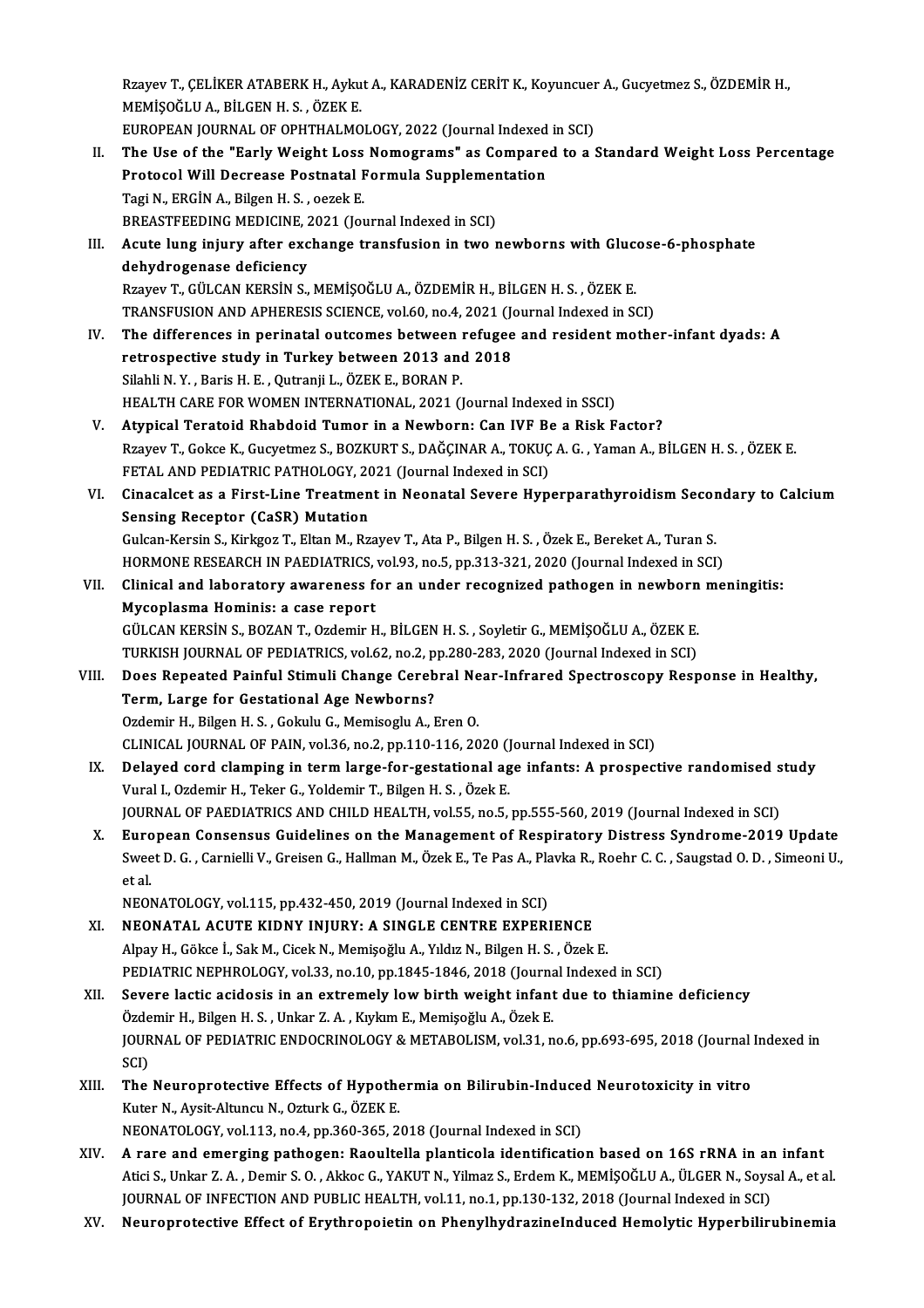in Neonatal Rats

MEMİŞOĞLUA.,KolgaziM.,YamanA.,Bahadir E.,ŞİRVANCI S.,YEGENB.,ÖZEKE. in Neonatal Rats<br>MEMİŞOĞLU A., Kolgazi M., Yaman A., Bahadir E., ŞİRVANCI S., YEGEN B., ÖZEK E.<br>NEUROCHEMICAL RESEARCH, vol.42, no.4, pp.1026-1037, 2017 (Journal Indexed in SCI)<br>Persistant bunarakısamia in a neonata: Ja it

- MEMİŞOĞLU A., Kolgazi M., Yaman A., Bahadir E., ŞİRVANCI S., YEGEN B., ÖZEK E.<br>NEUROCHEMICAL RESEARCH, vol.42, no.4, pp.1026-1037, 2017 (Journal Indexed in SCI)<br>XVI. Persistent hyperglycemia in a neonate: Is it a complicat NEUROCHEMICAL RESEARCH, vol.42, no.4, pp.1026-1037, 2017 (Journal Indexed in<br>Persistent hyperglycemia in a neonate: Is it a complication of therapeutic<br>Ozdemir H., MEMİŞOĞLU A., Alp-Unkar Z., Arcagok B., Bilgen H. S., Tura Persistent hyperglycemia in a neonate: Is it a complication of therapeutic hypoth<br>Ozdemir H., MEMİŞOĞLU A., Alp-Unkar Z., Arcagok B., Bilgen H. S. , Turan S., ÖZEK E.<br>TURKISH JOURNAL OF PEDIATRICS, vol.59, no.2, pp.193-196 Ozdemir H., MEMİŞOĞLU A., Alp-Unkar Z., Arcagok B., Bilgen H. S., Turan S., ÖZEK E.<br>TURKISH JOURNAL OF PEDIATRICS, vol.59, no.2, pp.193-196, 2017 (Journal Indexed in SCI)<br>XVII. Impact of different antiseptics on umbilical
- TURKISH JOURNAL OF PEDIATRICS, vol.59, no.2, pp.193-196, 2017 (Journal Ind<br>Impact of different antiseptics on umbilical cord colonization and cord<br>Ozdemir H., Bilgen H. S. , TOPUZOĞLU A., Coskun S., Soyletir G., Bakir M., Ozdemir H., Bilgen H. S. , TOPUZOĞLU A., Coskun S., Soyletir G., Bakir M., ÖZEK E.<br>JOURNAL OF INFECTION IN DEVELOPING COUNTRIES, vol.11, no.2, pp.152-157, 2017 (Journal Indexed in SCI)
- Ozdemir H., Bilgen H. S., TOPUZOĞLU A., Coskun S., Soyletir G., Bakir M., ÖZEK E.<br>JOURNAL OF INFECTION IN DEVELOPING COUNTRIES, vol.11, no.2, pp.152-157, 2017 (Journal Indexed in SCI)<br>XVIII. European Consensus Guidelines o JOURNAL OF INFECTION IN DEVELOPING COUNTRIES, vol.11, no.2, pp.152-157, 2017 (Journal Indexed in SCI)<br><mark>European Consensus Guidelines on the Management of Respiratory Distress Syndrome-2016 Update</mark><br>Sweet D. G. , Carnielli V Euro<br>Swee<br>et al.<br>NEO! Sweet D. G. , Carnielli V., Greisen G., Hallman M., ÖZEK E., Plavka R., Saugsta<br>et al.<br>NEONATOLOGY, vol.111, no.2, pp.107-125, 2017 (Journal Indexed in SCI)<br>Comparative hock stick study showed that powborn infants who k

- XIX. Comparative heel stick study showed that newborn infants who had undergone repeated painful NEONATOLOGY, vol.111, no.2, pp.107-125, 2017 (Journal Indexed<br>Comparative heel stick study showed that newborn infants<br>procedures showed increased short-term pain responses. Comparative heel stick study showed that newborn infants who had une<br>procedures showed increased short-term pain responses.<br>Gokulu G., Bilgen H. S., Ozdemir H., Sarioz A., Memisoglu A., Gucuyener K., Ozek E.<br>Asta paedistri procedures showed increased short-term pain responses.<br>Gokulu G., Bilgen H. S. , Ozdemir H., Sarioz A., Memisoglu A., Gucuyener K., Ozek E.<br>Acta paediatrica (Oslo, Norway : 1992), vol.105, 2016 (Journal Indexed in SCI Expa Gokulu G., Bilgen H. S. , Ozdemir H., Sarioz A., Memisoglu A., Gucuyener K., Ozek E.<br>Acta paediatrica (Oslo, Norway : 1992), vol.105, 2016 (Journal Indexed in SCI Expanded)<br>XX. Ventilator-associated pneumonia caused by
- Acta paediatrica (Oslo, Nor<br>Ventilator-associated pr<br>review of the literature Ventilator-associated pneumonia caused by Chryseobacterium indologenes: a rare infant case and<br>review of the literature<br>Atici S., Unkar Z. A. , Erdem K., KEPENEKLİ KADAYİFCİ E., Karaaslan A., MEMİŞOĞLU A., Soysal A., Topra

**review of the li**<br>Atici S., Unkar Z.<br>G., ÖZEK E., et al.<br>SPPINCEPPI US Atici S., Unkar Z. A. , Erdem K., KEPENEKLİ KADAYİFC<br>G., ÖZEK E., et al.<br>SPRINGERPLUS, vol.5, 2016 (Journal Indexed in SCI)<br>Dustal slasure with intravenous parasstamalı s

- G., ÖZEK E., et al.<br>SPRINGERPLUS, vol.5, 2016 (Journal Indexed in SCI)<br>XXI. Ductal closure with intravenous paracetamol: a new approach to patent ductus arteriosus treatment<br>MEMISOČLUA, Unkar 7. A. Cetiner N. AKALIN E. Ord SPRINGERPLUS, vol.5, 2016 (Journal Indexed in SCI)<br>Ductal closure with intravenous paracetamol: a new approach to patent du<br>MEMİŞOĞLU A., Unkar Z.A. , Cetiner N., AKALIN F., Ozdemir H., BİLGEN H. S. , ÖZEK E.<br>JOUPMAL OE MA Ductal closure with intravenous paracetamol: a new approach to patent ductus arteriosus treatment<br>MEMİŞOĞLU A., Unkar Z. A. , Cetiner N., AKALIN F., Ozdemir H., BİLGEN H. S. , ÖZEK E.<br>JOURNAL OF MATERNAL-FETAL & NEONATAL M MEMİŞOĞLU A., Unkar Z. A. , Cetiner N., AKALIN F., Ozdemir H., BİLGEN H. S. , ÖZEK E.<br>JOURNAL OF MATERNAL-FETAL & NEONATAL MEDICINE, vol.29, no.6, pp.987-990, 2016 (Journal Indexed<br>XXII. The neuroprotective and anti-ap
- JOURNAL OF MATERNAL-FETAL & N<br>The neuroprotective and anti-ap<br>induced oxidative brain damage<br>Parar A Kolsari M MEMISOČIJJA The neuroprotective and anti-apoptotic effects of melatonin on hemolytic hyperbilirubinemia-<br>induced oxidative brain damage<br>Pazar A., Kolgazi M., MEMİŞOĞLU A., Bahadir E., ŞİRVANCI S., Yaman A., YEGEN B., ÖZEK E. induced oxidative brain damage<br>Pazar A., Kolgazi M., MEMİŞOĞLU A., Bahadir E., ŞİRVANCI S., Yaman A., YEGEN B., ÖZEK<br>JOURNAL OF PINEAL RESEARCH, vol.60, no.1, pp.74-83, 2016 (Journal Indexed in SCI)<br>Quteeme of the Beeninat

XXIII. Outcome of the Respiratory Syncytial Virus related acute lower respiratory tract infection among<br>hospitalized newborns a prospective multicenter study JOURNAL OF PINEAL RESEARCH, vol.60, no.1, pp.74-83, 2016 (<br>Outcome of the Respiratory Syncytial Virus related acut<br>hospitalized newborns a prospective multicenter study<br>ALAN S. EPDEVE Ö. CAKIR U. AKDUMAN H. ZENCIROČLUA Outcome of the Respiratory Syncytial Virus related acute lower respiratory tract infection among<br>hospitalized newborns a prospective multicenter study<br>ALAN S., ERDEVE Ö., ÇAKIR U., AKDUMAN H., ZENCİROĞLU A., AKÇAKUŞ M., GÖ hospitalized<br>ALAN S., ERDEV<br>ARSAN S., et al.<br>Journal Of Mate ALAN S., ERDEVE Ö., ÇAKIR U., AKDUMAN H., ZENCİROĞLU A., AKÇAKUŞ M., GÖKMEN Z., ATEŞ C., ATA<br>ARSAN S., et al.<br>Journal Of Maternal-Fetal & Neonatal Medicine, vol.29, pp.2186-2193, 2015 (Journal Indexed in SCI)<br>Dess transian

ARSAN S., et al.<br>Journal Of Maternal-Fetal & Neonatal Medicine, vol.29, pp.2186-2193, 2015 (Journal Indexed in<br>XXIV. Does transient hypothyroxinemia influence metabolic bone disease of prematurity? Journal Of Maternal-Fetal & Neonatal Medicine, vol.29, pp.2186-2193,<br>Does transient hypothyroxinemia influence metabolic bone di<br>Demirel U., ÖZEK E., BEREKET A., Demirel B., TOPUZOĞLU A., Akman I.<br>JOUPMAL OF MATERNAL EETAL Does transient hypothyroxinemia influence metabolic bone disease of prematurity?<br>Demirel U., ÖZEK E., BEREKET A., Demirel B., TOPUZOĞLU A., Akman I.<br>JOURNAL OF MATERNAL-FETAL & NEONATAL MEDICINE, vol.26, no.18, pp.1844-184 Dem<br>JOUR<br>SCI)<br>Iren SCI)<br>XXV. Iron deficiency anemia in late-preterm infants

OzdemirH.,AkmanI.,DemirelU.,CoskunS.,BilgenH.S. ,ÖZEKE. Iron deficiency anemia in late-preterm infants<br>Ozdemir H., Akman I., Demirel U., Coskun S., Bilgen H. S. , ÖZEK E.<br>TURKISH JOURNAL OF PEDIATRICS, vol.55, no.5, pp.500-505, 2013 (Journal Indexed in SCI)<br>Maternal Thuraid Dug Ozdemir H., Akman I., Demirel U., Coskun S., Bilgen H. S. , ÖZEK E.<br>TURKISH JOURNAL OF PEDIATRICS, vol.55, no.5, pp.500-505, 2013 (Jou<br>XXVI. Maternal Thyroid Dysfunction and Neonatal Thyroid Problems<br>Ordemir H. Alman J. Co

- TURKISH JOURNAL OF PEDIATRICS, vol.55, no.5, pp.500-505, 2013 (Journal Indexed in<br>Maternal Thyroid Dysfunction and Neonatal Thyroid Problems<br>Ozdemir H., Akman I., Coskun S., Demirel U., Turan S., BEREKET A., Bilgen H. S. , Maternal Thyroid Dysfunction and Neonatal Thyroid Problems<br>Ozdemir H., Akman I., Coskun S., Demirel U., Turan S., BEREKET A., Bilgen H. S. , ÖZEK E.<br>INTERNATIONAL JOURNAL OF ENDOCRINOLOGY, vol.2013, 2013 (Journal Indexed i
- Ozdemir H., Akman I., Coskun S., Demirel U., Turan S., BEREKET A., Bilgen H. S. , ÖZEK E.<br>INTERNATIONAL JOURNAL OF ENDOCRINOLOGY, vol.2013, 2013 (Journal Indexed in SCI)<br>XXVII. European Consensus Guidelines on the Manageme INTERNATIONAL JOURNAL OF EN<br>European Consensus Guidelin<br>Preterm Infants-2013 Update<br>Sweet D.C. Cornielli V. Creisen C European Consensus Guidelines on the Management of Neonatal Respiratory Distress Syndrome in<br>Preterm Infants-2013 Update<br>Sweet D. G. , Carnielli V., Greisen G., Hallman M., ÖZEK E., Plavka R., Saugstad O. D. , Simeoni U.,

Pret<br>Swee<br>et al.<br>NEO! Sweet D. G. , Carnielli V., Greisen G., Hallman M., ÖZEK E., Plavka R., Saugsta<br>et al.<br>NEONATOLOGY, vol.103, no.4, pp.353-368, 2013 (Journal Indexed in SCI)<br>Transient Techynnes of the Newborn: The Treatment Strategies

et al.<br>NEONATOLOGY, vol.103, no.4, pp.353-368, 2013 (Journal Indexed in SCI)<br>XXVIII. Transient Tachypnea of the Newborn: The Treatment Strategies<br>VIIPDAKÖK M. ÖZEK E NEONATOLOGY, vol.10:<br><mark>Transient Tachypne</mark>a<br>YURDAKÖK M., ÖZEK E.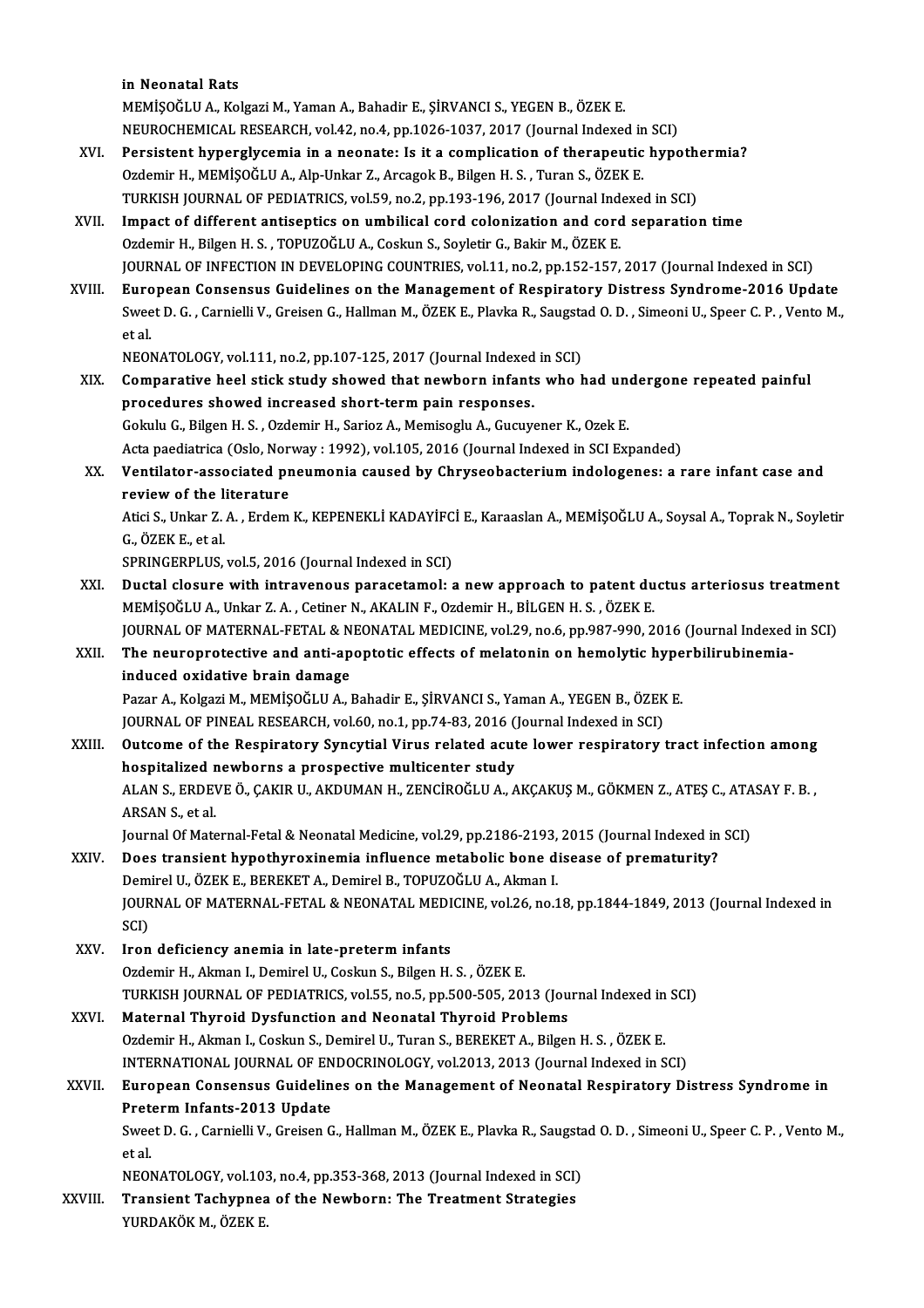| XXIX.         | CURRENT PHARMACEUTICAL DESIGN, vol.18, no.21, pp.3046-3049, 2012 (Journal Indexed in SCI)<br>Placental ultrastructural changes and apoptosis in pregnancies with meconium stained amniotic |
|---------------|--------------------------------------------------------------------------------------------------------------------------------------------------------------------------------------------|
|               | fluid.                                                                                                                                                                                     |
|               | Yurdakul Z., Türköz H. K., Bılgen H. S., Solakoğlu S., Kavuncuoğlu S., Ozek E.                                                                                                             |
|               | Turk patoloji dergisi, vol.28, pp.147-53, 2012 (Journal Indexed in SCI Expanded)                                                                                                           |
| XXX.          | Hindmilk for procedural pain in term neonates                                                                                                                                              |
|               | ALTUN KÖROĞLU Ö., ÖZEK E., Bilgen H. S., Cebeci D.                                                                                                                                         |
| XXXI.         | TURKISH JOURNAL OF PEDIATRICS, vol.52, no.6, pp.623-629, 2010 (Journal Indexed in SCI)<br>NEONATAL CANDIDA INFECTIONS AND THE ANTIFUNGAL SUSCEPTIBILITIES OF THE RELATED                   |
|               | <b>CANDIDA SPECIES</b>                                                                                                                                                                     |
|               | Altuncu E., Bilgen H. S., Cerikcloglu N., Ilki A., ÜLGER N., Bakir M., Akman I., ÖZEK E.                                                                                                   |
|               | MIKROBIYOLOJI BULTENI, vol.44, no.4, pp.593-603, 2010 (Journal Indexed in SCI)                                                                                                             |
| XXXII.        | Screening criteria for retinopathy of prematurity in developing countries                                                                                                                  |
|               | Akman I., Demirel U., Yenice Ö., Ilerisoy H., Kazokoglu H., ÖZEK E.                                                                                                                        |
|               | EUROPEAN JOURNAL OF OPHTHALMOLOGY, vol.20, no.5, pp.931-937, 2010 (Journal Indexed in SCI)                                                                                                 |
| <b>XXXIII</b> | Comparison of two doses of breast milk and sucrose during neonatal heel prick.                                                                                                             |
|               | Ozdogan T., Akman I., Cebeci D., Bilgen H. S., ÖZEK E.                                                                                                                                     |
|               | Pediatrics international : official journal of the Japan Pediatric Society, vol.52, no.2, pp.175-9, 2010 (Journal<br>Indexed in SCI Expanded)                                              |
| XXXIV.        | Nosocomial infections in neonatal units in Turkey: epidemiology, problems, unit policies and                                                                                               |
|               | opinions of healthcare workers                                                                                                                                                             |
|               | OYGÜR N., Kavuncuoglu S., Ozbek S., Tansug N., PERK Y., Ilikkan B., SATAR M., Yildiztas H. Y., DUMAN N., KUMRAL A.,                                                                        |
|               | et al.                                                                                                                                                                                     |
|               | TURKISH JOURNAL OF PEDIATRICS, vol.52, no.1, pp.50-57, 2010 (Journal Indexed in SCI)                                                                                                       |
| <b>XXXV</b>   | Seminested PCR for detection and identification of Candida species directly from blood culture                                                                                             |
|               | bottles.                                                                                                                                                                                   |
|               | Cerikçioğlu N., Aksu B., Dal T., Deniz U., Bilgen H. S., Ozek E., Söyletir G.                                                                                                              |
|               | The new microbiologica, vol.33, pp.57-62, 2010 (Journal Indexed in SCI Expanded)                                                                                                           |
| <b>XXXVI</b>  | European Consensus Guidelines on the Management of Neonatal Respiratory Distress Syndrome in<br>Preterm Infants-2010 Update                                                                |
|               | Sweet D. G., Carnielli V., Greisen G., Hallman M., ÖZEK E., Plavka R., Saugstad O. D., Simeoni U., Speer C. P., Halliday                                                                   |
|               | H. L.                                                                                                                                                                                      |
|               | NEONATOLOGY, vol.97, no.4, pp.402-417, 2010 (Journal Indexed in SCI)                                                                                                                       |
| XXXVII.       | End-of-life decisions in the newborn period: attitudes and practices of doctors and nurses                                                                                                 |
|               | Bilgen H. S., TOPUZOĞLU A., Kuscu K., Altuncu E., ÖZEK E.                                                                                                                                  |
|               | TURKISH JOURNAL OF PEDIATRICS, vol.51, no.3, pp.248-256, 2009 (Journal Indexed in SCI)                                                                                                     |
| XXXVIII.      | Breastfeeding duration and postpartum psychological adjustment: Role of maternal attachment                                                                                                |
|               | styles<br>Akman I., KUŞCU M. K., Yurdakul Z., Ozdemir N., Solakoglu M., Orhon L., Karabekiroglu A., ÖZEK E.                                                                                |
|               | JOURNAL OF PAEDIATRICS AND CHILD HEALTH, vol.44, no.6, pp.369-373, 2008 (Journal Indexed in SCI)                                                                                           |
| <b>XXXIX</b>  | Percentiles of oxygen saturations in healthy term newborns in the first minutes of life.                                                                                                   |
|               | Altuncu E., Özek E., Bilgen H. S., Topuzoğlu A., Kavuncuoglu S.                                                                                                                            |
|               | European journal of pediatrics, vol.167, no.6, pp.687-8, 2008 (Journal Indexed in SCI Expanded)                                                                                            |
| XL.           | Comparison of three neonatal pain scales during minor painful procedures.                                                                                                                  |
|               | Uyan Z. S., Bilgen H. S., TOPUZOĞLU A., Akman I., ÖZEK E.                                                                                                                                  |
|               | The journal of maternal-fetal & neonatal medicine : the official journal of the European Association of Perinatal                                                                          |
|               | Medicine, the Federation of Asia and Oceania Perinatal Societies, the International Society of Perinatal                                                                                   |
|               | Obstetricians, vol.21, no.5, pp.305-8, 2008 (Journal Indexed in SCI Expanded)                                                                                                              |
| XLI.          | Early adverse emotional response to childbirth in Turkey: The impact of maternal attachment styles                                                                                         |
|               | and family support<br>Kuscu M. K., AKMAN İ., Karabekiroglu A., Yurdakul Z., Orhan L., Ozdemir N., AKMAN M., ÖZEK E.                                                                        |
|               |                                                                                                                                                                                            |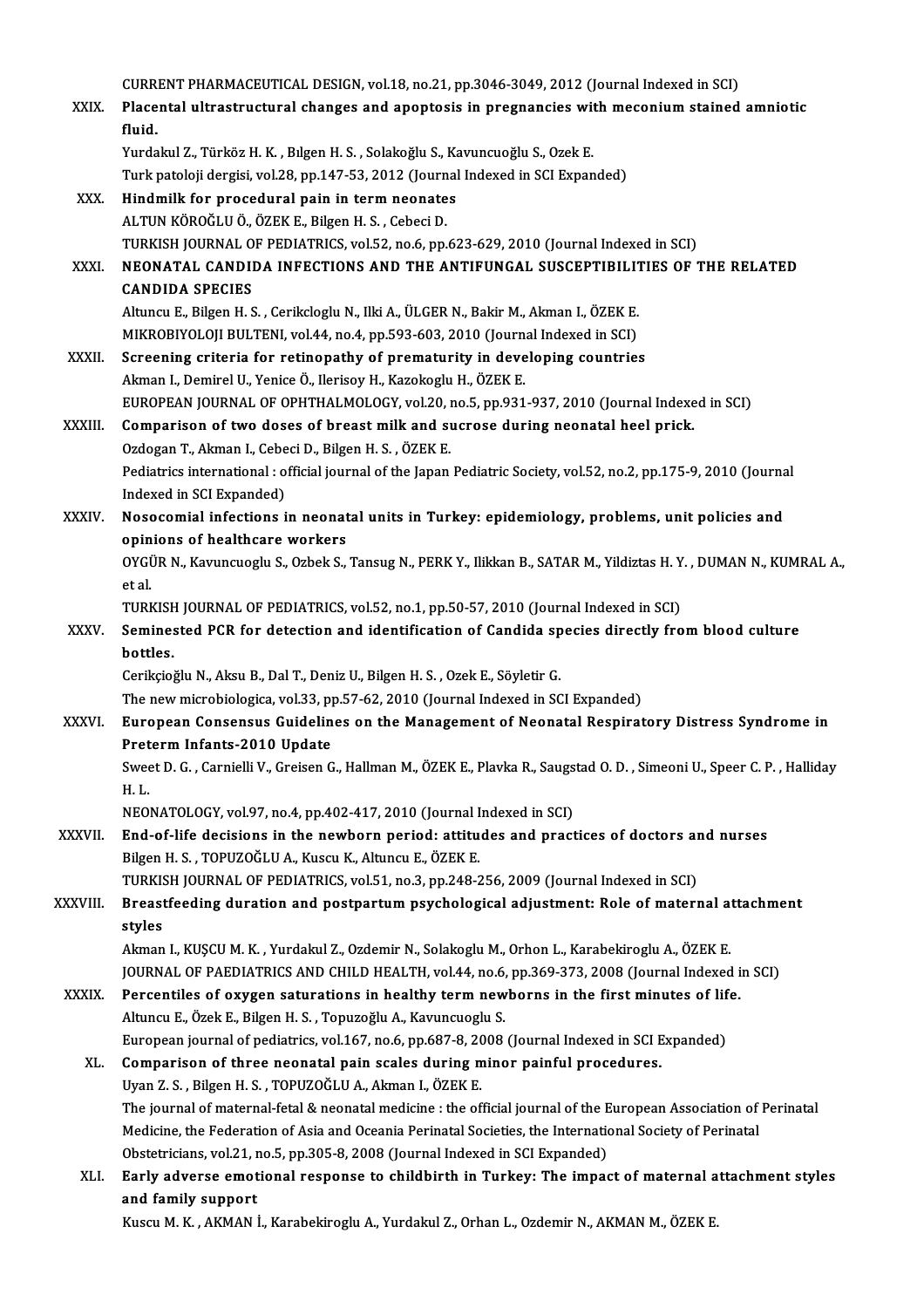JOURNAL OF PSYCHOSOMATIC OBSTETRICS AND GYNECOLOGY, vol.29, no.1, pp.33-38, 2008 (Journal Indexed in<br>SCD JOUR<br>SCI)<br>Bon JOURNAL OF PSYCHOSOMATIC OBSTETRICS AND GYNECOLOGY, vol.29, no.1, pp.33<br>SCI)<br>XLII. Report of three cases: congenital chylothorax and treatment modalities.

- SCI)<br>Report of three cases: congenital chylothorax and treatment modalities.<br>Altuncu E., Akman I., Kiyan G., Ersu R., Yurdakul Z., Bilgen H. S. , Oezdogan T., ÖZEK E. Report of three cases: congenital chylothorax and treatment modalities.<br>Altuncu E., Akman I., Kiyan G., Ersu R., Yurdakul Z., Bilgen H. S. , Oezdogan T., ÖZEK E.<br>The Turkish journal of pediatrics, vol.49, no.4, pp.418-21,
- XLIII. Congenital disseminated malignant rhabdoid tumor of the soft tissue. The Turkish journal of pediatrics, vol.49, no.4, pp.418-21, 2007 (Journal Indexed in SCI Expan<br>Congenital disseminated malignant rhabdoid tumor of the soft tissue.<br>Yurdakul Z., Berrak S. G. , Bilgen H. S. , Altuncu E., Akm Yurdakul Z., Berrak S. G., Bilgen H. S., Altuncu E., Akman I., Canpolat C., Demiryont M., Ozek E.<br>Pediatric blood & cancer, vol.49, no.3, pp.364-5, 2007 (Journal Indexed in SCI Expanded)

XLIV. The effect of themode of delivery on neonatal thyroid function. Turan S., Bereket A., Angaji M., Koroglu O. A., Bilgen H. S., Onver T., Akman I., Ozek E. The effect of the mode of delivery on neonatal thyroid function.<br>Turan S., Bereket A., Angaji M., Koroglu O. A. , Bilgen H. S. , Onver T., Akman I., Ozek E.<br>The journal of maternal-fetal & neonatal medicine : the official Turan S., Bereket A., Angaji M., Koroglu O. A. , Bilgen H. S. , Onver T., Akman I., Ozek E.<br>The journal of maternal-fetal & neonatal medicine : the official journal of the European Association of<br>Medicine, the Federation o The journal of maternal-fetal & neonatal medicine : the official journal of the E<br>Medicine, the Federation of Asia and Oceania Perinatal Societies, the Internatio<br>Obstetricians, vol.20, no.6, pp.473-6, 2007 (Journal Indexe Medicine, the Federation of Asia and Oceania Perinatal Societies, the International Society of Perinatal<br>Obstetricians, vol.20, no.6, pp.473-6, 2007 (Journal Indexed in SCI Expanded)<br>XLV. Maternal zinc and cord blood zinc,

- Obstetricians, vol.20, no.6, pp.473-6, 2007 (Journal Indexed in SCI Expanding protein-3 levels in small-for-gestational-age newborns<br>hinding protein-3 levels in small-for-gestational-age newborns<br>AKMAN L. Ariegly B. Keregl Maternal zinc and cord blood zinc, insulin-like growth factor-1, and insulin-lik<br>binding protein-3 levels in small-for-gestational-age newborns<br>AKMAN İ., Arioglu P., Koroglu O., Sakalli M., ÖZEK E., TOPUZOĞLU A., Eren S., binding protein-3 levels in small-for-gestational-age newborns<br>AKMAN İ., Arioglu P., Koroglu O., Sakalli M., ÖZEK E., TOPUZOĞLU A., Eren S., BEREKET A.<br>Clinical and Experimental Obstetrics and Gynecology, vol.33, no.4, pp. AKMAN İ., A<br>Clinical and<br>Expanded)<br>Mathara'ı XLVI. Mothers' postpartumpsychological adjustment and infantile colic
- Expanded)<br>Mothers' postpartum psychological adjustment and infantile colic<br>Akman I., Kuscu K., Ozdemir N., Yurdakul Z., Solakoglu M., Orhan L., Karabekiroglu A., Ozek E.<br>ARGUNIES OF DISEASE IN GUU DHOOD xol 91 no 5 nn 417 Mothers' postpartum psychological adjustment and infantile colic<br>Akman I., Kuscu K., Ozdemir N., Yurdakul Z., Solakoglu M., Orhan L., Karabekiroglu A., Ozek E.<br>ARCHIVES OF DISEASE IN CHILDHOOD, vol.91, no.5, pp.417-419, 20 Akman I., Kuscu K., Ozdemir N., Yurdakul Z., Solakoglu M., Or<br>ARCHIVES OF DISEASE IN CHILDHOOD, vol.91, no.5, pp.417<br>XLVII. Cardiac echinococcosis with intra-atrial localization
- ARCHIVES OF DISEASE IN CHILDHOOD, vol.91, no.5, pp.417-419, 2006 (Journ<br>Cardiac echinococcosis with intra-atrial localization<br>Altun O., Akalin F., Ayabakan C., Karadag B., Berrak S., Bilal M., Ozek E., Dagli E.<br>TURKISH JOU Cardiac echinococcosis with intra-atrial localization<br>Altun O., Akalin F., Ayabakan C., Karadag B., Berrak S., Bilal M., Ozek E., Dagli E.<br>TURKISH JOURNAL OF PEDIATRICS, vol.48, no.1, pp.76-79, 2006 (Journal Indexed in SCI Altun O., Akalin F., Ayabakan C., Karadag B., Berrak S.,<br>TURKISH JOURNAL OF PEDIATRICS, vol.48, no.1, pp.76<br>XLVIII. Urinary tract infection and hyperbilirubinemia.<br>Bilgen H. S., Ogek E. Unyer T. Bivikli N. Alpey H. Cobe
- TURKISH JOURNAL OF PEDIATRICS, vol.48, no.1, pp.76-79,<br>Urinary tract infection and hyperbilirubinemia.<br>Bilgen H. S. , Ozek E., Unver T., Biyikli N., Alpay H., Cebeci D.<br>The Turkish iournal of pediatrics, vol.48, no.1, np.5 Urinary tract infection and hyperbilirubinemia.<br>Bilgen H. S. , Ozek E., Unver T., Biyikli N., Alpay H., Cebeci D.<br>The Turkish journal of pediatrics, vol.48, no.1, pp.51-5, 2006 (Journal Indexed in SCI Expanded) XLIX. Effect of foremilk and hindmilk on simple procedural pain in newborns.

The Turkish journal of pediatrics, vol.48, no.1, pp<br>Effect of foremilk and hindmilk on simple p<br>Uyan Z., Ozek E., Bilgen H. S. , Cebeci D., Akman I.<br>Rediatrics international : efficial journal of the la Pediatrics international : official journal of the Japan Pediatric Society, vol.47, no.3, pp.252-7, 2005 (Journal Indexed in SCI Expanded) Uyan Z., Ozek E., Bilgen H. S<br>Pediatrics international : o<br>Indexed in SCI Expanded) Pediatrics international : official journal of the Japan Pediatric Society, vol.47, no.3, pp.252-7, 2005 (Journal Indexed in SCI Expanded)<br>L. Analgesic effect of expressed breast milk: Lactose or fat content - which one is

Indexed in SCI E<br><mark>Analgesic effe</mark><br>Altun O., Ozek E.<br>ACTA PAEDIATE Analgesic effect of expressed breast milk: Lactose or fat conten<br>Altun 0., Ozek E.<br>ACTA PAEDIATRICA, vol.94, no.7, pp.980, 2005 (Journal Indexed in SCI)<br>Auditory nouronathy in bynophilinyhinomia. Is there a connelati

- Altun 0., Ozek E.<br>ACTA PAEDIATRICA, vol.94, no.7, pp.980, 2005 (Journal Indexed in SCI)<br>LI. Auditory neuropathy in hyperbilirubinemia: Is there a correlation between serum bilirubin, neuron-<br>cpesific epoleon levels and eud ACTA PAEDIATRICA, vol.94, no.7, pp.980, 2005 (Journal Indexed in SCI)<br>Auditory neuropathy in hyperbilirubinemia: Is there a correlat<br>specific enolase levels and auditory neuropathy?<br>Akman I., Ozek E., Kulekci S., Turkdogan Auditory neuropathy in hyperbilirubinemia: Is there a<br>specific enolase levels and auditory neuropathy?<br>Akman I., Ozek E., Kulekci S., Turkdogan D., Cebeci D., Akdas F.<br>INTERNATIONAL JOURNAL OF AUDIOLOCY vol.43, no.9, np.51 specific enolase levels and auditory neuropathy?<br>Akman I., Ozek E., Kulekci S., Turkdogan D., Cebeci D., Akdas F.<br>INTERNATIONAL JOURNAL OF AUDIOLOGY, vol.43, no.9, pp.516-522, 2004 (Journal Indexed in SCI)<br>The relationship Akman I., Ozek E., Kulekci S., Turkdogan D., Cebeci D., Akdas F.<br>INTERNATIONAL JOURNAL OF AUDIOLOGY, vol.43, no.9, pp.516-522, 2004 (Journal Indexed in SCI)<br>LII. The relationships between candidemia and candidal colonizati
- INTERNATIONAL JOURNAL OF AUDIOLOG<br>The relationships between candidemicolonizing strains in preterm infants<br>Corikciosh: N. Ilki A. Bilgon H. S. Orek E. The relationships between candidemia and candidal colonization and virulence factors of the colonizing strains in preterm infants<br>Cerikcioglu N., Ilki A., Bilgen H. S. , Ozek E., Metin F., Kalaca S. colonizing strains in preterm infants<br>Cerikcioglu N., Ilki A., Bilgen H. S. , Ozek E., Metin F., Kalaca S.<br>TURKISH JOURNAL OF PEDIATRICS, vol.46, no.3, pp.245-250, 2004 (Journal Indexed in SCI)<br>The longest use of linesemel Cerikcioglu N., Ilki A., Bilgen H. S. , Ozek E., Metin F., Kalaca S.<br>TURKISH JOURNAL OF PEDIATRICS, vol.46, no.3, pp.245-250, 2004 (Journal Indexed in SCI)<br>LIII. The longest use of liposomal amphotericin B and 5-fluorocyto
- TURKISH JOURNAL OF PEDIATRICS, vol.46, no.3,<br>The longest use of liposomal amphotericin<br>Biyikli N., Tugtepe H., Akpinar I., Alpay H., Ozek E.<br>REDIATRIC NERHROLOCY, vol.19, no.3, np.901, 86 The longest use of liposomal amphotericin B and 5-fluorocytosine in neo<br>Biyikli N., Tugtepe H., Akpinar I., Alpay H., Ozek E.<br>PEDIATRIC NEPHROLOGY, vol.19, no.7, pp.801-804, 2004 (Journal Indexed in SCI)<br>Bishie anomala fun Biyikli N., Tugtepe H., Akpinar I., Alpay H., Ozek E.<br>PEDIATRIC NEPHROLOGY, vol.19, no.7, pp.801-804, 2004 (Journal Indexed in SCI)<br>LIV. Pichia anomala fungaemia in immunocompromised children
- PEDIATRIC NEPHROLOGY, vol.19, no.7, pp.801-804, 2004 (Journal)<br>Pichia anomala fungaemia in immunocompromised chil<br>Bakir M., Cerikcioglu N., Tirtir A., Berrak S., Ozek E., Canpolat C.<br>MYCOSES, vol.47, np.221, 225, 2004 (Jou Pichia anomala fungaemia in immunocompromised ch<br>Bakir M., Cerikcioglu N., Tirtir A., Berrak S., Ozek E., Canpolat (<br>MYCOSES, vol.47, pp.231-235, 2004 (Journal Indexed in SCI)<br>Neonatal uniporu tract infectiona: Analysis of MYCOSES, vol.47, pp.231-235, 2004 (Journal Indexed in SCI)
- LV. Neonatal urinary tract infections: Analysis of the patients and recurrences<br>Biyikli N., Alpay H., Ozek E., Akman I., Bilgen H. S. Pediatrics International, vol.46, no.1, pp.21-25, 2004 (Journal Indexed in SCI Expanded)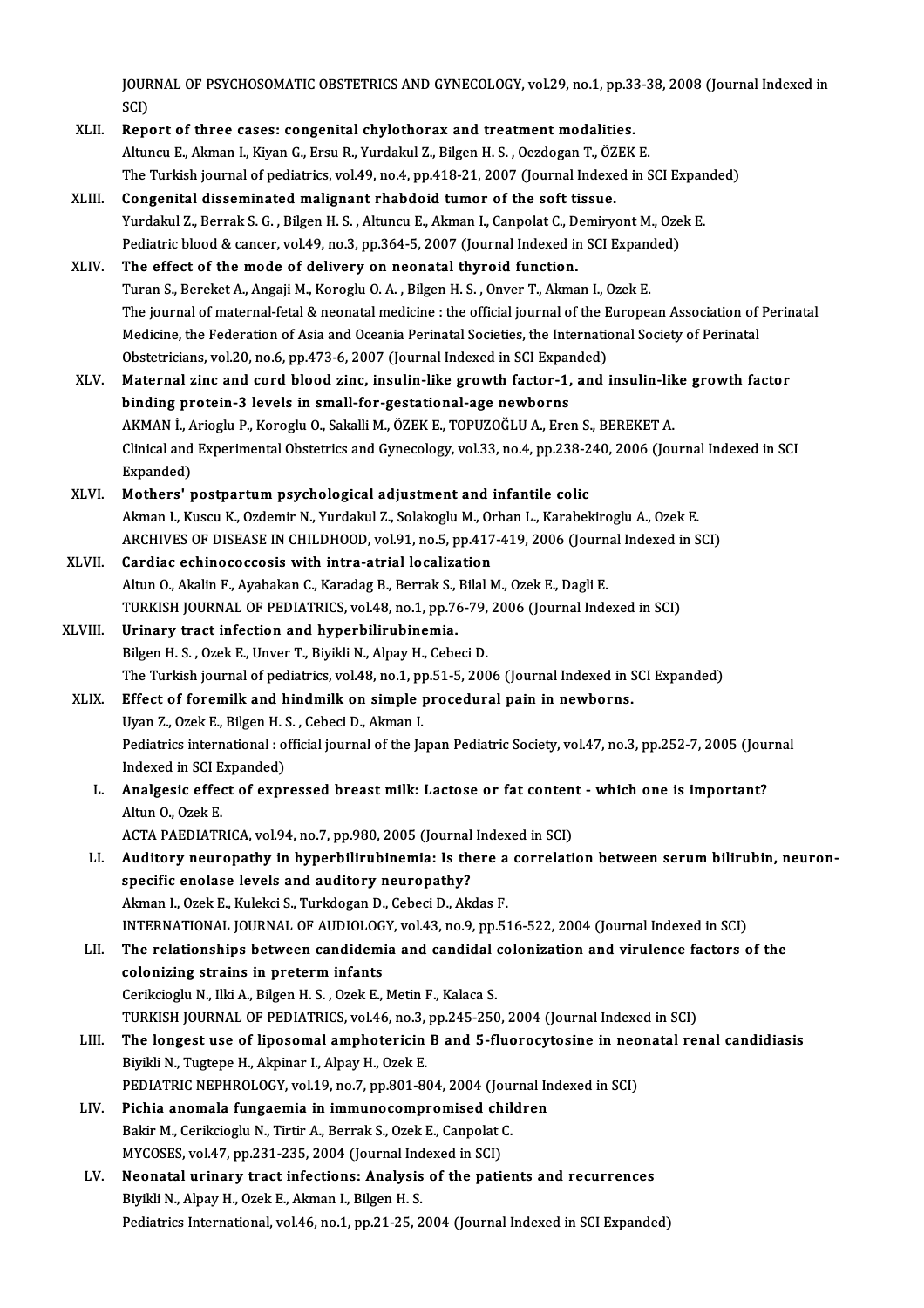| LVI.   | Cerebral infarcts in full term neonates                                                                        |
|--------|----------------------------------------------------------------------------------------------------------------|
|        | Akman I., Ozek E., Yilmaz Y., Bilgen H. S.                                                                     |
|        | TURKISH JOURNAL OF PEDIATRICS, vol.45, no.2, pp.141-147, 2003 (Journal Indexed in SCI)                         |
| LVII.  | Neonatal onset propionic acidemia without acidosis: a case report                                              |
|        | Akman I., Imamoglu S., Demirkol M., Alpay H., Ozek E.                                                          |
|        | TURKISH JOURNAL OF PEDIATRICS, vol.44, no.4, pp.339-342, 2002 (Journal Indexed in SCI)                         |
| LVIII. | Tear production during the neonatal period.                                                                    |
|        | Toker E., Yenice Ö., Ogut M., Akman I., Ozek E.                                                                |
|        | American journal of ophthalmology, vol.133, no.6, pp.746-9, 2002 (Journal Indexed in SCI Expanded)             |
| LIX.   | Sweet solutions and pacifiers for pain relief in newborn infants                                               |
|        | Akman I., Ozek E., Bilgen H. S., Ozdogan T., Cebeci D.                                                         |
|        | Journal of Pain, vol.3, no.3, pp.199-202, 2002 (Journal Indexed in SCI Expanded)                               |
| LX.    | Comparison of sucrose, expressed breast milk, and breast-feeding on the neonatal response to heel              |
|        | prick (Retraction in: Journal of Pain (2003) 4:7 (415))                                                        |
|        | Bilgen H. S., Ozek E., Cebeci D., Ors R.                                                                       |
|        | Journal of Pain, vol.2, no.5, pp.301-305, 2001 (Journal Indexed in SCI Expanded)                               |
| LXI.   | Comparison of oral dextrose and sucrose solutions on pain response in neonates                                 |
|        | Isik U., Ozek E., Bilgen H. S., Ors R., Cebeci D., Basaran M.                                                  |
|        | PEDIATRIC RESEARCH, vol.47, no.4, 2000 (Journal Indexed in SCI)                                                |
| LXII.  | Severe hyperbilirubinemia in healthy term neonates: Is there a correlation between serum bilirubin,            |
|        | neuron spesific enolase levels and auditory brain stem response?                                               |
|        | Akman I., Ozek E., Turdogan D., Bilgen H. S., Cebeci D.                                                        |
|        | PEDIATRIC RESEARCH, vol.47, no.4, 2000 (Journal Indexed in SCI)                                                |
| LXIII. | Comparison of oral glucose and sucrose solutions on pain response in neonates                                  |
|        | Isik U., Ozek E., Bilgen H. S., Cebeci D.                                                                      |
|        | Journal of Pain, vol.1, no.4, pp.275-278, 2000 (Journal Indexed in SCI Expanded)                               |
| LXIV.  | Auditory brain stem response screening for hearing loss in high risk neonates                                  |
|        | Bilgen H. S., Akman I., ÖZEK E., Külekçi S., Örs R., Carman K. B., Akdaş F.                                    |
|        | International Journal of Pediatric Otorhinolaryngology, vol.30, no.1, pp.479-482, 2000 (Journal Indexed in SCI |
|        | Expanded)                                                                                                      |
| LXV.   | Comparison of sucrose and human milk on pain response in newborns                                              |
|        | Ors R., Ozek E., Baysoy G., Cebeci D., Bilgen H. S., Turkuner M., Basaran M.                                   |
|        | European Journal of Pediatrics, vol.158, no.1, pp.63-66, 1999 (Journal Indexed in SCI Expanded)                |
| LXVI.  | Comparison of sucrose and human milk on newborns' pain response                                                |
|        | Örs R., ÖZEK E., Baysoy G., Cebeci D., Bilgen H. S., Türküner M., Başaran M.                                   |
|        | Pediatric Research, vol.44, no.3, pp.446, 1998 (Journal Indexed in SCI Expanded)                               |
| LXVII. | Treatment of systemic neonatal candidasis with fluconazole                                                     |
|        | Bilgen H. S., Ozek E., KORTEN V., Ener B., Molbay D.                                                           |
|        | Infection, vol.23, no.6, pp.394, 1995 (Journal Indexed in SCI Expanded)                                        |
|        |                                                                                                                |

### Articles Published in Other Journals

I. Hand hygiene compliance of health care workers in a neonatal intensive care unit: a prospective Mand hygiene complete<br>observation study<br>also C. Karabasan A Hand hygiene compliance of health c<br>observation study<br>Alçı G., Karahasan A., Bilgen H. S. , Özek E.<br>International Journal of Bessensh in Medi observation study<br>Alçı G., Karahasan A., Bilgen H. S. , Özek E.<br>International Journal of Research in Medical Sciences, vol.9, no.12, pp.3534-3540, 2021 (Journal Indexed in ESCI)

II. Turkish Neonatal Society Guideline on the Diagnosis and Management of Germinal Matrix International Journal of Research in Medical Sciences, vol.9, no.12, pp.3534-354<br>Turkish Neonatal Society Guideline on the Diagnosis and Management<br>Hemorrhage-Intraventricular Hemorrhage and Related Complications<br>Cirmesi M Turkish Neonatal Society Guide<br>Hemorrhage-Intraventricular F<br>Cizmeci M.N., AKIN M.A., ÖZEK E.<br>TURKISH ARCHIVES OF PEDIATRIC Cizmeci M. N. , AKIN M. A. , ÖZEK E.<br>TURKISH ARCHIVES OF PEDIATRICS, vol.56, no.5, pp.499-512, 2021 (Journal Indexed in ESCI)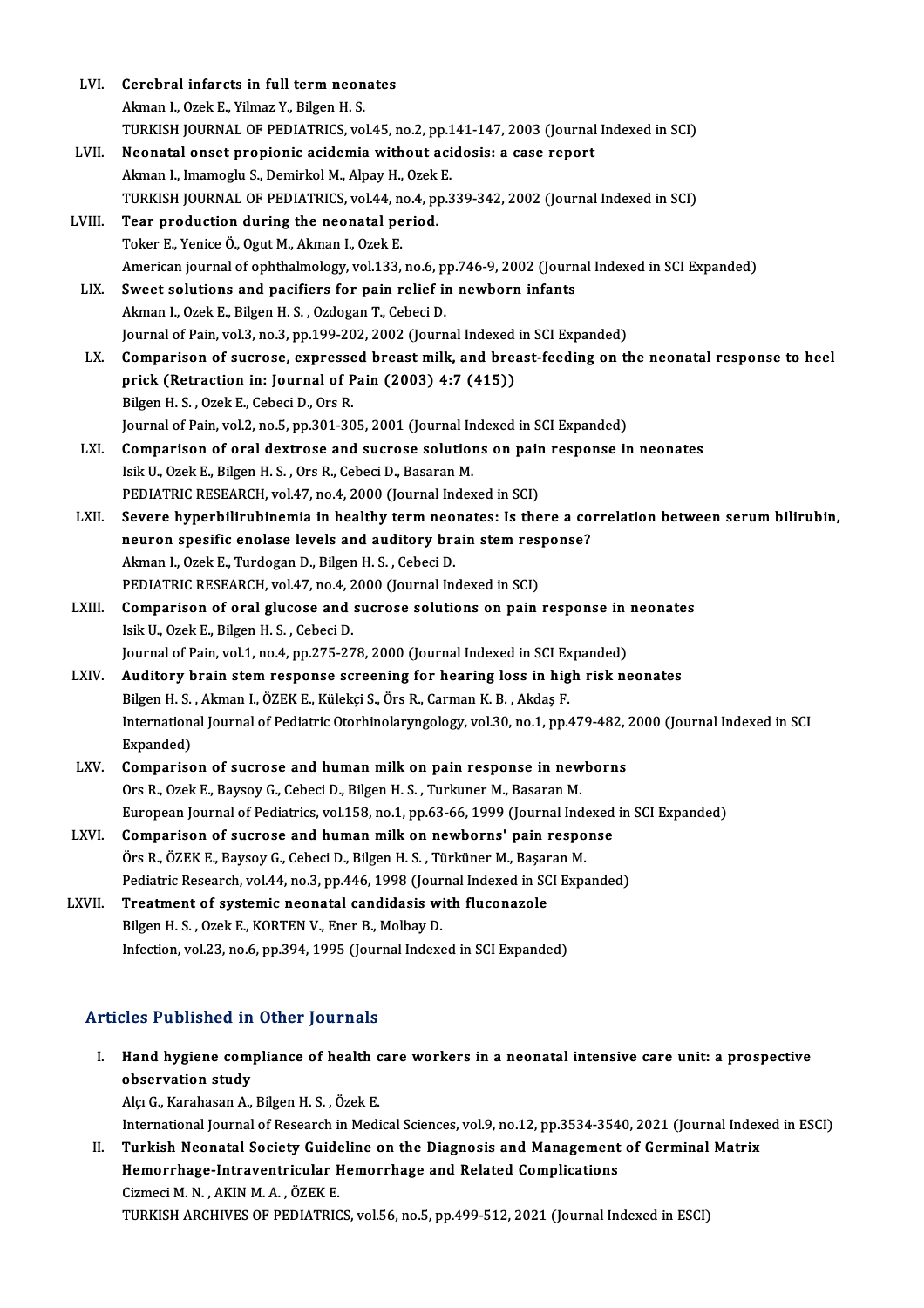- III. Reference values for T and B lymphocyte subpopulations in Turkish children and adults.<br>Reggi Ö. Basar D. Öğülür İ. Barbarağlu A.C. Kulum A. Basar T. Lablabisi A. Ellidelnu H. Baran P. Ö. Reference values for T and B lymphocyte subpopulations in Turkish children and adults.<br>Besci Ö., Başer D., Öğülür İ., Berberoğlu A. C. , Kıykım A., Besci T., Leblebici A., Ellidokuz H., Boran P., Özek E., et al.<br>TURKISH JO Reference values for T and B lymphocyte subpopulations in Turkish children and adults.<br>Besci Ö., Başer D., Öğülür İ., Berberoğlu A. C. , Kıykım A., Besci T., Leblebici A., Ellidokuz H., Boran P., Özek E., e<br>TURKISH JOURNAL Besci Ö., Başer D., Öğülür İ., Berberoğlu A. C. , Kıykım A., Besci T., Leblebici A., Ellidokuz H., Boran P., Özek E., et al.<br>TURKISH JOURNAL OF MEDICAL SCIENCES, vol.30, no.51 (4), pp.1814-1824, 2021 (Other Refereed Nation TURKISH JOURNAL OF MEDICAL SCIENCES, vol.30, no.51 (4), pp.1814-<br>Journals)<br>IV. Breast milk stem cells: Are they magic bullets in neonatology?<br>CULCAN EERSIN S. ÖZEE E Journals)<br>Breast milk stem cells: A<br>GÜLCAN KERSİN S., ÖZEK E.<br>TURKISH ARCHIVES OF PED Breast milk stem cells: Are they magic bullets in neonatology?<br>GÜLCAN KERSİN S., ÖZEK E.<br>TURKISH ARCHIVES OF PEDIATRICS, vol.56, no.3, pp.187-191, 2021 (Journal Indexed in ESCI)<br>A rare sause of respiratory distress in a ne GÜLCAN KERSİN S., ÖZEK E.<br>TURKISH ARCHIVES OF PEDIATRICS, vol.56, no.3, pp.187-191, 2021 (Journal Index<br>V. A rare cause of respiratory distress in a newborn: Pneumomediastinum<br>CÜLCAN KERSİN S. Ordomir H. BİLCEN H. S. MEMİS TURKISH ARCHIVES OF PEDIATRICS, vol.56, no.3, pp.187-191, 2021 (Jo<br>A rare cause of respiratory distress in a newborn: Pneumome<br>GÜLCAN KERSİN S., Ozdemir H., BİLGEN H. S. , MEMİŞOĞLU A., ÖZEK E.<br>MARMARA MEDICAL JOURNAL vol. A rare cause of respiratory distress in a newborn: Pneumomediastinum<br>GÜLCAN KERSİN S., Ozdemir H., BİLGEN H. S. , MEMİŞOĞLU A., ÖZEK E.<br>MARMARA MEDICAL JOURNAL, vol.34, no.1, pp.82-84, 2021 (Journal Indexed in ESCI)<br>Liver GÜLCAN KERSİN S., Ozdemir H., BİLGEN H. S. , MEMİŞOĞLU A., ÖZEK E.<br>MARMARA MEDICAL JOURNAL, vol.34, no.1, pp.82-84, 2021 (Journal Indexed in ESCI)<br>VI. Liver laceration presented as intraabdominal bleeding in a newborn MARMARA MEDIC<br>Liver laceration<br>encephalopathy<br>Prayay T. KARADI Liver laceration presented as intraabdominal bleeding in a newborn with hypoxic-is<br>encephalopathy<br>Rzayev T., KARADENİZ CERİT K., YILDIZ N., ÖZDEMİR H., MEMİŞOĞLU A., BİLGEN H. S. , ÖZEK E.<br>CASE PEROPTS IN PERINATAL MEDICIN encephalopathy<br>Rzayev T., KARADENİZ CERİT K., YILDIZ N., ÖZDEMİR H., MEMİŞOĞLU A., BİLGEN H. S. ,<br>CASE REPORTS IN PERINATAL MEDICINE, vol.10, no.1, 2021 (Journal Indexed in ESCI)<br>Intraventricular bemerrhage in proterm babi Rzayev T., KARADENİZ CERİT K., YILDIZ N., ÖZDEMİR H., MEMİŞOĞLU A., BİLGEN H. S. , ÖZEK E.<br>CASE REPORTS IN PERINATAL MEDICINE, vol.10, no.1, 2021 (Journal Indexed in ESCI)<br>VII. Intraventricular hemorrhage in preterm ba CASE REPORTS IN PERINAT.<br>Intraventricular hemorri<br>ÖZEK E., GÜLCAN KERSİN S.<br>TURK PEDIATRI ARSIN TUR TURK PEDIATRI ARSIVI-TURKISH ARCHIVES OF PEDIATRICS, vol.55, no.3, pp.215-221, 2020 (Journal Indexed in<br>ESCI) ÖZEK E., GÜLCAN KERSİN S. TURK PEDIATRI ARSIVI-TURKISH ARCHIVES OF PEDIATRICS, vol.55, no.3, pp.215-221, 202<br>ESCI)<br>VIII. Do We Have to Obtain Rebound Bilirubin Levels and What is the Optimal Time?<br>Ordomin H. Bilgan H. S. Monisoğlu A. Unkar 7. A. Mu Ozdemir H., Bilgen H. S., Memişoğlu A., Unkar Z. A., Mutlu A., Özek E. Do We Have to Obtain Rebound Bilirubin Levels and What is the Optimal Time<br>Ozdemir H., Bilgen H. S. , Memişoğlu A., Unkar Z. A. , Mutlu A., Özek E.<br>JOURNAL OF PEDIATRIC RESEARCH, vol.6, no.1, pp.7-11, 2019 (Journal Indexed IX. Approach to hypoglycemia in the newborn: Turkish Neonatal and Pediatric Endocrinology and JOURNAL OF PEDIATRIC RESEARCH, vol.6, no.1, pp.7-11, 2019 (Journal Indexed in ESCI) Approach to hypoglycemia in the newborn: Turkish Neonatal and Pediatric Endocrinology and<br>Diabetes Societies consensus report<br>ALİEFENDİOĞLU D., ÇOBAN E. A. , HATİPOĞLU N., ECEVİT A. N. , ARISOY A. E. , YEŞİLTEPE MUTLU R. G Diabete<br>ALİEFEN<br>ÖZEK E.<br>Türk Pe ALİEFENDİOĞLU D., ÇOBAN E. A. , HATİPOĞLU N., ECEVİT A. N. , ARISOY A. E. , YEŞİ<br>ÖZEK E.<br>Türk Pediatri Arşivi, vol.53, pp.224-233, 2019 (Other Refereed National Journals)<br>Neonatal Joundiae elinisel Prestise. ÖZEK E.<br>Türk Pediatri Arşivi, vol.53, pp.224-233, 2019 (Other Refereed National Journals)<br>X. Neonatal Jaundice clinical Practice Borszewska K. M., Buenocore G., Zimmermann L., Hellström Westas L., Marlow N., ÖZEK E., Perrone ST. Neonatal Jaundice clinical Practice<br>Borszewska K. M. , Buenocore G., Zimmermann L., Hellström Westas L., Marlow N., ÖZEK E., Perre<br>European standards of care for newborn health, 2019 (Refereed Journals of Other Institution XI. An Important Cause of Morbidity in Preterm Babies; Necrotizing enterocolitis: A Two-Year<br>Evaluation European sta<br>An Importa<br>Evaluation<br>Ordemin H Ozdemir H., Bilgen H. S., Karadeniz Cerit K., Cennetoğlu P., Cebeci I., Memişoğlu A., Özek E. IZMIR DR BEHCET UZ COCUK HASTANESI DERGISI, vol.9, no.1, pp.46-52, 2019 (Journal Indexed in ESCI) XII. Yenidoğan yoğun bakım ünitelerinde sağlık hizmeti ilişkili nekrotizan enterokolit prevalansı: İlk IZMIR DR BEHCET UZ COCUK HASTANESI DI<br>Yenidoğan yoğun bakım ünitelerinde sa<br>nokta prevalans çalışmasının sonuçları<br>CAČAN E. SOVSAL A. BALIB M. ÖZEK E Yenidoğan yoğun bakım ünitelerind<br>nokta prevalans çalışmasının sonuç<br>ÇAĞAN E., SOYSAL A., BALIR M., ÖZEK E.<br>Journal of Dr Bebeet Uz Children a Hean ÇAĞAN E., SOYSAL A., BALIR M., ÖZEK E.<br>Journal of Dr Behcet Uz Children s Hospital, vol.4, pp.153-159, 2019 (Other Refereed National Journals) CAĞAN E., SOYSAL A., BALIR M., ÖZEK E.<br>Journal of Dr Behcet Uz Children s Hospital, vol.4, pp.153-159, 2019 (Other Refereed National Journals)<br>XIII. Approach to hypoglycemia in the newborn: Turkish Neonatal and Pediatric E Journal of Dr Behcet Uz Children s Hospital, vol.4, pp.153-159, 2019 (Other Refereed National Journals)<br>Approach to hypoglycemia in the newborn: Turkish Neonatal and Pediatric Endocrinology and<br>Diabetes Societies consensus Approach to hypoglycemia in the newborn: Turkish Neon<br>Diabetes Societies consensus report.(Yenidoğanda hipogl<br>Çocuk Endokrinolojive Diyabet Dernekleri uzlaşı raporu)<br>ALİEEENDİQÖLU D. CORAN E A. HATİPOĞLU N. ECEVİT A N. A Diabetes Societies consensus report.(Yenidoğanda hipoglisemiye yaklaşım:Türk Neonatoloji ve<br>Çocuk Endokrinolojive Diyabet Dernekleri uzlaşı raporu)<br>ALİEFENDİOĞLU D., ÇOBAN E. A. , HATİPOĞLU N., ECEVİT A. N. , ARISOY A. E. **Çocuk Endokrinc<br>ALİEFENDİOĞLU D<br>BİDECİ A., ÖZEK E.<br>Turkish Arshives e** ALIEFENDIOĞLU D., ÇOBAN E. A. , HATİPOĞLU N., ECEVİT A. N. , ARISOY A. E. , '<br>BİDECİ A., ÖZEK E.<br>Turkish Archives of Pediatrics, 2018 (Refereed Journals of Other Institutions)<br>Lin and Ease Edame Due to Ease Presentation BIDECI A., ÖZEK E.<br>Turkish Archives of Pediatrics, 2018 (Refereed Journ<br>XIV. Lip and Face Edema Due to Face Presentation<br>Ozdemir H., Ozturk M., Bilgen H. S. . ÖZEK E. Turkish Archives of Pediatrics, 2018 (Refereed Journals of Other Institutions) JOURNAL OF PEDIATRIC RESEARCH, vol.5, no.1, pp.52-53, 2018 (Journal Indexed in ESCI) XV. Yenidoğan hiperglisemisi, hangi eşik değer, tanısal yaklaşım ve tedavi?:Tütk Neonatoloji ve Çocuk JOURNAL OF PEDIATRIC RESEARCH, vol.5, no.1, pp.52-53, 2018 (Journal Indexed in ESCI)<br>Yenidoğan hiperglisemisi, hangi eşik değer, tanısal yaklaşım ve tedavi?:Tütk Neonatoloji ve Çocuk<br>Endokrinoloji ve Diabet Dernekleri uzla
	- Yenidoğan hiperglisemisi, hangi eşik değer, tanısal yaklaşım ve tedavi?:Tütk Neonatoloji ve Çocuk<br>Endokrinoloji ve Diabet Dernekleri uzlaşı raporu (Neonatal Hyperglycemia, which threshold valu<br>diagnostic approach and treat Endokrinoloji ve Diabet Derr<br>diagnostic approach and trea<br>Societies. consensus report)<br>CÖKSEN SİMSEK B. D. ECEVİT A diagnostic approach and treatment?:Turkish Neonatal and Pediatric Endocrinology and Diabetes<br>Societies. consensus report)<br>GÖKŞEN ŞİMŞEK R. D. , ECEVİT A. N. , HATİPOĞLU N., ÇOBAN E. A. , ARISOY A. E. , BAŞ F., YEŞİLTEPE MU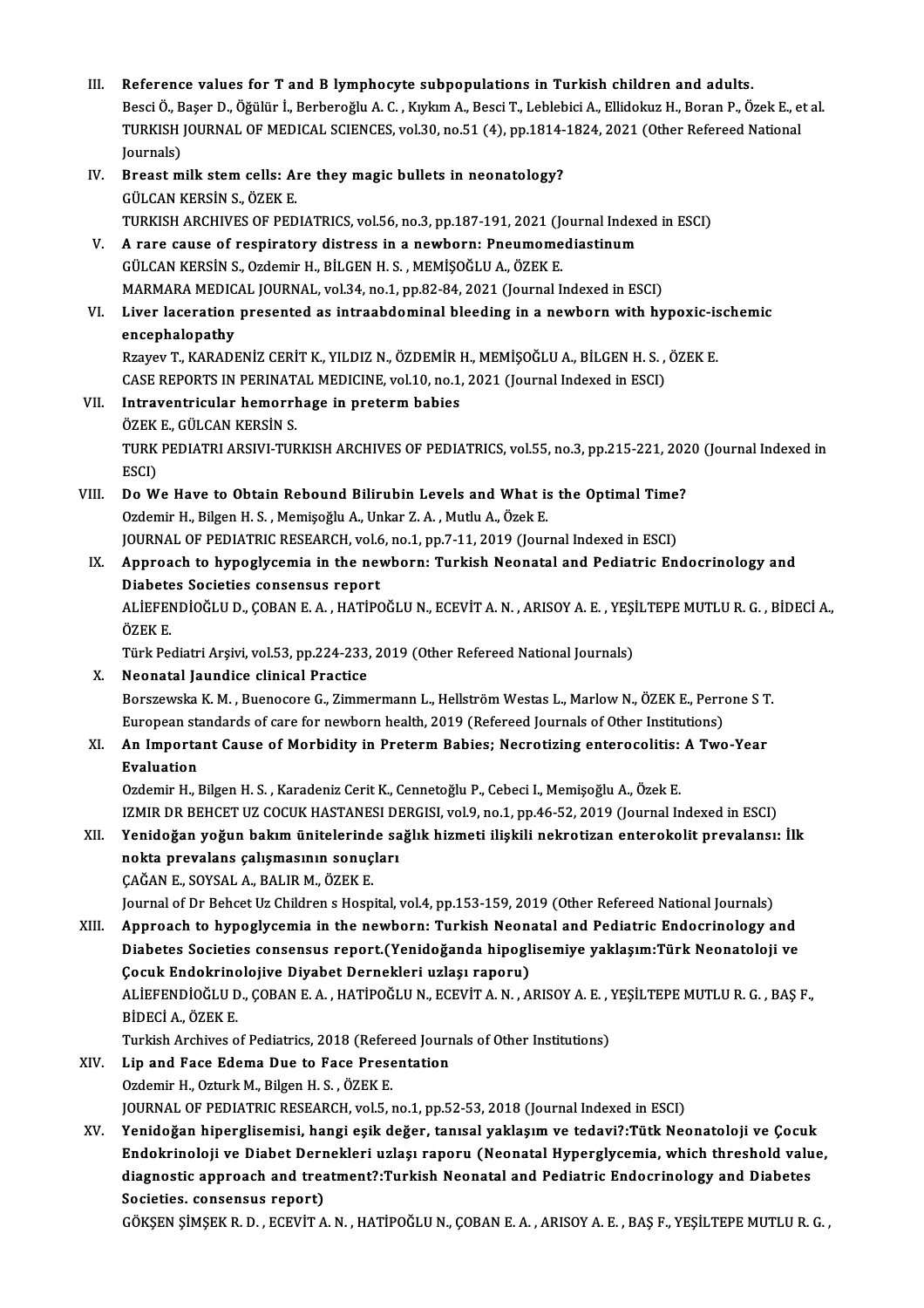**BİDECİ A., ÖZEK E.<br>Türk Pedistri Aray** 

Türk Pediatri Arşivi (Turkish Archieves of Pediatrics), vol.53, no.1, pp.234-238, 2018 (Refereed Journals of Other<br>Institutions) BİDECİ A., ÖZ<br>Türk Pediatri<br>Institutions)<br>Vanidağan I Türk Pediatri Arşivi (Turkish Archieves of Pediatrics), vol.53, no.1, pp.234-238, 2018 (Refereed Journals of Oth<br>Institutions)<br>XVI. Yenidoğan Hiperglisemisi, hangi eşik değer, tanısal yaklaşım ve tedavi: Türk neonatoloji v

Institutions)<br>Yenidoğan Hiperglisemisi, hangi eşik değer, tanısal<br>Endokrinoloji ve Diyabet dernekleri uzlaşı Raporu<br>Damla Gölren S. Feavit A. HATİPOČLUN, Ceban A. APISO Yenidoğan Hiperglisemisi, hangi eşik değer, tanısal yaklaşım ve tedavi: Türk neonatoloji ve Çocul<br>Endokrinoloji ve Diyabet dernekleri uzlaşı Raporu<br>Damla Gökşen Ş., Ecevit A., HATİPOĞLU N., Çoban A., ARISOY A. E. , BAŞ F., <mark>Endokr</mark><br>Damla G<br>ÖZEK E.<br>Turkish Damla Gökşen Ş., Ecevit A., HATİPOĞLU N., Çoban A., ARISOY A. E. , BAŞ F., YI<br>ÖZEK E.<br>Turkish Archives of Pediatrics, pp.234-238, 2018 (Journal Indexed in ESCI)<br>Yonidoğan binaralisemisi, bangi esik doğan tanısal yaklasım v ÖZEK E.<br>Turkish Archives of Pediatrics, pp.234-238, 2018 (Journal Indexed in ESCI)<br>XVII. Yenidoğan hiperglisemisi, hangi eşik değer, tanısal yaklaşım ve tedavi: Türk neonatoloji ve Çocuk Turkish Archives of Pediatrics, pp.234-238, 2018 (Journal<br>Yenidoğan hiperglisemisi, hangi eşik değer, tanısal<br>endokrinoloji ve Dİyabet Dernekleri uzlaşı raporu<br>GÖKSEN SİMSEK B. D., ECEVİTA N. HATİBOĞLUN, COR. Yenidoğan hiperglisemisi, hangi eşik değer, tanısal yaklaşım ve tedavi: Türk neonatoloji ve Çocuk<br>endokrinoloji ve Dİyabet Dernekleri uzlaşı raporu<br>GÖKŞEN ŞİMŞEK R. D. , ECEVİT A. N. , HATİPOĞLU N., ÇOBAN E. A. , ARISOY A. endokrinoloji ve<br>GÖKŞEN ŞİMŞEK R<br>BİDECİ A., ÖZEK E.<br>Türk Pedistri Arsiy GÖKŞEN ŞİMŞEK R. D. , ECEVİT A. N. , HATİPOĞLU N., ÇOBAN E. A. , A<br>BİDECİ A., ÖZEK E.<br>Türk Pediatri Arşivi, 2018 (Refereed Journals of Other Institutions)<br>From national newborn guidelines to international sonsons: BİDECİ A., ÖZEK E.<br>Türk Pediatri Arşivi, 2018 (Refereed Journals of Other Institutions)<br>XVIII. From national newborn guidelines to international consensus ERDEVEÖ.,VURAL Z.M. ,DUMANN.,OkumusN.,OvaliF.,ÖZEKE.,KOÇE. From national newborn guidelines to international consensus<br>ERDEVE Ö., VURAL Z. M. , DUMAN N., Okumus N., Ovali F., ÖZEK E., KOÇ E.<br>TURK PEDIATRI ARSIVI-TURKISH ARCHIVES OF PEDIATRICS, vol.53, 2018 (Journal Indexed in ESCI ERDEVE Ö., VURAL Z. M. , DUMAN N., Okumus N., Ovali F., ÖZEK E., KOÇ E.<br>TURK PEDIATRI ARSIVI-TURKISH ARCHIVES OF PEDIATRICS, vol.53, 2018 (Journal Indexed in ESCI)<br>XIX. Management of hypoglycemia in newborn: Turkish Ne TURK PEDIATRI ARSIVI-TURKISH ARCHIV<br>Management of hypoglycemia in new<br>Diabetes Societies consensus report Management of hypoglycemia in newborn: Turkish Neonatal and Pediatric Endocrinology ar<br>Diabetes Societies consensus report<br>Aliefendioglu D., Coban A., HATİPOĞLU N., Ecevit A., ARISOY A. E. , Yesiltepe G., BAŞ F., BİDECİ A. Diabetes Societies consensus report<br>Aliefendioglu D., Coban A., HATİPOĞLU N., Ecevit A., ARISOY A. E. , Yesiltepe G., BAŞ F., BİDECİ A., ÖZEI<br>TURK PEDIATRI ARSIVI-TURKISH ARCHIVES OF PEDIATRICS, vol.53, 2018 (Journal Index Aliefendioglu D., Coban A., HATİPOĞLU N., Ecevit A., ARISOY A. E. , Yesiltepe G., BAŞ F., BİDECİ A., ÖZEK E.<br>TURK PEDIATRI ARSIVI-TURKISH ARCHIVES OF PEDIATRICS, vol.53, 2018 (Journal Indexed in ESCI)<br>XX. Prematürede Sepsi TURK PEDIATRI ARSI<br><mark>Prematürede Sepsi</mark><br>ÖZDEMİR H., ÖZEK E.<br>Klinik Tın Bediatri Dr. Klinik Tıp Pediatri Drgisi, vol.9, no.4, pp.50-63, 2017 (Other Refereed National Journals) ÖZDEMİR H., ÖZEK E.<br>Klinik Tıp Pediatri Drgisi, vol.9, no.4, pp.50-63, 2017 (Other Refereed National Journals)<br>XXI. Evaluation of the Effects of Multiple Transfusions on Lipid Peroxidation in Preterm Infant.<br>ALR ÜNKAR Klinik Tıp Pediatri Drgisi, vol.9, no.4, pp.50-63, 2017 (Other Refereed National Journals)<br>Evaluation of the Effects of Multiple Transfusions on Lipid Peroxidation in Pret<br>ALP ÜNKAR Z., MEMİŞOĞLU A., BİLGEN H. S. , YAMAN A Evaluation of the Effects of Multiple Transfusions on Lipid Peroxidation in Preterm<br>ALP ÜNKAR Z., MEMİŞOĞLU A., BİLGEN H. S. , YAMAN A., ÖZDEMİR H., HAKLAR G., ÖZEK E.<br>Academic Journal of Pediatrics & Neonatology, 2016 (Re ALP ÜNKAR Z., MEMIŞOĞLU A., BİLGEN H. S. , YAMAN A., ÖZDEMİR H., HAKLAR G., ÖZEK E.<br>Academic Journal of Pediatrics & Neonatology, 2016 (Refereed Journals of Other Institutions)<br>XXII. Prevalence of Newborn Intensive Care Un Academic Journal of Pediatrics & Neonatology, 2016 (Refereed Journals of Other Institutions)<br>Prevalence of Newborn Intensive Care Unit-Acquired, Healthcare-Associated Blood-Stream<br>Infections in Neonatal Intensive Care Unit Prevalence of Newl<br>Infections in Neona<br>Prevalence Survey<br>Cogan E. Sousel A. Bo Infections in Neonatal Intensive Care Unit Patients: Results From The First National Point-<br>Prevalence Survey<br>Cagan E., Soysal A., Bakir M., ÖZEK E., Yybu-Shie C. G. CUKUROVAMEDICAL JOURNAL,vol.40,no.1,pp.119-128,2015 (Journal Indexed inESCI) Cagan E., Soysal A., Bakir M., ÖZEK E., Yybu-Shie C. G.<br>CUKUROVA MEDICAL JOURNAL, vol.40, no.1, pp.119-128, 2015 (Journal Indexed in ESCI)<br>XXIII. Successful Treatment of Candida parapsilosis Fungemia in Two Preterms with V CUKUROVA MEDICAL JOURNAL, vol.40, no<br>Successful Treatment of Candida par<br>Altuncu E., Bilgen H. S. , Soysal A., ÖZEK E.<br>Case reports in podiatrics vol.2015, np.40 Successful Treatment of Candida parapsilosis Fungemia in Two Preterms with Voric<br>Altuncu E., Bilgen H. S. , Soysal A., ÖZEK E.<br>Case reports in pediatrics, vol.2015, pp.402137, 2015 (Refereed Journals of Other Institutions) Altuncu E., Bilgen H. S. , Soysal A., ÖZEK E.<br>Case reports in pediatrics, vol.2015, pp.402137, 2015 (Re<br>XXIV. Rahnella aquatilis Sepsis in a Premature Newborn Case reports in pediatrics, vol.2015, pp.402137, 2015 (Refereed Journals of Other Institutions)<br>Rahnella aquatilis Sepsis in a Premature Newborn<br>Kuzdan C., Soysal A., Ozdemir H., Coskun S., Akman I., Bilgen H.S. , ÖZEK E., Kuzdan C., Soysal A., Ozdemir H., Coskun S., Akman I., Bilgen H. S., ÖZEK E., Bakir M. Kuzdan C., Soysal A., Ozdemir H., Coskun S., Akman I., Bilgen H. S. , ÖZEK E., Bakir M.<br>CASE REPORTS IN PEDIATRICS, vol.2015, 2015 (Journal Indexed in ESCI)<br>XXV. Isolated Pneumopericardium in a Preterm Infant on Nasal Biph CASE REPORTS IN PEDIATRICS, vol.2015, 2015 (Journal Indexed in ESCI)<br>Isolated Pneumopericardium in a Preterm Infant on Nasal Biphasic<br>ALP ÜNKAR Z., GEMİCİ Ö., MEMİŞOĞLU A., AKALIN F., BİLGEN H. S. , ÖZEK E.<br>International J Isolated Pneumopericardium in a Preterm Infant on Nasal Biphasic Positive Airway Pressure<br>ALP ÜNKAR Z., GEMİCİ Ö., MEMİŞOĞLU A., AKALIN F., BİLGEN H. S. , ÖZEK E.<br>International Journal of Clinical Pediatrics, vol.3, pp.111 ALP ÜNKAR Z., GEMİCİ Ö., MEMİŞOĞLU A., AKALIN F., BİLGEN H. S. , ÖZEK E.<br>International Journal of Clinical Pediatrics, vol.3, pp.111-113, 2014 (Refereed Journals of Other Institutions)<br>XXVI. A Case of Multiple Gastroin Internationa<br>A Case of I<br>Syndrome<br>ALP ÜNKAP A Case of Multiple Gastrointestinal Obstructions in a Newborn Presenting With Pseud<br>Syndrome<br>ALP ÜNKAR Z., KUTER N., KARADENİZ CERİT K., MEMİŞOĞLU A., ALPAY H., BİLGEN H. S. , ÖZEK E.<br>International Journal of Clinical Podi Syndrome<br>ALP ÜNKAR Z., KUTER N., KARADENİZ CERİT K., MEMİŞOĞLU A., ALPAY H., BİLGEN H. S. , ÖZEK E.<br>International Journal of Clinical Pediatrics, vol.3, pp.114-116, 2014 (Refereed Journals of Other Institutions)<br>Yonidoğan ALP ÜNKAR Z., KUTER N., KARADENİZ CERİT K., MEMİŞOĞLU A., ALPAY H., BİLGEN H. S. , ÖZEK E.<br>International Journal of Clinical Pediatrics, vol.3, pp.114-116, 2014 (Refereed Journals of Other Institutions)<br>XXVII. Yenidoğan yo International Journal of Clinical Pedia<br>Yenidoğan yoğun bakım üniteleri<br>prevalans çalışmasının sonuçları<br>CAČANE SOVSAL A BAKIBM ÖZEK Yenidoğan yoğun bakım ünitelerinde sağlık hizmeti ilişkili nekrotizan enterokolit prevalansı İ<br>prevalans çalışmasının sonuçları<br>ÇAĞAN E., SOYSAL A., BAKIR M., ÖZEK E., DİLMEN U., CANPOLAT F. E. , GÜRSOY T., AKAR M., ERTUĞR prevalans çalışması<br>ÇAĞAN E., SOYSAL A.,<br>ZENCİROĞLU A., et al.<br>17MIB DB BEHCET UZ ÇAĞAN E., SOYSAL A., BAKIR M., ÖZEK E., DİLMEN U., CANPOLAT F. E. , GÜRSOY T., AKAR M., ERTUĞRUL S.,<br>ZENCİROĞLU A., et al.<br>IZMIR DR BEHCET UZ COCUK HASTANESI DERGISI, vol.4, pp.153-159, 2014 (Other Refereed National Journa ZENCİROĞLU A., et al.<br>IZMIR DR BEHCET UZ COCUK HASTANESI DERGISI, vol.4, pp.153-159, 2014 (Other Refereed National Jou<br>XXVIII. Isolated pneumopericardium in a preterm infant on nazal biphasic positive airway pressure<br>INKAR IZMIR DR BEHCET UZ COCUK HASTANESI DERGISI, vol.4, pp.153-159, 201<br>Isolated pneumopericardium in a preterm infant on nazal biphasi<br>ÜNKAR Z. A. , GEMİCİ Ö., MEMİŞOĞLU A., AKALIN F., BİLGEN H. S. , ÖZEK E.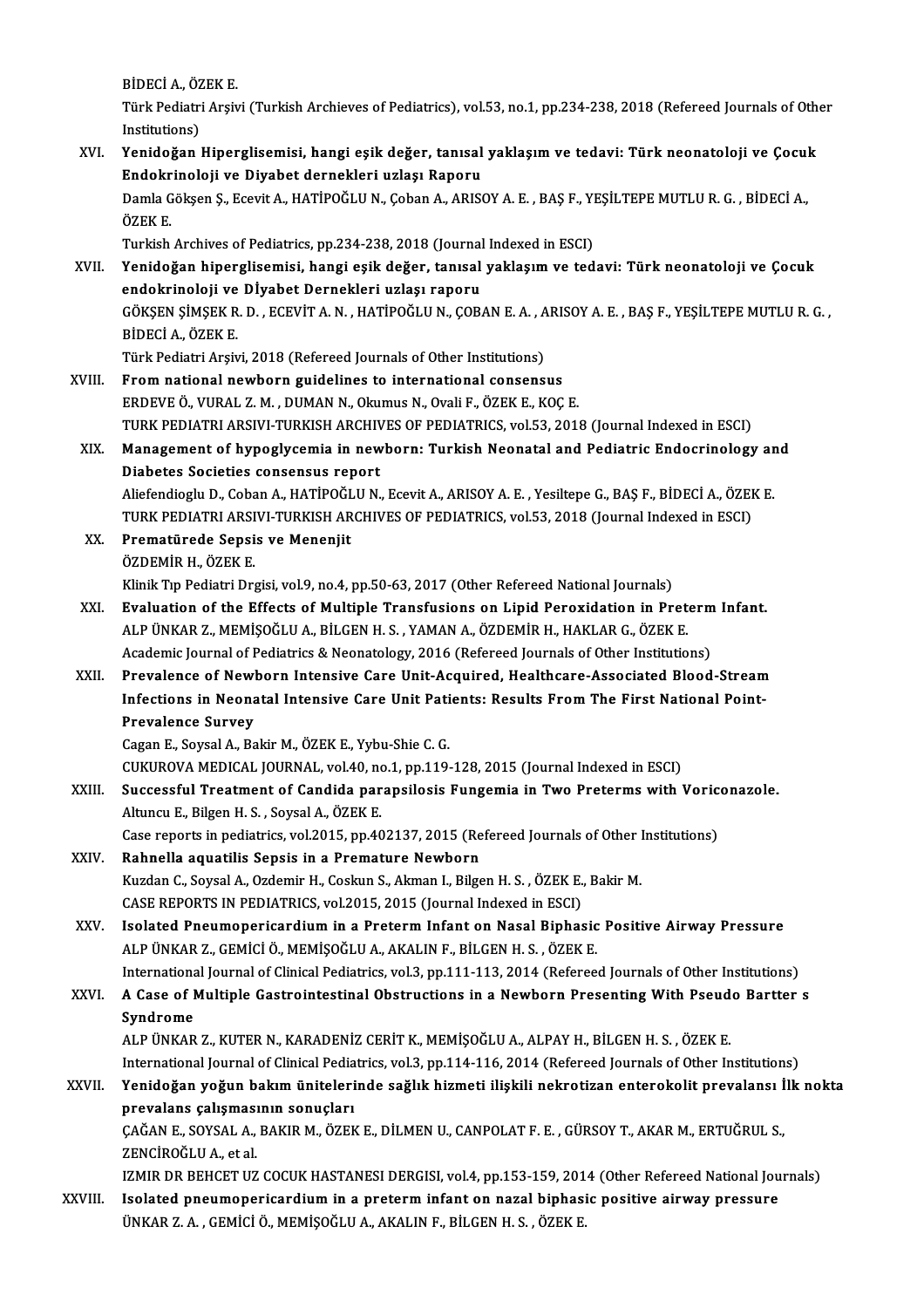Int J Clin Pediatr, 2014 (Refereed Journals of Other Institutions) XXIX. Intraventricular reservoir application in neonates with progressive hydrocephalus İnt J Clin Pediatr, 2014 (Refereed Journals of Other Institutions)<br>Intraventricular reservoir application in neonates with pro<br>Özdemir H., BİLGEN H. S. , ÖZEK E., AKMAN İ., BAYRİ Y., Özek M. M.<br>Türk Pediatri Arsivi Turkish Türk Pediatri Arşivi-Turkish Archives Of Pediatrics, vol.48, no.3, pp.200-203, 2013 (Other Refereed National Journals) Özdemir F<br>Türk Pedi<br>Journals)<br>Partial ex Türk Pediatri Arşivi-Turkish Archives Of Pediatrics, vol.48, no.3, pp.200-203, 2013 (Other Refereed National<br>Journals)<br>XXX. Partial exchange transfusion to prevent neurodevelopmental disability in infants with polycythemia Journals)<br><mark>Partial exchange transfus</mark><br>ÖZEK E., Soll R., Schimmel M.<br>Cochrano Database of Syster Partial exchange transfusion to prevent neurodevelopmental di<br>ÖZEK E., Soll R., Schimmel M.<br>Cochrane Database of Systematic Reviews, 2010 (Non-Refreed Journal)<br>Multiple versus single doses of exegeneus surfectent for the p ÖZEK E., Soll R., Schimmel M.<br>Cochrane Database of Systematic Reviews, 2010 (Non-Refreed Journal)<br>XXXI. Multiple versus single doses of exogenous surfactant for the prevention or treatment of neonatal<br>respiratory distress Cochrane Database of Systematic R<br>Multiple versus single doses of<br>respiratory distress syndrome<br>Sell B. ÖZEK E Multiple versi<br>respiratory d<br>Soll R., ÖZEK E.<br>Cochrone Datel respiratory distress syndrome<br>Soll R., ÖZEK E.<br>Cochrane Databaseof Systematic Reviews, 2009 (Non-Refreed Journal) XXXII. Yenidoğan bebeklerde akut böbrek yetersizliği AlpayH.,BıyıklıN.,Gökce İ.,BilgenH.S. ,ÖzekE.,Akmanİ. Yenidoğan bebeklerde akut böbrek yetersizliği<br>Alpay H., Bıyıklı N., Gökce İ., Bilgen H. S. , Özek E., Akman İ.<br>Türk Nefroloji Diyaliz ve Transplantasyon Dergisi, vol.15, pp.29-36, 2006 (Other Refereed National Journals)<br>Be Alpay H., Bıyıklı N., Gökce İ., Bilgen H. S. , Özek E., Akman İ.<br>Türk Nefroloji Diyaliz ve Transplantasyon Dergisi, vol.15, pp.29-36, 2006 (Other Refereed National Journal Journal Journal Journal of life<br>XXXIII. Rehospital Türk Nefroloji Diyaliz ve Transplantasyon Dergisi, vol.15, pp.29-3<br>Rehospitalization rates of infants of less than 32 weeks go<br>AYDINER E., Akman I. Ö. , Kalaça S., Ünver T., Bilgen H. S. , ÖZEK E.<br>Marmara Medisal Jaurnal v Rehospitalization rates of infants of less than 32 weeks gestation in the first year of life<br>AYDINER E., Akman I. Ö. , Kalaça S., Ünver T., Bilgen H. S. , ÖZEK E.<br>Marmara Medical Journal, vol.18, no.2, pp.71-75, 2005 (Refe AYDINER E., Akman I. Ö. , Kalaça S., Ünver T., Bilgen H. S. , ÖZEK E.<br>Marmara Medical Journal, vol.18, no.2, pp.71-75, 2005 (Refereed Journals of Other Institutions)<br>XXXIV. Increased cord-blood eosinophil counts and prenat Marmara Medical Journal, vol.18, no.2, pp.71-7<br>Increased cord-blood eosinophil counts a<br>development of atopy early in childhood<br>Borrek S.C., ÖZEK E. Sebesi D. Karakee E. Bas Increased cord-blood eosinophil counts and prenatal ex<br>development of atopy early in childhood<br>Berrak S. G. , ÖZEK E., Cebeci D., Karakoç F., Başaran M., Dağli E.<br>Marmara Medical Journal val 15, no 2, np 96, 91, 2002 (Befe development of atopy early in childhood<br>Berrak S. G. , ÖZEK E., Cebeci D., Karakoç F., Başaran M., Dağli E.<br>Marmara Medical Journal, vol.15, no.2, pp.86-91, 2002 (Refereed Journals of Other Institutions) Berrak S. G. , ÖZEK E., Cebeci D., Karakoç F., Başaran M., Dağli E.<br>Marmara Medical Journal, vol.15, no.2, pp.86-91, 2002 (Refereed Journals of Other Institutions in an intensive care unit: A three year experience<br>put CEN Marmara Medical Journal, vol.15, no.2, pp.86-91, 2002 (Reference)<br>Neonatal candida infections in an intensive care unit:<br>BİLGEN H. S. , ÖZEK E., ÜLGER N., ÇERİKÇİOĞLU N., Soyletir G.<br>Marmara Medical Journal vol.12, no.4, n Marmara Medical Journal, vol.13, no.4, pp.201-204, 2000 (Refereed Journals of Other Institutions) BILGEN H. S. , ÖZEK E., ÜLGER N., ÇERİKÇİOĞLU N., Soyletir G.<br>Marmara Medical Journal, vol.13, no.4, pp.201-204, 2000 (Ref<br>XXXVI. Evaluation of neonates with open myelomeningocele<br>BILGEN H. S. , ÖZEK E., Ors R., Isik U., H Evaluation of neonates with open myelomeningocele Marmara Medical Journal, vol.12, no.2, pp.67-69, 1999 (Refereed Journals of Other Institutions) BİLGEN H. S. , ÖZEK E., Ors R., Isik U., Hicdonmez T., Ozek M.<br>Marmara Medical Journal, vol.12, no.2, pp.67-69, 1999 (Refereed Journals of Other Institutions)<br>XXXVII. Treatment of multiresistant gram negative ventriculitis Marmara Medical Journal, vol.12, no.2, pp.67-69, 1999 (Refereed J<br>Treatment of multiresistant gram negative ventriculitis with<br>BİLGEN H. S. , ÖZEK E., Erkan E., Ors R., Ozek M., Ince Z., Soyletir G.<br>Marmara Medical Journal Treatment of multiresistant gram negative ventriculitis with intraventricular ciprofloxa<br>BİLGEN H. S. , ÖZEK E., Erkan E., Ors R., Ozek M., Ince Z., Soyletir G.<br>Marmara Medical Journal, vol.11, no.2, pp.122-123, 1998 (Refe

Marmara Medical Journal, vol.11, no.2, pp.122-123, 1998 (Refereed Journals of Other Institutions)<br>Books & Book Chapters

- ooks & Book Chapters<br>I. Yenidoğulmuşlarda Tenefüsse destek<br>Özek E (Editor) Vural Z M (Editor) Kes E Özek E. (Editor), Vural Z. M. (Editor), Koç E. (Editor)<br>Ayrıntı Basımevi, Baku, 2021 Yenidoğulmuşlarda Tenefi<br>Özek E. (Editor), Vural Z. M. (<br>Ayrıntı Basımevi, Baku, 2021<br>Corminal Matriks Kanama
- Özek E. (Editor), Vural Z. M. (Editor), Koç E. (Editor)<br>Ayrıntı Basımevi, Baku, 2021<br>II. Germinal Matriks Kanaması-İntraventriküler Kanama ve Komplikasyonlarının Tanı ve Yönetimi<br>robberi Ayrıntı B<br>Germina<br>rehberi Germinal Matriks Kanaması-İr<br>rehberi<br>Çizmeci M. N. , Akın M. A. , Özek E.<br>Türk Neonataleji Derneği, Ankara

rehberi<br>Çizmeci M. N. , Akın M. A. , Özek E.<br>Türk Neonatoloji Derneği, Ankara, 2021<br>Selunum ve Delesunda Bestnatal He

- Çizmeci M. N. , Akın M. A. , Özek E.<br>Türk Neonatoloji Derneği, Ankara, 2021<br>III. Solunum ve Dolaşımda Postnatal Hayata Geçiş<br>Alp Ünkar Z., Özek E. Türk Neonatoloji De<mark>r</mark><br>S**olunum ve Dolaşı**<br>Alp Ünkar Z., Özek E.<br>in: Doğum Salanu As Solunum ve Dolaşımda Postnatal Hayata Geçiş<br>Alp Ünkar Z., Özek E.<br>in: Doğum Salonu Acilleri, Nihal Oygür, Editor, Türkiye Klinikleri Yayınevi, Ankara, pp.1-6, 2021<br>Yonidoğanda Solunum Dostoği
- IV. Yenidoğanda Solunum Desteği<br>Özek E. (Editor)

in: Doğum Salon<br><mark>Yenidoğanda S</mark><br>Özek E. (Editor)<br>Günes Tın *Vi*tabe

Güneş Tıp Kitabevleri, Ankara, 2019 Özek E. (Editor)<br>Güneş Tıp Kitabevleri, Ankara, 2019<br>V. Kandida Enfeksiyonu : Proflaksi<br>Özek E

Güneş 1<br><mark>Kandi</mark>d<br>Özek E.

Özek E.<br>in: Yenidoğanın Enfeksiyon Hastalıkları, Prof Ayla Günlemez,Doç Dr. Selim Öncel, Editor, Selen yayıncılık, İstanbul,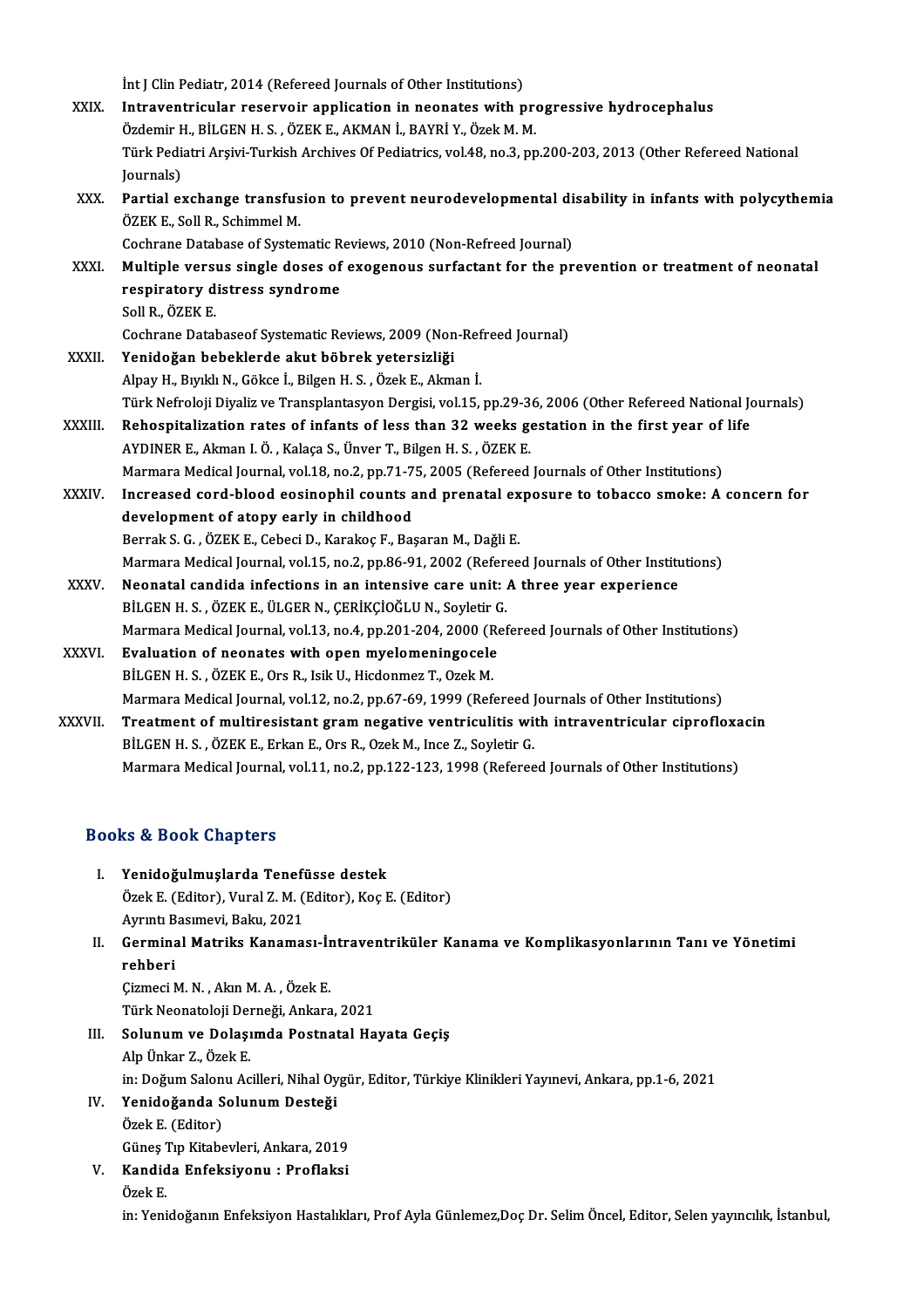pp.501-509, 2019<br>Kandida Enfoksi

### VI. Kandida Enfeksiyonu Proflaksisi pp.501-!<br><mark>Kandid:</mark><br>ÖZEK E.<br>in: <sup>Vonic</sup> Kandida Enfeksiyonu Proflaksisi<br>ÖZEK E.<br>in: Yenidoğanın Enfeksiyon Hastalıkları, Ayla Günlemez, Selim Öncel, Editor, Selen Yayıncılık, İstanbul, pp.501-509, ÖZEK<br>in: Yer<br>2019<br>Yerid in: Yenidoğanın Enfeksiyon Hastalıkları, A<br>2019<br>VII. Yenidoğan Yoğun Bakım hemşireliği<br>Özek E (Editer)

2019<br>Yenidoğan Yoğ<br>Özek E. (Editor)<br>Günes Tın Kitaba Yenidoğan Yoğun Bakım hemşire<br>Özek E. (Editor)<br>Güneş Tıp Kitabevleri, Ankara, 2018<br>Tüpk NEONATOLOLİ DEPNEĞİ PI

### Özek E. (Editor)<br>Güneş Tıp Kitabevleri, Ankara, 2018<br>VIII. – TÜRK NEONATOLOJİ DERNEĞİ REHBERLERİ 2018 GÜNCELLEMESİ<br>KOCE, VURAL 7 M. QVALLU E. ÖZEKE, DIMAN N. EPDEVE Ö Güneş Tıp Kitabevleri, Ankara, 2018<br>TÜRK NEONATOLOJİ DERNEĞİ REHBERLERİ 2018 GÜNCEL<br>KOÇ E., VURAL Z. M. , OVALI H. F. , ÖZEK E., DUMAN N., ERDEVE Ö.<br>Cünes Tın Kitanevi, Ankara, 2019 TÜRK NEONATOLOJİ DERNEĞİ<br>KOÇ E., VURAL Z. M. , OVALI H. F. ,<br>Güneş Tıp Kitapevi, Ankara, 2018<br>TÜPK NEONATOLOJİ DERNEĞİ KOÇ E., VURAL Z. M. , OVALI H. F. , ÖZEK E., DUMAN N., ERDEVE Ö.<br>Güneş Tıp Kitapevi, Ankara, 2018<br>IX. – TÜRK NEONATOLOJİ DERNEĞİ REHBERLERİ 2018 GÜNCELLEMESİ<br>KOÇ E. VURAL Z. M. QVALLU E., ÖZEK E. DUMAN N. ERDEVE Ö. QKUMUS

- Güneş Tıp Kitapevi, Ankara, 2018<br>TÜRK NEONATOLOJİ DERNEĞİ REHBERLERİ 2018 GÜNCELLEMESİ<br>KOÇ E., VURAL Z. M. , OVALI H. F. , ÖZEK E., DUMAN N., ERDEVE Ö., OKUMUŞ N.<br>CÜNES KİTAREVİ 2019 TÜRK NEONATOLOJİ I<br>KOÇ E., VURAL Z. M. , OV<br>GÜNEŞ KİTAPEVİ, 2018<br>Türk Neonatoloji Der KOÇ E., VURAL Z. M. , OVALI H. F. , ÖZEK E., DUMAN N., ERDEVE Ö., OKUMUŞ N.<br>GÜNEŞ KİTAPEVİ, 2018<br>X. Türk Neonatoloji Derneği Rehberleri 2018 Güncellemesi
- GÜNEŞ KİTAPEVİ, 2018<br>Türk Neonatoloji Derneği Rehberleri 2018 Güncellemesi<br>KOÇ E., Vural Z. M. , ÖZEK E., OVALI H. F. , OKUMUŞ N., DUMAN N., ERDEVE Ö.<br>CÜNES KİTAREVİ, Arkara 2019 Türk Neonatoloji Derneği Re<br>KOÇ E., Vural Z. M. , ÖZEK E., OVA<br>GÜNEŞ KİTAPEVİ, Ankara, 2018<br>Corminal Metriy, Intraventria
- KOÇ E., Vural Z. M. , ÖZEK E., OVALI H. F. , OKUMUŞ N., DUMAN N., ERDEVE Ö.<br>GÜNEŞ KİTAPEVİ, Ankara, 2018<br>XI. Germinal Matrix-Intraventricular Hemorrhage and Posthemorrhagic Ventricular Dilatation in the<br>Ratarım Infant GÜNEŞ KİTAPEVİ<br>Germinal Matri<br>Preterm Infant<br>ÖZEV E. ÖZEV Ö Germinal Matrix-Int<mark><br>Preterm Infant<br>ÖZEK E., ÖZEK Ö. M. M.</mark><br>in: Pediatria Hydnason Preterm Infant<br>ÖZEK E., ÖZEK Ö. M. M.<br>in: Pediatric Hydrocephalus, Giuseppe Cinalli, Memet Özek, Sainte Rose Christian, Editor, Springer, pp.1-28, 2018<br>Yonidoğanın sesisi takinnesi
	-

ÖZEK E., ÖZEK Ö. M. M.<br>in: Pediatric Hydrocephalus, Gius<br>XII. **Yenidoğanın geçici takipnesi**<br>Memisoğlu A., Özek E. in: Pediatric Hydrocep<br>**Yenidoğanın geçici**<br>Memişoğlu A., Özek E.<br>in: Yurdakök Pediatri Yenidoğanın geçici takipnesi<br>Memişoğlu A., Özek E.<br>in: Yurdakök Pediatri, Murat Yurdakök, Editor, Güneş Tıp Kitabevleri, Ankara, Ankara, pp.1109-1115, 2017<br>Pespiratuar, distres, sendromu

### XIII. Respiratuar distres sendromu.<br>Memișoğlu A., Özek E. in: Yurdakök Pediatri,<br><mark>Respiratuar distres</mark><br>Memişoğlu A., Özek E.<br>in: Yurdakök Pediatri in:YurdakökPediatri,MuratYurdakök,Editor,GüneşTıpKitabevleri,Ankara,Ankara,pp.1115-1125,2017

### Refereed Congress / Symposium Publications in Proceedings

efereed Congress / Symposium Publications in Proceedings<br>I. Anne sütünün Buzdolabı ve derin dondurucuda saklanmasının kök hücre canlılığı ve immünolojik<br>Azalliklarine etkisi mood oorigi oos<br>Anne sütünün Buze<br>özelliklerine etkisi özelliklerine etkisi<br>Çetin E., Genç D., Gülcan Kersin S., Öztop Gündoğdu N. E. , Akkor T., Özek E.

65. Türkiye Milli pediatri Kongresi, Antalya, Turkey, 3 - 07 November 2021, no.15, pp.15 Cetin E., Genç D., Gülcan Kersin S., Öztop Gündoğdu N. E. , Akkor T., Özek E.<br>65. Türkiye Milli pediatri Kongresi, Antalya, Turkey, 3 - 07 November 2021, no.15, pp.15<br>II. TİP 1 PREMATÜRE RETİNOPATİSİ TEDAVİSİNDE İNTRAV

### 65. Türkiye Milli pediatri Kongresi, Antalya, Turkey, 3 - 07 I<br>TİP 1 PREMATÜRE RETİNOPATİSİ TEDAVİSİNDE İNT<br>ENJEKSİYONU SONRASI BAĞIRSAK PERFORASYONU<br>Prayay T. CELİKER ATARERK H. AYKUTA, KARADENİZ CI TİP 1 PREMATÜRE RETİNOPATİSİ TEDAVİSİNDE İNTRAVİTREAL DÜŞÜK DOZ RANİBİZUMAB<br>ENJEKSİYONU SONRASI BAĞIRSAK PERFORASYONU<br>Rzayev T., ÇELİKER ATABERK H., AYKUT A., KARADENİZ CERİT K., KOYUNCUER A., TAVİLOĞLU Z. Ş. , ÖZDEMİR H., ENJEKSIYONU SONRASI BAĞIRSAK PERFORASYONU<br>Rzayev T., ÇELİKER ATABERK H., AYKUT A., KARADENİZ C.<br>MEMİŞOĞLU A., BİLGEN H. S. , ÖZEK E.<br>29. Ulusal Neonatoloji Kongresi, 6 - 10 October 2021 Rzayev T., ÇELİKER ATABERK H., AYKUT A., KARADENİZ CERİT K., KOYUNCUER A., TAVİLOĞLU Z. Ş., ÖZDEMİR H.,

MEMİŞOĞLU A., BİLGEN H. S. , ÖZEK E.<br>29. Ulusal Neonatoloji Kongresi, 6 - 10 October 2021<br>III. ANNEYE DOĞUM SIRASINDA UYGULANAN LİDOKAİN SONRASI GELİŞEN NEONATAL<br>METHEMOCI OPİNEMİ 29. Ulusal Neonatoloji Ko<br>ANNEYE DOĞUM SIRA:<br>METHEMOGLOBİNEMİ<br>Prayay T. Awa S. Mamis ANNEYE DOĞUM SIRASINDA UYGULANAN LİDOKAİN SON<br>METHEMOGLOBİNEMİ<br>Rzayev T., Arıcı Ş., Memişoğlu A., Özdemir H., Bilgen H. S. , Özek E.<br>20 Hlugal Neonataleji Kongresi, Antalya Turkey, 6, . 10 Ostaban .

METHEMOGLOBİNEMİ<br>Rzayev T., Arıcı Ş., Memişoğlu A., Özdemir H., Bilgen H. S. , Özek E.<br>29. Ulusal Neonatoloji Kongresi, Antalya, Turkey, 6 - 10 October 2021, pp.109-110

## Rzayev T., Arıcı Ş., Memişoğlu A., Özdemir H., Bilgen H. S. , Özek E.<br>29. Ulusal Neonatoloji Kongresi, Antalya, Turkey, 6 - 10 October 2021, pp.109-110<br>IV. Solunum sıkıntısı olan yenidoğan bebeklerde postnatal geçiş dönemi 29. Ulusal Neonatoloji Kongre<br>Solunum sıkıntısı olan yer<br>oksijenizasyonunun seyri<br><sup>Voca B.</sup> Gülsan Karsin S. Ceti Solunum sıkıntısı olan yenidoğan bebeklerde postna<br>oksijenizasyonunun seyri<br>Yaşa B., Gülcan Kersin S., Çetinkaya M., Bilgen H. S. , Özek E.<br>20 Ulyasl Neonatoleji Kongresi, Antalya Turkey, 6, 10 Osta

**oksijenizasyonunun seyri**<br>Yaşa B., Gülcan Kersin S., Çetinkaya M., Bilgen H. S. , Özek E.<br>29.Ulusal Neonatoloji Kongresi, Antalya, Turkey, 6 - 10 October 2021, pp.4-5

### Yaşa B., Gülcan Kersin S., Çetinkaya M., Bilgen H. S. , Özek E.<br>29.Ulusal Neonatoloji Kongresi, Antalya, Turkey, 6 - 10 October 2021, pp.4-5<br>29.Ulusal Neonatoloji Kongresi, Antalya, Turkey, 6 - 10 October 2021, pp.4-5<br>29.U 29.Ulusal Neonatoloji Kongresi, Antalya, Turkey, 6 - 10 October 2021, pp.4-5<br>HİPOKSİK-İSKEMİK ENSEFALOPATİLİ BİR YENİDOĞANDA KARACİĞER LASERASYONU<br>Rzayev T., KARADENİZ CERİT K., YILDIZ N., ÖZDEMİR H., MEMİŞOĞLU A., BİLGEN Rzayev T., KARADENİZ CERİT K., YILDIZ N., ÖZDEMİR H., MEMİŞOĞLU A., BİLGEN H. S. , ÖZEK E.<br>29. Ulusal Neonatoloji Kongresi, 6 - 10 October 2021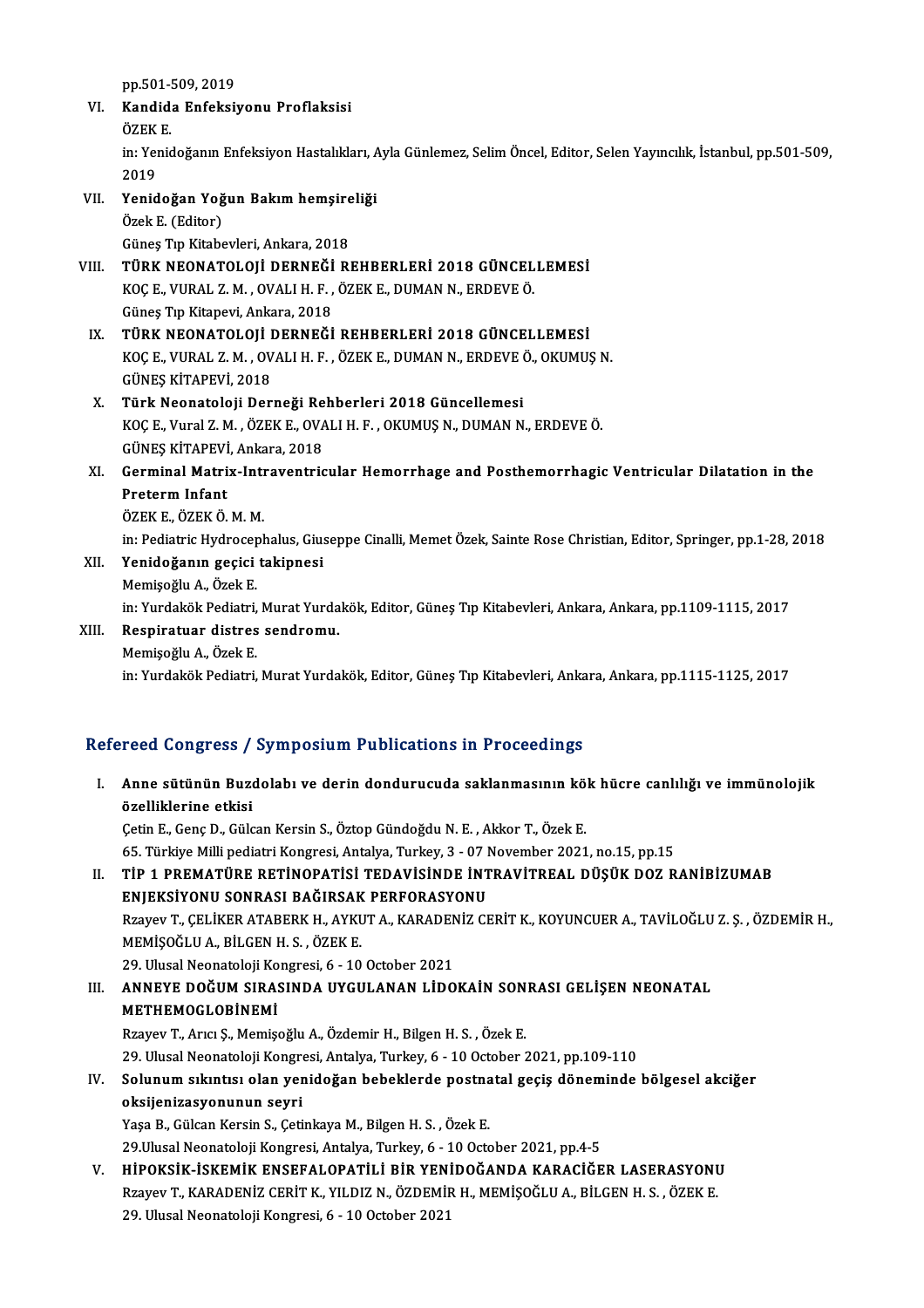| VI.    | YENİDOĞAN YOĞUN BAKIMDAKİ BEBEKLERİN KARBAPENEM DİRENÇLİ GRAM (-) BAKTERİLERLE                                                                                                                               |
|--------|--------------------------------------------------------------------------------------------------------------------------------------------------------------------------------------------------------------|
|        | KOLONIZASYONUNDAKİ RİSKLERİN İNCELENMESİ                                                                                                                                                                     |
|        | YALÇINOĞLU İ., MEMİŞOĞLU A., ALTINKANAT GELMEZ G., TAVİLOĞLU Z. Ş. , ÖZDEMİR H., KEPENEKLİ KADAYİFCİ                                                                                                         |
|        | E., AY N. P., BİLGEN H. S., HASDEMİR M. U., ÖZEK E.                                                                                                                                                          |
|        | 29. Ulusal Neonatoloji Kongresi, 06 October 2021                                                                                                                                                             |
| VII.   | YENİDOĞAN VE SÜT ÇOCUKLUĞU DÖNEMİNDE SİTOMETRİK İDRAR ANALİZ CİHAZI İÇİN EŞİK DEĞER                                                                                                                          |
|        | NEDIR?                                                                                                                                                                                                       |
|        | Gülcan Kersin S., Yanılmaz Ö., İlki Z. A., Bilgen H. S., Özek E.                                                                                                                                             |
|        | 29. Ulusal neonatoloji Kongresi, Antalya, Turkey, 6 - 10 October 2021, pp.167                                                                                                                                |
| VIII.  | Gebeliğinde İdrar Yolu Enfeksiyonu Geçiren Annelerin Bebeklerinde Erken Sepsis Görülme Sıklığı                                                                                                               |
|        | BEKTAŞ ŞEKER C., GÜLCAN KERSİN S., BİLGEN H. S., ÖZEK E.                                                                                                                                                     |
|        | 64. TÜRKİYE MİLLİ PEDİATRİ KONGRESİ, Turkey, 15 - 20 December 2020                                                                                                                                           |
| IX.    | MERKEZİMİZİN BİR YILLIK PALİVİZUMAB PROFİLAKSİSİ UYUMU                                                                                                                                                       |
|        | TAVİLOĞLU GÜÇYETMEZ Z. Ş., GÜLCAN KERSİN S., ÖZDEMİR H., MEMİŞOĞLU A., BİLGEN H. S., ÖZEK E.                                                                                                                 |
|        | 28. ULUSAL NEONATOLOJİ KONGRESİ, Turkey, 10 - 14 December 2020                                                                                                                                               |
| X.     | GEÇ PRETERM BEBEKLERDE METABOLİK KEMİK HASTALIĞI SIKLIĞI                                                                                                                                                     |
|        | ISLAMOVA D., BİLGEN H. S., ÖZDEMİR H., GÜLCAN KERSİN S., TOPUZOĞLU A., MEMİŞOĞLU A., ÖZEK E.                                                                                                                 |
|        | 28. Ulusal Neonatoloji Kongresi, Turkey, 10 - 14 December 2020                                                                                                                                               |
| XI.    | SEMPTOMSUZ DİYABETİK ANNE BEBEKLERİ VE MAKROZOMİK BEBEKLERİN HİPOKALSEMİ                                                                                                                                     |
|        | AÇISINDANRUTİN TARANMASI NE KADAR GEREKLİ?                                                                                                                                                                   |
|        | TAVİLOĞLU GÜÇYETMEZ Z. Ş., GÜLCAN KERSİN S., ÖZDEMİR H., MEMİŞOĞLU A., BİLGEN H. S., ÖZEK E.                                                                                                                 |
|        | 28. ULUSAL NEONATOLOJİ KONGRESİ, Turkey, 10 - 14 December 2020                                                                                                                                               |
| XII.   | AKCİĞER NIRS DEĞERLERİNİN POSTNATAL SEYRİ                                                                                                                                                                    |
|        | TAVİLOĞLU GÜÇYETMEZ Z. Ş., GÜLCAN KERSİN S., ÖZDEMİR H., MEMİŞOĞLU A., BİLGEN H. S., ÖZEK E.                                                                                                                 |
|        | 28. ULUSAL NEONATOLOJİ KONGRESİ, Turkey, 10 - 14 December 2020                                                                                                                                               |
| XIII.  | DONOHUE SENDROMU (LEPRECHAUNISM): OLGU SUNUMU                                                                                                                                                                |
|        | TAVİLOĞLU GÜÇYETMEZ Z. Ş., GÜLCAN KERSİN S., ÖZDEMİR H., MEMİŞOĞLU A., BİLGEN H. S., ÖZEK E.                                                                                                                 |
|        | 28. ULUSAL NEONATOLOJİ KONGRESİ, Turkey, 10 - 14 December 2020                                                                                                                                               |
| XIV.   | Adölesan Gebelikler Ve Perinatal Sorunları                                                                                                                                                                   |
|        | GÜLCAN KERSİN S., ÖZDEMİR H., BİLGEN H. S., MEMİŞOĞLU A., ÖZEK E.                                                                                                                                            |
|        | 8.Çocuk Dostları Kongresi, İstanbul, Turkey, 12 - 14 March 2020                                                                                                                                              |
| XV.    | Avrupa RDS Klavuz Önerileri                                                                                                                                                                                  |
|        | ÖZEK E                                                                                                                                                                                                       |
|        | 16. Ulusal Pediatri Kış Kongresi, Turkey, 8 - 11 March 2020                                                                                                                                                  |
| XVI.   | Çok Duşuk Doğum Ağirlikli Yenidoğanda Spontan Femur Kiriği: Bir Premature Osteopenisi Olgusu<br>BAYRAKTAR S., Rzayev T., GÜLCAN KERSİN S., Taviloğlu Güçyetmez Z. Ş., MEMİŞOĞLU A., ÖZDEMİR H., BİLGEN H. S. |
|        | , ÖZEK E.                                                                                                                                                                                                    |
|        | 7. Marmara Pediatri Kongresi, İstanbul, Turkey, 20 - 22 February 2020                                                                                                                                        |
| XVII.  | Hipotermi Tedavisi Uygulanan Hipoksik İskemik Ensefalopati Tanisi Alan Bebeklerin Erken Dönem                                                                                                                |
|        | İzlemi                                                                                                                                                                                                       |
|        | GÜLCAN KERSİN S., ÖZDEMİR H., BİLGEN H. S., MEMİŞOĞLU A., ÖZEK E.                                                                                                                                            |
|        | 7. Marmara Pediatri Kongresi, İstanbul, Turkey, 20 - 22 February 2020                                                                                                                                        |
| XVIII. | Fototerapi Alan Bebeklerde Ortulu Yuzeyde Transkutan Bilirubin Olcumu Kullanılabilir Mi?                                                                                                                     |
|        | GÜLCAN KERSİN S., ÖZDEMİR H., Özer S. B., BİLGEN H. S., MEMİŞOĞLU A., ÖZEK E.                                                                                                                                |
|        | 7. Marmara Pediatri Kongresi, İstanbul, Turkey, 20 - 22 February 2020                                                                                                                                        |
| XIX.   | The differences in perinatal outcomes between Syrian and resident mother-infant dyads: a cross                                                                                                               |
|        | sectional study in Turkey between 2011-2018                                                                                                                                                                  |
|        | Boran P., Barış E., Yıldız N., Quatranji L., Özek E.                                                                                                                                                         |
|        | ISSOP, Children in Armed Conflict: rights, health, and wellbeing, Bayrut, Lebanon, 26 - 28 September 2019                                                                                                    |
| XX.    | A Rare Cause Of Respiratory Distress In Newborn Pneumomediastinum                                                                                                                                            |
|        | GÜLCAN KERSİN S., ÖZDEMİR H., BİLGEN H. S. , ÜLGEN Ö., MEMİŞOĞLU A., ÖZEK E.                                                                                                                                 |
|        |                                                                                                                                                                                                              |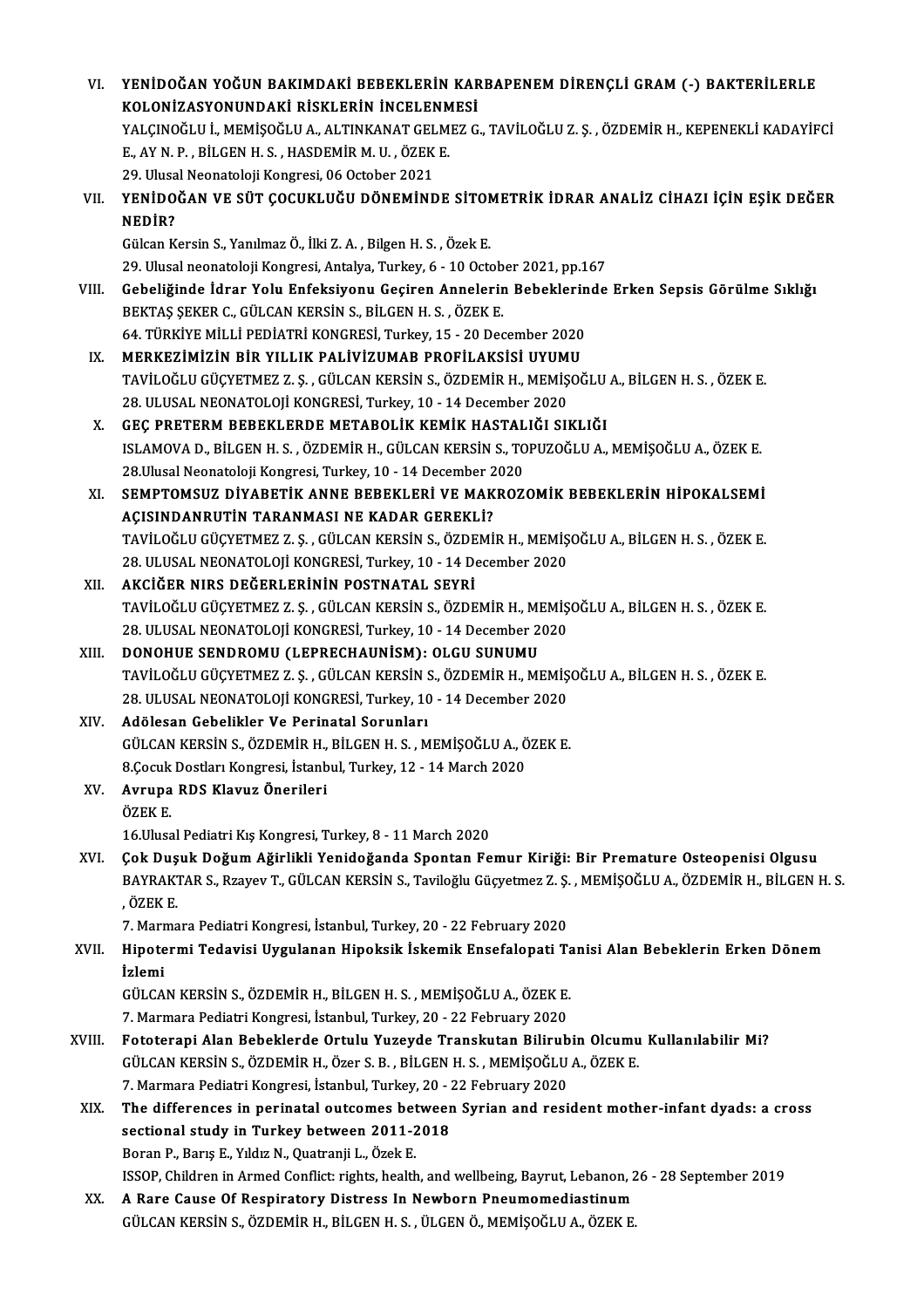14th World Congress of Perinatal Medicine (WCPM), İstanbul, Turkey, 11 - 14 September 2019<br>Health Care Associated Infections And Antimienshial Pesistanes Petterns In A Textici

- 14th World Congress of Perinatal Medicine (WCPM), İstanbul, Turkey, 11 14 September 2019<br>XXI. Health Care Associated Infections And Antimicrobial Resistance Patterns In A Tertiary Neonatal<br>Intensive Care Unit Over Fi 14th World Congress of Perinatal Medicine (WCPM), İstanbul, Turkey, 11 - 14 September 2019<br>Health Care Associated Infections And Antimicrobial Resistance Patterns In A Tertiary N<br>Intensive Care Unit Over Five Years In TurK Health Care Associated Infections And Antimicrobial Resistance Patterns In A Tertiary N<br>Intensive Care Unit Over Five Years In TurKEY September 11-14, 2019, Istanbul, Turkey<br>MEMİŞOĞLU A., KEPENEKLİ KADAYİFCİ E., ÇULHA G., Intensive Care Unit Over Five Years In TurKEY September 11-14, 2019, Istanbul, Turkey<br>MEMİŞOĞLU A., KEPENEKLİ KADAYİFCİ E., ÇULHA G., ÖZDEMİR H., Söyletir G., BİLGEN H. S. , ÖZEK E.<br>14th World Congress of Perinatal Medicin MEMIȘOĞLU A., KEPENEKLI KADAYIFCI E., ÇULHA G., ÖZDEMIR H., Söyletir G., BİLGEN H. S. , ÖZEK E.<br>14th World Congress of Perinatal Medicine (WCPM), 11 - 14 September 2019<br>XXII. HEALTH CARE ASSOCIATED INFECTIONS AND ANTIM
- 14th World Congress of Perinatal Medicine (WCPM), 11 14 September 2019<br>HEALTH CARE ASSOCIATED INFECTIONS AND ANTIMICROBIAL RESISTANCE<br>TERTIARY NEONATAL INTENSIVE CARE UNIT OVER FIVE YEARS IN TURKEY<br>Memisoğlu A. Özek E. K HEALTH CARE ASSOCIATED INFECTIONS AND ANTIMICROBIAL RESISTANCE PA<br>TERTIARY NEONATAL INTENSIVE CARE UNIT OVER FIVE YEARS IN TURKEY<br>Memişoğlu A., Özek E., Kepenekli Kadayifci E., Çulha G., Özdemir H., Söyletir G., Bilgen H. TERTIARY NEONATAL INTENSIVE CARE UNIT OVER FIVE YEARS IN TURKEY<br>Memişoğlu A., Özek E., Kepenekli Kadayifci E., Çulha G., Özdemir H., Söyletir G., Bilgen H. S.<br>14th World Congress of Perinatal Medicine (WCPM), İstanbul, Tur Mem<br>14th<br>411 14th World Congress of Perinatal Medicine (WCPM), İstanbul, Turkey, 11 Septemb<br>411<br>XXIII. A Rare cause of Respiratory Distress in Newborn :Pneumomediastinum<br>CÜLCAN KERSİN S. Özdemir H. RİLCEN H. S. ÜLCEN Ö. MEMİSOČLUA, ÖZE
- 411<br>A Rare cause of Respiratory Distress in Newborn :Pneumomediastinum<br>GÜLCAN KERSİN S., Özdemir H., BİLGEN H. S. , ÜLGEN Ö., MEMİŞOĞLU A., ÖZEK E. A Rare cause of Respiratory Distress in Newborn :Pneumomediastinum<br>GÜLCAN KERSİN S., Özdemir H., BİLGEN H. S. , ÜLGEN Ö., MEMİŞOĞLU A., ÖZEK E.<br>14th World Congress of Perinatal Medicine, Boston, United States Of America, 1 GÜLCAN<br>14th We<br>pp.527<br>Gulcan 14th World Congress of Perinatal Medicine, Boston, United States Of America, 11 - 14 September 2019, vol.47,<br>pp.527<br>XXIV. Gulcan Kersin S, Ozdemir H, Bilgen H, Memisoglu A, Ozek E. A rare cause of respiratory distress in<br>n
- pp.527<br>Gulcan Kersin S, Ozdemir H, Bilgen H, Memisoglu A, Ozek E. A rare cause o<br>newborn. September 11-14, 2019 İstanbul Turkey. Sunan: Asli Memisoglu<br>karsin g Özdemir H, Bit CEN H S, MEMisoğlu A, ÖZEK E Gulcan Kersin S, Ozdemir H, Bilgen H, Memisoglu A, C<br>newborn. September 11-14, 2019 İstanbul Turkey. Sı<br>kersing., Özdemir H., BİLGEN H. S., MEMİŞOĞLU A., ÖZEK E.<br>14 th World congress of nerinatal medisine, İstanbul Turkey newborn. September 11-14, 2019 İstanbul Turkey. Sunan: Asli Memisoglu<br>kersin g., Özdemir H., BİLGEN H. S., MEMİŞOĞLU A., ÖZEK E.<br>14 th World congress of perinatal medicine, İstanbul, Turkey, 11 - 14 September 2019 kersin g., Özdemir H., BİLGEN H. S. , MEMİŞOĞLU A., ÖZEK E.<br>14 th World congress of perinatal medicine, İstanbul, Turkey, 11 - 14 September 2019<br>XXV. European Consensus Guidelines on the Managementof Respiratory Distre
- 14 th W<br>**Europe**<br>ÖZEK E. European Consensus Guidelines on the Managementof Respiratory Distress Syndrome-2019 Upd:<br>ÖZEK E.<br>14th World Congress of Perinatal Medicine, Boston, United States Of America, 11 - 14 September 2019, vol.47,<br>nn 41

ÖZEK E.<br>14th World Congress of Perinatal Medicine, Boston, United States Of America, 11 - 14 September 2019, vol.47,<br>pp.41 14th World Congress of Perinatal Medicine, Boston, United States Of America, 11 - 14 September 2019, vol.47,<br>pp.41<br>XXVI. Diagnostic Value of Gastric Fluid Lamellar Body Count in Prediction and Severity of Respiratory<br>Distr

pp.41<br>Diagnost<br>Distress<br>CÜLCAN I Diagnostic Value of Gastric Fluid Lamellar Body Count in Prediction and Severity of Respiratory<br>Distress<br>GÜLCAN KERSİN S., ÜNLÜ O., BİLGEN H. S. , bahramzade g., cevlik t., MEMİŞOĞLU A., ÖZDEMİR H., ÖZEK E., ŞİRİKÇİ<br>Ö. HAK

Distress<br>GÜLCAN KERS<br>Ö., HAKLAR G.<br>71st AACC Anx GÜLCAN KERSİN S., ÜNLÜ O., BİLGEN H. S. , bahramzade g., cevlik t., MEMİŞOĞLU A., ÖZDEMİR H., ÖZEK E., ŞİRİK<br>Ö., HAKLAR G.<br>71st AACC Annual Scientific Meeting Clinical Lab Expo, California, United States Of America, 4 - 08

Ö., HAKLAR G.<br>71st AACC Annual Scientific Meeting Clinical Lab Expo, California, United States Of America, 4 - 08 August 2019<br>XXVII. YENİDOĞAN YOĞUN BAKIM SERVİSİNDE (YYBS) İNFLUENZA SALGINI SIRASINDA PRETERM

İNFANTLARDA OSELTAMİVİR KULLANIMI ÇAĞANE.,ARCAGÖKB.C. ,MEMİŞOĞLUA.,SoysalA.,ÖZEKE.

8, ulusal Cocuk Enfeksivon Hastalıkları konqresi, Antalya, Turkey, 10 - 14 May 2019

- CAĞAN E., ARCAGÖK B. C. , MEMİŞOĞLU A., Soysal A., ÖZEK E.<br>8. ulusal Çocuk Enfeksivon Hastalıkları konqresi, Antalya, Turkey, 10 14 May 2019<br>XXVIII. Çok Küçük Prematüre Bebeklerin Okul Öncesi Dönemde Motor Fonksiyonl 8, ulusal Çocuk Enfeksivon Hastalıkları konqresi, Antalya, Turkey, 10 - 14 May 2019<br>Çok Küçük Prematüre Bebeklerin Okul Öncesi Dönemde Motor Fonksiyonlarının Değerlendi<br>ÖZDEMİR H., KARADAĞ SAYGI N. E. , KUZU Z., GÜLCAN KER Çok Küçük Prematüre Bebeklerin Okul Öncesi Dönemde Mo<br>ÖZDEMİR H., KARADAĞ SAYGI N. E. , KUZU Z., GÜLCAN KERSİN S., B<br>27. Ulusal Neonatoloji Kongresi, Antalya, Turkey, 3 - 07 April 2019<br>Yanidağanda alut böhnek basanu Tak ma ÖZDEMİR H., KARADAĞ SAYGI N. E. , KUZU Z., GÜLCAN KERSİN S., BİLGEN H. S. , MEMİŞOĞLU A., ÖZEK E.<br>27. Ulusal Neonatoloji Kongresi, Antalya, Turkey, 3 - 07 April 2019<br>XXIX. Yenidoğanda akut böbrek hasarı: Tek merkez den
- 27. Ulusal Neonatoloji Kongresi, Antalya, Turkey, 3 07 April 2019<br>Yenidoğanda akut böbrek hasarı: Tek merkez deneyimi<br>Sak M., Gökce İ., Yıldız N., Çiçek N., Memişoğlu A., Bilgen H. S. , Özek E., Alpay H.<br>27. Ulusal Neona Yenidoğanda akut böbrek hasarı: Tek merkez deneyimi<br>Sak M., Gökce İ., Yıldız N., Çiçek N., Memişoğlu A., Bilgen H. S. , Özek E., Alpay<br>27. Ulusal Neonatoloji Kongresi, Antalya, Turkey, 3 - 07 April 2019, pp.110<br>Prematüre d Sak M., Gökce İ., Yıldız N., Çiçek N., Memişoğlu A., Bilgen H. S. , Özek E., Alpay F.<br>27. Ulusal Neonatoloji Kongresi, Antalya, Turkey, 3 - 07 April 2019, pp.110<br>XXX. Prematüre doğan çocuklarda Postüral kontrolün Değerlend
- 27. Ulusal Neonatoloji Kongresi, Antalya, Turkey, 3 07 April 2019, pp.110<br>Prematüre doğan çocuklarda Postüral kontrolün Değerlendirilmesi<br>Karadag Saygı E., Özdemir H., Giray E., BİLGEN H. S. , MEMİŞOĞLU A., ÖZEK E.<br>27. U Prematüre doğan çocuklarda Postüral kontrolün Değerlend<br>Karadag Saygı E., Özdemir H., Giray E., BİLGEN H. S. , MEMİŞOĞLU A<br>27. Ulusal Neonatoloji Kongresi, Antalya, Turkey, 3 - 07 April 2019<br>Yonidoğan Yoğun Bakım Ünitesind
- Karadag Saygı E., Özdemir H., Giray E., BİLGEN H. S. , MEMİŞOĞLU A., ÖZEK E.<br>27. Ulusal Neonatoloji Kongresi, Antalya, Turkey, 3 07 April 2019<br>XXXI. Yenidoğan Yoğun Bakım Ünitesinde yatan hastaların beş yıl boyunca i 27. Ulusal Neonatoloji Kongresi,<br>Yenidoğan Yoğun Bakım Ünit<br>antibiyotik direnç paternleri<br>MEMİSOČLU A, KEPENEKLİ KAD Yenidoğan Yoğun Bakım Ünitesinde yatan hastaların beş yıl boyunca izole edilen etker<br>antibiyotik direnç paternleri<br>MEMİŞOĞLU A., KEPENEKLİ KADAYİFCİ E., Çulha G., Özdemir H., Söyletir G., BİLGEN H. S. , ÖZEK E.<br>27 Hivrel N <mark>antibiyotik direnç paternleri</mark><br>MEMİŞOĞLU A., KEPENEKLİ KADAYİFCİ E., Çulha G., Özdemir H., Söy<br>27. Uluısal Neonatoloji Kongresi, Antalya, Turkey, 3 - 07 April 2019<br>Yenideğanda Nadir Bir Solunum Sıkıntısı Nedeni: Bnömeme
	-
- MEMİŞOĞLU A., KEPENEKLİ KADAYİFCİ E., Çulha G., Özdemir H., Söyletir G., BİLC<br>27. Uluısal Neonatoloji Kongresi, Antalya, Turkey, 3 07 April 2019<br>XXXII. Yenidoğanda Nadir Bir Solunum Sıkıntısı Nedeni: Pnömomediastinum 27. Uluısal Neonatoloji Kongresi, Antalya, Turkey, 3 - 07 April 2019<br>Yenidoğanda Nadir Bir Solunum Sıkıntısı Nedeni: Pnömomediastinum<br>ÜLGEN Ö., ÖZDEMİR H., GÜLCAN KERSİN S., sharıfov k., BİLGEN H. S. , MEMİŞOĞLU A., ÖZEK E Yenidoğanda Nadir Bir Solunum Sıkıntısı Nedeni: Pnömome<br>ÜLGEN Ö., ÖZDEMİR H., GÜLCAN KERSİN S., sharıfov k., BİLGEN H. S<br>27. Ulusal Neonatoloji Kongresi, Antalya, Turkey, 3 - 07 April 2019<br>Yonidoğan Yoğun Bakım Ünitesinden ÜLGEN Ö., ÖZDEMİR H., GÜLCAN KERSİN S., sharıfov k., BİLGEN H. S. , MEMİŞOĞLU A., ÖZEK E.<br>27. Ulusal Neonatoloji Kongresi, Antalya, Turkey, 3 - 07 April 2019<br>XXXIII. Yenidoğan Yoğun Bakım Ünitesinden Taburcu edilen beb
- 27. Ulusal<br>Yenidoğa<br>Sonuçlar<br><sup>Rravov</sup> T Yenidoğan Yoğun Bakım Ünitesinden Taburcu edilen bebeklerde İşitme kay<br>Sonuçlar<br>Rzayev T., Yüksel M., ÇİPRUT A. A. , BİLGEN H. S. , Özdemir H., MEMİŞOĞLU A., ÖZEK E.<br>27 Hlusel Neonataleji Kangyesi, Antalya Turkey, 2., 97 A

Sonuçlar<br>Rzayev T., Yüksel M., ÇİPRUT A. A. , BİLGEN H. S. , Özdemir H., MEMİŞOĞLU A., ÖZEK E.<br>27. Ulusal Neonatoloji Kongresi, Antalya, Turkey, 3 - 07 April 2019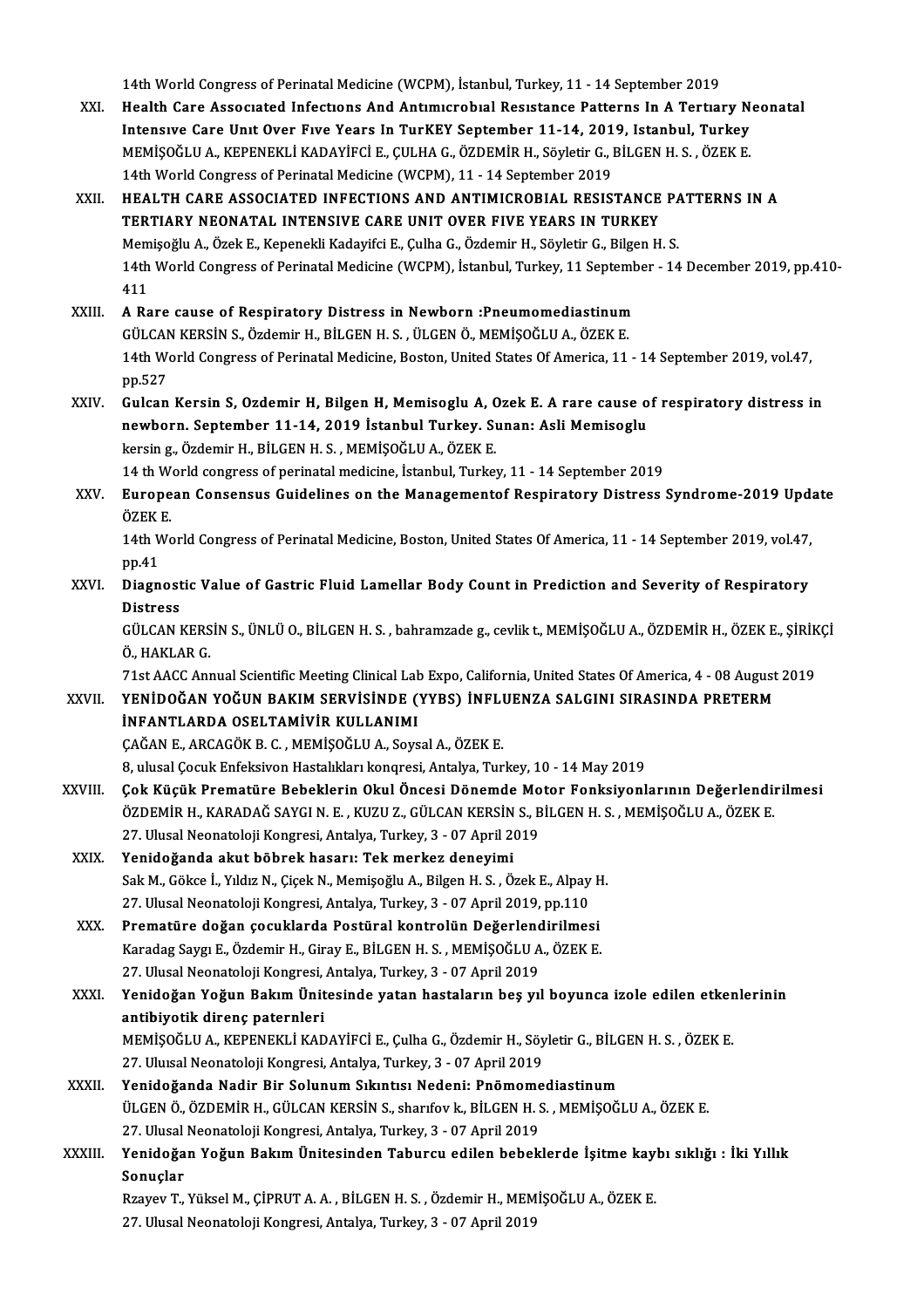| <b>XXXIV</b> | Olgularla Yenidoğanda Nazal HFOV Deneyimi                                      |
|--------------|--------------------------------------------------------------------------------|
|              | GÜLCAN KERSİN S., MEMİŞOĞLU A., ÖZDEMİR H., SHARIFOV K., BİLGEN H. S., ÖZEK E. |
|              | 27. Ulusal Neonatoloji Kongresi (UNEKO), Antalya, Turkey, 3 - 07 April 2019    |
| vvvu         | Vanidažen Mananjitinda Nadin Din Etkan: Mwaanlaama haminia                     |

- XXXV. Yenidoğan Menenjitinde Nadir Bir Etken: Mycoplasma hominis 27. Ulusal Neonatoloji Kongresi (UNEKO), Antalya, Turkey, 3 - 07 April 2019<br>Yenidoğan Menenjitinde Nadir Bir Etken: Mycoplasma hominis<br>GÜLCAN KERSİN S., BOZAN T., ÖZDEMİR H., BİLGEN H. S. , SÖYLETİR G., MEMİŞOĞLU A., ÖZEK Yenidoğan Menenjitinde Nadir Bir Etken: Mycoplasma hominis<br>GÜLCAN KERSİN S., BOZAN T., ÖZDEMİR H., BİLGEN H. S. , SÖYLETİR G., MEM<br>27. Ulusal Neonatoloji Kongresi (UNEKO), Antalya, Turkey, 3 - 07 April 2019<br>Yanidağan Yağun GÜLCAN KERSİN S., BOZAN T., ÖZDEMİR H., BİLGEN H. S. , SÖYLETİR G., MEMİŞOĞLU A., ÖZEK E.<br>27. Ulusal Neonatoloji Kongresi (UNEKO), Antalya, Turkey, 3 - 07 April 2019<br>XXXVI. Yenidoğan Yoğun Bakım Ünitesinde Alkol Bazlı
- 27. Ulusal Neonatoloji Kongresi (UNEKO), Antalya, Turkey, 3 07 April 2019<br>Yenidoğan Yoğun Bakım Ünitesinde Alkol Bazlı Dezenfektanı Doğru Uyguluyor muyuz?<br>GÜLCAN KERSİN S., BİLGEN H. S. , bekar n., ÖZDEMİR H., MEMİŞOĞLU Yenidoğan Yoğun Bakım Ünitesinde Alkol Bazlı Dezenfektanı Doğru<br>GÜLCAN KERSİN S., BİLGEN H. S. , bekar n., ÖZDEMİR H., MEMİŞOĞLU A., kara<br>27. Ulusal Neonatoloji Kongresi (UNEKO), Antalya, Turkey, 3 - 07 April 2019<br>Maningam
- XXXVII. Meningomiyelosel Tanılı Bir Olguda Hemşirelik Bakımı 27. Ulusal Neonatoloji Kongresi (UNEKO), Antalya, Turkey, 3 - 07 April 2019<br>Meningomiyelosel Tanılı Bir Olguda Hemşirelik Bakımı<br>AĞIRMAN YANAR M., YOKARIBAŞ E., GÜLCAN KERSİN S., BİLGEN H. S. , ÖZEK E.<br>27. Ulusal Neonatolo Meningomiyelosel Tanılı Bir Olguda Hemşirelik Bakımı<br>AĞIRMAN YANAR M., YOKARIBAŞ E., GÜLCAN KERSİN S., BİLGEN H. S. , ÖZEK<br>27. Ulusal Neonatoloji Kongresi (UNEKO), Antalya, Turkey, 3 - 07 April 2019<br>Yonidağan Yağıya Bakım
- 27. Ulusal Neonatoloji Kongresi (UNEKO), Antalya, Turkey, 3 07 April 2019<br>XXXVIII. Yenidoğan Yoğun Bakım Ünitesinde El Hijyeni uyumu ve Enfeksiyon Epidemiolojisine Etkisi 27. Ulusal Neonatoloji Kongresi (UNEKO), Antalya, Turkey, 3 - 07<br>Yenidoğan Yoğun Bakım Ünitesinde El Hijyeni uyumu ve I<br>Ağırman Yanar M., Alçı G., KARAHASAN A., BİLGEN H. S. , ÖZEK E.<br>27. Ulusal Neonatoloji Kongresi, Antal 27. Ulusal Neonatoloji Kongresi, Antalya, Turkey, 3 - 07 April 2019<br>Yenidoğanda Akut Böbrek Hasarı :Tek merkez Deneyimi Ağırman Yanar M., Alçı G., KARAHASAN A., BİLGEN H. S. , ÖZEK E<br>27. Ulusal Neonatoloji Kongresi, Antalya, Turkey, 3 - 07 April 20<br>XXXIX. Yenidoğanda Akut Böbrek Hasarı :Tek merkez Deneyimi
	- 27. Ulusal Neonatoloji Kongresi, Antalya, Turkey, 3 07 April 2019<br>Yenidoğanda Akut Böbrek Hasarı :Tek merkez Deneyimi<br>SAK M., Gökçe İ., YILDIZ N., Çiçek N., MEMİŞOĞLU A., BİLGEN H. S. , ÖZEK E., ALPAY H.<br>27. Ulusal neona Yenidoğanda Akut Böbrek Hasarı :Tek merkez Deneyimi<br>SAK M., Gökçe İ., YILDIZ N., Çiçek N., MEMİŞOĞLU A., BİLGEN H. S. ,<br>27. Ulusal neonatoloji Kongresi, Antalya, Turkey, 3 - 07 April 2019<br>Yanidağanda Nadir Bir Hinarkalaami XL. Yenidoğanda Nadir Bir Hiperkalsemi nedeni : KalsiyumDuyarlı Reseptör Mutasyonuna bağlı Ağır
		- neonatal Hiperparatiroidizm Yenidoğanda Nadir Bir Hiperkalsemi nedeni : Kalsiyum Duyarlı Reseptör Mutasyonuna ba<br>neonatal Hiperparatiroidizm<br>Rzayev T., KIRKGÖZ T., Özdemir H., ATA P., BİLGEN H. S. , MEMİŞOĞLU A., ELTAN M., ÖZEK E., Turan S.<br>27 Hlusal neonatal Hiperparatiroidizm<br>Rzayev T., KIRKGÖZ T., Özdemir H., ATA P., BİLGEN H. S. , MEMİŞOĞ!<br>27. Ulusal Neonatoloji Kongresi, Antalya, Turkey, 3 - 07 April 2019<br>PİLATERAL KONIENİTAL GLOKOM VAKASI

- 27. Ulusal Neonatoloji Kongresi, Antalya, Turkey, 3 07 April 2019<br>XLI. BİLATERAL KONJENİTAL GLOKOM VAKASI 27. Ulusal Neonatoloji Kongresi, Antalya, Turkey, 3 - 07 April 2019<br>BİLATERAL KONJENİTAL GLOKOM VAKASI<br>ÇETİN E., GÜLCAN KERSİN S., YARGI B., ÖZDEMİR H., MEMİŞOĞLU A., ERASLAN M., BİLGEN H. S. , ÖZEK E.<br>6. Marmara Badiatri BİLATERAL KONJENİTAL GLOKOM VAKASI<br>ÇETİN E., GÜLCAN KERSİN S., YARGI B., ÖZDEMİR H., MEMİŞOĞLU A., ER<br>6. Marmara Pediatri Kongresi, İstanbul, Turkey, 21 - 23 February 2019<br>NEONATAL SABILIK İLE BASVUBAN BİR KONLENİTAL AFİRR CETIN E., GÜLCAN KERSIN S., YARGI B., ÖZDEMIR H., MEMIŞOĞLU A., ERASLAN M., BİLGEN<br>6. Marmara Pediatri Kongresi, İstanbul, Turkey, 21 - 23 February 2019<br>XLII. — NEONATAL SARILIK İLE BAŞVURAN BİR KONJENİTAL AFİBRİNOJENEMİ V
- 6. Marmara Pediatri Kongresi, İstanbul, Turkey, 21 23 February 2019<br>NEONATAL SARILIK İLE BAŞVURAN BİR KONJENİTAL AFİBRİNOJENEM<br>GÜLCAN KERSİN S., MEMİŞOĞLU A., ÖZDEMİR H., KOÇ A., BİLGEN H. S. , ÖZEK E.<br>6. Marmara Pediatr NEONATAL SARILIK İLE BAŞVURAN BİR KONJENİTAL AFİBRİNG<br>GÜLCAN KERSİN S., MEMİŞOĞLU A., ÖZDEMİR H., KOÇ A., BİLGEN H. S. ,<br>6. Marmara Pediatri Kongresi, İstanbul, Turkey, 21 - 23 February 2019<br>The sociademographic characteri GÜLCAN KERSİN S., MEMİŞOĞLU A., ÖZDEMİR H., KOÇ A., BİLGEN H. S. , ÖZEK E.<br>6. Marmara Pediatri Kongresi, İstanbul, Turkey, 21 - 23 February 2019<br>XLIII. The sociodemographic characteristics of Syrian immigrant pregnant wome
- 6. Marmara Pediatri Kongresi, İstanbul, Turkey, 21 23 February 20<br>The sociodemographic characteristics of Syrian immigrant p.<br>Yıldız Silahlı N., Barış H. E. , Aygün G., Kutluata A., ÖZEK E., BORAN P.<br>1st International Eu The sociodemographic characteristics of Syrian immigrant pregnan<br>Yıldız Silahlı N., Barış H. E. , Aygün G., Kutluata A., ÖZEK E., BORAN P.<br>1st International Eurasian Congress of Social Pediatrics, 01 December 2018<br>Improvin Yıldız Silahlı N., Barış H. E. , Aygün G., Kutluata A., ÖZEK E., BORAN P.<br>1st International Eurasian Congress of Social Pediatrics, 01 December 2018<br>XLIV. Improving Breastfeeding Counselling Knowledge and Skills in undergr
- 1st International Eurasian Congress of Social Pediatrics, 01<br>Improving Breastfeeding Counselling Knowledge ar<br>Kaçmaz M., BAYRAKTAR S., Barış H. E. , ÖZEK E., BORAN P.<br>1st International Eurasian Congress of Social Pediatric Improving Breastfeeding Counselling Knowledge and Skills in under<br>Kaçmaz M., BAYRAKTAR S., Barış H. E. , ÖZEK E., BORAN P.<br>1st International Eurasian Congress of Social Pediatrics, 01 December 2018<br>Autocomal pecessive poly Kaçmaz M., BAYRAKTAR S., Barış H. E. , ÖZEK E., BORAN P.<br>1st International Eurasian Congress of Social Pediatrics, 01 December 2018<br>XLV. Autosomal recessive polycystic kidney disease: a single center experience<br>Cieck N. CÖ
- 1st International Eurasian Congress of Social P<br>Autosomal recessive polycystic kidney di:<br>Çiçek N., GÖKCE İ., SAK M., YILDIZ N., ALPAY H.<br>E1th Annual Scientific Meeting of the European 51th Annual Scientific Meeting of the European Society for Paediatric Nephrology, 3 - 06 October 2018, vol.33, pp.1807-2008 Çiçek N., GÖKCE İ., SAK M., YILDIZ N., ALPAY H.
- XLVI. Neonatal Acute Kidney Injury :A Single Center Experience ALPAYH.,Gökçe İ.,SAKM.,ÇiçekN.,MEMİŞOĞLUA.,YILDIZN.,BİLGENH.S. ,ÖZEKE. Neonatal Acute Kidney Injury :A Single Center Experience<br>ALPAY H., Gökçe İ., SAK M., Çiçek N., MEMİŞOĞLU A., YILDIZ N., BİLGEN H. S. , ÖZEK E.<br>51h Annual Scientific Meeting of European Society of Pediatric Nephrology, Anta ALPAY H., Gökçe İ., SAK M., Çiçek N., MEMİŞOĞLU A., YILDIZ N., Bİ<br>51h Annual Scientific Meeting of European Society of Pediatric N<br>XLVII. Neonatal acute kidney injury: a single centre experience
- 51h Annual Scientific Meeting of European Society of Pediatric Nephrology, Antalya, 1<br>Neonatal acute kidney injury: a single centre experience<br>ALPAY H., Gökçe İ., SAK M., Çiçek N., MEMİŞOĞLU A., YILDIZ N., BİLGEN H. S. , Ö Neonatal acute kidney injury: a single centre experience<br>ALPAY H., Gökçe İ., SAK M., Çiçek N., MEMİŞOĞLU A., YILDIZ N., BİLGEN H. S. , ÖZEK E.<br>51th Annual Scientific Meeting of the European Society for Paediatric Nephrolog ALPAY H., Gökçe İ., SAK M., Çiçek N., MEMİŞOĞLU A., YILDIZ N., BİLGEN H. S. , ÖZEK E.<br>51th Annual Scientific Meeting of the European Society for Paediatric Nephrology, An<br>2018<br>New Generation Ventiation Module: NAVA Experie 51th Annual Scientific Meeting of the European Society for Pa<br>2018<br>XLVIII. New Generation Ventiation Module: NAVA Experience<br>CULCAN KERSIN S. Memissely A. ÖZDEMİR H. MUTH H.M. A
- 2018<br>New Generation Ventiation Module: NAVA Experience<br>GÜLCAN KERSİN S., Memişoglu A., ÖZDEMİR H., MUTLU M. A. , SHARİFOV K., BİLGEN H. S. , ÖZEK E.<br>YYUL European Congress of naripatal Modisine St. Betarebug, Russia, E., 0 New Generation Ventiation Module: NAVA Experience<br>GÜLCAN KERSİN S., Memişoglu A., ÖZDEMİR H., MUTLU M. A. , SHARİFOV K., BİLGEN H. S. , ÖZE<br>XXVI. European Congress of perinatal Medicine, St. Petersbırg, Russia, 5 - 08 Sept GÜLCAN KERSİN S., Memişoglu A., ÖZI<br>XXVI. European Congress of perinatal<br>XLIX. Flucanazole Prophylaxis in NICU<br>ÖZEV E
- XXVI. European Congress of perinatal Medicine, St. Petersbırg, Russia, 5 08 September 2018<br>Flucanazole Prophylaxis in NICU<br>ÖZEK E.

XXVI European Congress of perinatal medicine, St Petersburg, Russia, 5 - 08 September 2018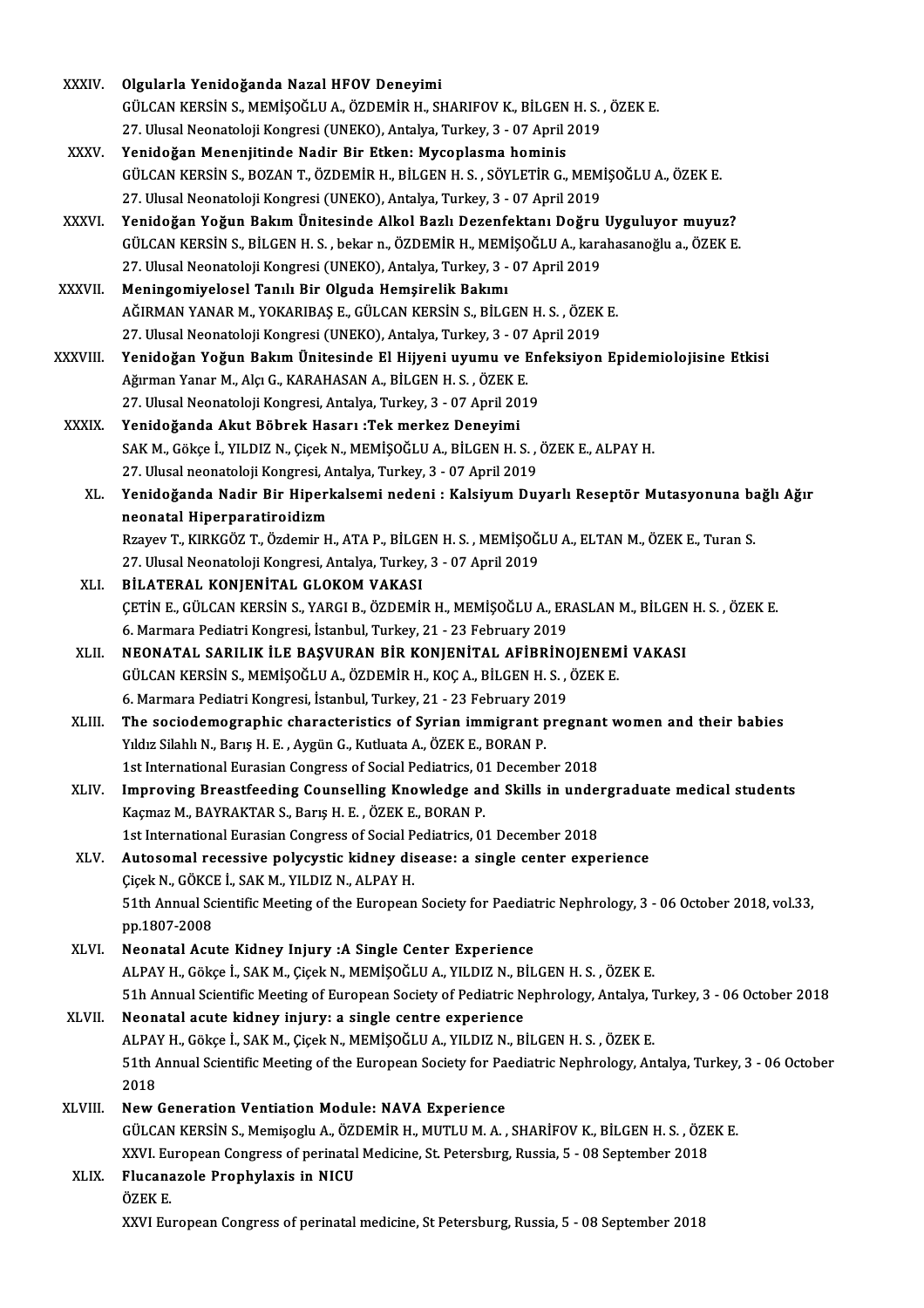| L.     | Transfusion-Related Acute Lung Injury in Two Neonates After Exchange Transfusion                                                                                                                                  |
|--------|-------------------------------------------------------------------------------------------------------------------------------------------------------------------------------------------------------------------|
|        | MEMİŞOĞLU A., GÜLCAN KERSİN S., ÜLGEN Ö., ÖZDEMİR H., SHARİFOV K., MUTLU M. A. , BİLGEN H. S. , ÖZEK E.                                                                                                           |
|        | XXVI. European Congress Perinatal Medicine, St Petersburg, Russia, 5 - 08 September 2018                                                                                                                          |
| LI.    | Does Red Blood Cell Transfusion Effect Cerebral Oxygenation in Preterm Infants with Anemia?                                                                                                                       |
|        | ASLAN S., BİLGEN H. S., SARIÖZ A., ÖZDEMİR H., MEMİŞOĞLU A., MUTLU M. A., ÖZEK E.                                                                                                                                 |
|        | XXVI. European Congress of Perinatal Medicine, St. Petersburg, Russia, 5 - 08 September 2018                                                                                                                      |
| LII.   | New generation ventilation module : NAVA experience                                                                                                                                                               |
|        | GÜLCAN KERSİN S., MEMİŞOĞLU A., Özdemir H., BİLGEN H. S., MUTLU M. A., Sharihov K., ÖZEK E.                                                                                                                       |
|        | XXVI European Congress of Perinatal medicine, St Petersburg, Russia, 5 - 08 September 2018                                                                                                                        |
| LIII.  | compliance of healthcare workers to hand hygiene practices in neonatal intensive care units : Overt                                                                                                               |
|        | Observation                                                                                                                                                                                                       |
|        | Alcı G., KARAHASAN A., BİLGEN H. S., ÖZEK E.                                                                                                                                                                      |
|        | Congress of Macedonian Microbiologists with international participation, 30 May - 02 June 2018                                                                                                                    |
| LIV.   | Prematüre Bebeklerin Taburculukta Beslenme Şekillerinin Değerlendirilmesi                                                                                                                                         |
|        | Seyran Y., Özdemir H., BİLGEN H. S., ASLAN S., MEMİŞOĞLU A., MUTLU M. A., ÖZEK E.                                                                                                                                 |
|        | 26. Ulusal Neonatoloji Kongresi, KIBRIS, Turkey, 14 - 18 April 2018                                                                                                                                               |
| LV.    | Kan Değişimi Sonrası Transfüzyon İlişkili Akut Akciğer Hasarı Vakası                                                                                                                                              |
|        | ÜLGEN Ö., MEMİŞOĞLU A., SHARİFOV K., MUTLU M. A., ÖZDEMİR H., BİLGEN H. S., ÖZEK E.                                                                                                                               |
|        | 26. Ulusal Neonatoloji kongresi, KIBRIS, Turkey, 14 - 18 April 2018                                                                                                                                               |
| LVI.   | Yenidoğan yoğun bakım ünitesinde yaşanan kısa süreli influenza A epidemisi                                                                                                                                        |
|        | ARCAGÖK B. C., MEMIŞOĞLU A., KARABULUT B., KOCAOĞLU D., KARAASLAN A., SOYSAL A., ÖZEK E.                                                                                                                          |
|        | 20. Ulusal Neonatoloji Kongresi, Turkey, 15 April 2012 - 18 April 2018                                                                                                                                            |
| LVII.  | Prematüre Bebeklerde Yeni Nesil Antifungal Seçeneği: Mikafungin                                                                                                                                                   |
|        | ÖZTÜRK E., MEMİŞOĞLU A., MUTLU M. A., SHARİFOV K., ÖZDEMİR H., KEPENEKLİ KADAYİFCİ E., BİLGEN H. S.,                                                                                                              |
|        | ÖZEK E                                                                                                                                                                                                            |
|        | 26. Ulusal Neonatoloji Kongresi, KIBRIS, Turkey, 14 - 18 April 2018                                                                                                                                               |
| LVIII. | Geç Preterm yenidoğanların Erken Dönem Sorunları                                                                                                                                                                  |
|        | ŞENYÜREK B., Günhan H., MEMİŞOĞLU A., Özdemir H., Muhammed Ali M., Sharifov K., BİLGEN H. S. , ÖZEK E., ÖZEK                                                                                                      |
|        | Е.                                                                                                                                                                                                                |
|        | 26. Ulusal neonatoloji Kongresi, KIBRIS, Turkey, 14 - 18 April 2018                                                                                                                                               |
| LIX.   | Kıvam Artırıcıya İkincil Saptanan Yanlış Pozitif Galaktomannan Testi                                                                                                                                              |
|        | ÜLGEN Ö., MEMİŞOĞLU A., MUTLU M. A. , SHARİFOV K., ÖZDEMİR H., KEPENEKLİ KADAYİFCİ E., BİLGEN H. S. , ÖZEK                                                                                                        |
|        | Ε.                                                                                                                                                                                                                |
|        | 26. Ulusal Neonatoloji Kongresi, KIBRIS, Turkey, 14 - 18 April 2018                                                                                                                                               |
| LX.    | Yeni Nesil Ventilasyon Modu: NAVA Deneyimimiz                                                                                                                                                                     |
|        | MEMİŞOĞLU A., GÜLCAN KERSİN S., Özdemir H., MUTLU M. A., Sharifov K., BİLGEN H. S., ÖZEK E.                                                                                                                       |
|        | 26. Ulusal Neonatoloji Kongresi, KIBRIS, Turkey, 14 - 18 April 2018                                                                                                                                               |
| LXI.   | Prematüre bebeklerde yeni nesil Antifungal tedavi seçeneği: Mikafungin                                                                                                                                            |
|        | ÖZTÜRK E., MEMİŞOĞLU A., MUTLU M. A., Sharifov K., Özdemir H., Kepenekli Kadayıfçı E., BİLGEN H. S., ÖZEK E.<br>UNEKO 26, Magosa, Cyprus (Kktc), 14 - 18 April 2018                                               |
| LXII.  | Kan değişimi sonrası gelişen Transfüzyon ilişkili akut akciğer hasarı vakası                                                                                                                                      |
|        | ÜLGEN Ö., MEMİŞOĞLU A., Sharifov K., MUTLU M. A., Özdemir H., BİLGEN H. S., ÖZEK E.                                                                                                                               |
|        | UNEKO 26, Magosa, Cyprus (Kktc), 14 - 18 April 2018                                                                                                                                                               |
| LXIII. | Prematüre bebeklerde Önemli bir Morbidite nedeni : nekrotizan Enterokolit.İki Yıllık Değerlendirme                                                                                                                |
|        | Cennetoğlu P., Özdemir H., MEMİŞOĞLU A., MUTLU M. A., BİLGEN H. S., ÖZEK E.                                                                                                                                       |
|        | UNEK026, Magosa, Cyprus (Kktc), 14 - 18 April 2018                                                                                                                                                                |
| LXIV.  | Unutulmuş bir antite: Laküner kafa deformitesi                                                                                                                                                                    |
|        | ÖZDEMİR H., BİLGEN H. S., MUTLU M. A., Memişoglu A., ÖZEK E.                                                                                                                                                      |
|        |                                                                                                                                                                                                                   |
|        |                                                                                                                                                                                                                   |
| LXV.   | 5. Marmara Pediatri Kongresi, İstanbul, Turkey, 15 - 17 February 2018                                                                                                                                             |
|        | Reference values for lymphocyte subsets in healthy children and adolescent JMF Marmara Center<br>BESCİ Ö., ÖĞÜLÜR İ., ÇİÇEKKÖKÜ D., KIYKIM A., NAİN E., BORAN P., ÖZEK E., ÖZDİLEK P., HAKLAR G., ÖZEN A. O. , et |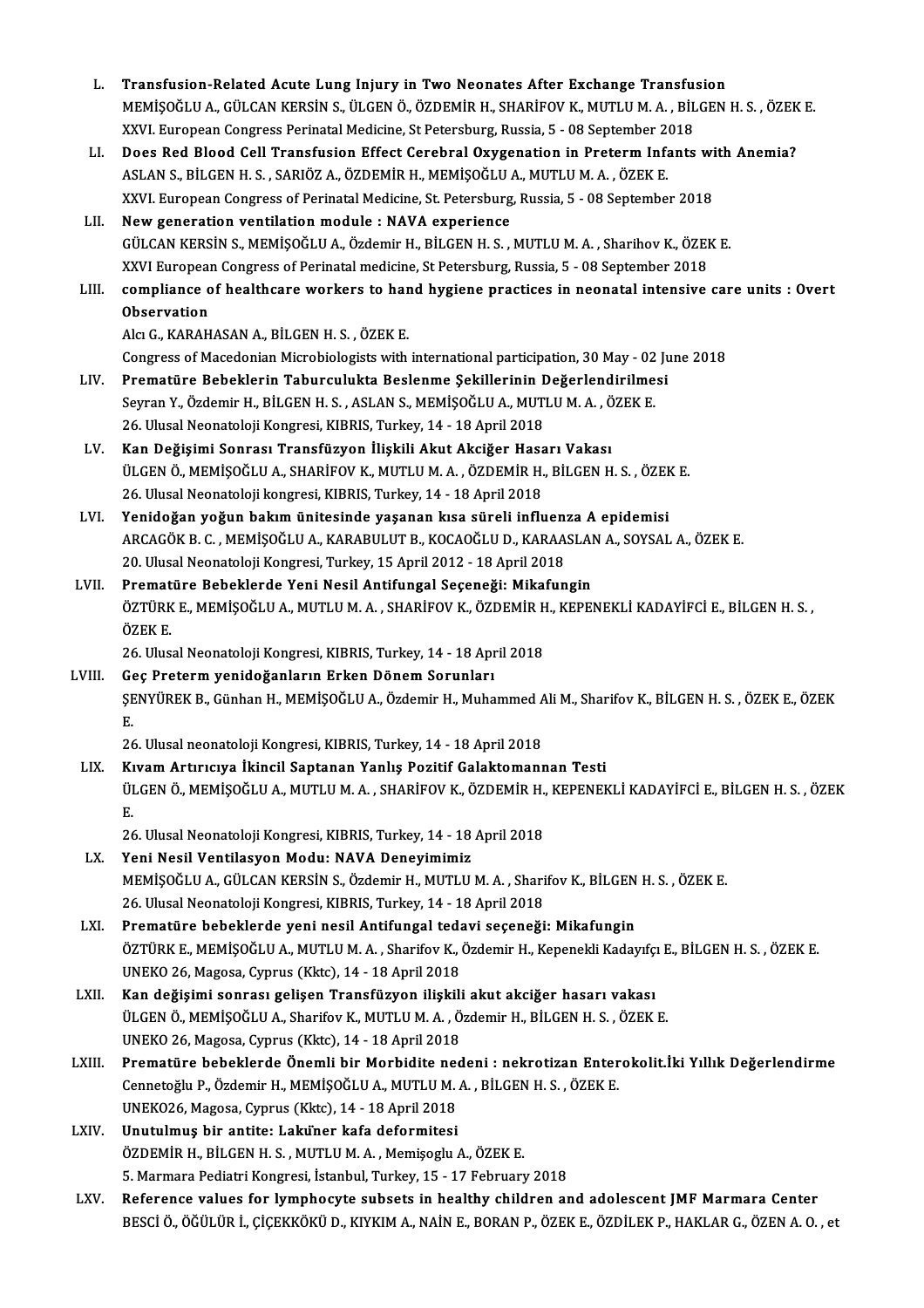|              | al.                                                                                               |
|--------------|---------------------------------------------------------------------------------------------------|
|              | 18th Biennial Meeting of ESID 2017, 11 - 14 October 2017                                          |
| LXVI.        | When do we have to obtain rebound bilirubin levels?                                               |
|              | ÖZDEMİR H., BİLGEN H. S., MUTLU M. A., Alp Ünkar Z., MEMİŞOĞLU A., ÖZEK E.                        |
|              | VIIIth Recent Advances in Neonatal Medicine, Würzburg, Germany, 8 - 10 October 2017               |
| LXVII.       | The Impact of Different Feeding Strategies During Packed Red Cell Transfusion on Intestinal       |
|              | Oxygenation                                                                                       |
|              | ASLAN S., BİLGEN H. S., Özdemir H., SARIÖZ A., MUTLU M. A., MEMİŞOĞLU A., ÖZEK E.                 |
|              | VIIIth Recent Advances in Neonatal Medicine, Würzburg, Germany, 8 - 10 October 2017               |
| LXVIII.      | Neuroprotective Effects of Hypothermia on Bilirubin Induced Neurotoxicity in Neuronal Cell        |
|              | KUTER N., Altuncu Aysit N., Öztürk G., ÖZEK E.                                                    |
|              | Don Ostrow Trieste Yellow Retreat meeting, 6 - 07 September 2017                                  |
| LXIX.        | Neuroprotective Effects of Hypothermia on Bilirubin Induced Neurotoxicity in Neural cell Cultures |
|              | Kunter N., Altuncu Aysit N., Ozturk G., ÖZEK E.                                                   |
|              | Pediatric Academic Societies meeting, 6 - 09 May 2017                                             |
| LXX.         | Kan Değişimi Sonrası Transfüzyon İlişkili Akut Akciğer Hasarı Gelişmiş Olan Bir Yenidoğan Vakası  |
|              | MEMIŞOĞLU A., ALTAŞ U., MUTLU M. A., ÖZDEMİR H., BİLGEN H. S., ÖZEK E.                            |
|              | 25. Ulusal Neonatoloji Kongresi, Antalya, Turkey, 12 - 16 April 2017                              |
| LXXI.        | Doğum Travması- Yüz Gelişi Nedeniyle Gelişen Dudak ve Yüz Ödemi                                   |
|              | ÖZDEMİR H., ÖZTÜRK M., BİLGEN H. S., ÖZEK E.                                                      |
|              | 25. Ulusal Neonatoloji Kongresi, Antalya, Turkey, 12 - 16 April 2017                              |
| LXXII.       | Yenidoğan Bir Bebekte Sürekli Veno-Venöz Hemofiltrasyon Uygulaması                                |
|              | GÖKCE İ., MEMİŞOĞLU A., ÖZDEMİR H., MUTLU M. A., YILDIZ N., ALPAY H., BİLGEN H. S., ÖZEK E.       |
|              | 25. Ulusal Neonatoloji Kongresi, Antalya, Turkey, 12 - 16 April 2017                              |
| LXXIII.      | Kardiyopulmoner Arreste Bağlı Asfiksi Gelişen Bir Yenidoğanda Hipotermi Tedavisi                  |
|              | Tural G., Özdemir H., MUTLU M. A., MEMİŞOĞLU A., BİLGEN H. S., ÖZEK E.                            |
|              | 25. Ulusal Neonatoloji Kongresi, Antalya, Turkey, 12 - 16 April 2017                              |
| <b>LXXIV</b> | Yenidoğan bir bebekte sürekli venö-venöz hemodiyafiltrasyon uygulaması                            |
|              | GÖKCE İ., MEMİŞOĞLU A., Mutlu M., Özdemir H., Bilgen H. S. , YILDIZ N., ÖZEK E., ALPAY H.         |
|              | UNEKO-25, 12 - 16 April 2017                                                                      |
| LXXV.        | Hipoksik respiratuvar Yetmezlikli prematüre bebeklerde Erken Dönemde Kurtarıcı Nitrik Oksit       |
|              | tedavisi<br>SELÇUK M., MEMİŞOĞLU A., Özdemir H., MUTLU M. A., BİLGEN H. S., ÖZEK E.               |
|              | UNEKO-25, 12 - 16 April 2017                                                                      |
| LXXVI.       | Yenidoğanda eritrosit transfüzyonu sırasında uygulanan farklı beslenme şekillerinin intestinal    |
|              | oksijenizasyon üzerindeki etkisi                                                                  |
|              | ASLAN S., BİLGEN H. S., Özdemir H., SARIÖZ A., MEMİŞOĞLU A., ÖZEK E.                              |
|              | UNEKO-25, 12 - 16 April 2017                                                                      |
| LXXVII.      | Doğum-Travması-Yüz gelişi nedeniyle gelişen dudak ve yüz ödemi                                    |
|              | Özdemir H., Öztürk M., BİLGEN H. S., ÖZEK E.                                                      |
|              | UNEKO 25, 12 - 16 April 2017                                                                      |
| LXXVIII.     | Tekrarlayan minör ağrılı uyaranlarla karşılaşan LGA bebeklerde Serebral oksijenizasyon yanıtı     |
|              | Özdemir H., BİLGEN H. S., Gökulu G., Kaya G., MEMİŞOĞLU A., ÖZEK E.                               |
|              | UNEKO-25, 12 - 16 April 2017                                                                      |
| <b>LXXIX</b> | Kan değişimi sonrası transfüzyon ilişkili akut akciğer hasarı gelişmiş bir yenidoğan vakası       |
|              | MEMİŞOĞLU A., ALTAŞ U., MUTLU M. A., Özdemir H., BİLGEN H. S., ÖZEK E.                            |
|              | UNEKO-25, 12 - 16 April 2017                                                                      |
| <b>LXXX</b>  | Babalar da kanguru bakımı Yapabilir mi?                                                           |
|              | YAMAN A., BİLGEN H. S., MEMİŞOĞLU A., Özdemir H., Malçok M., Kandemir İ., Gülderen T., ÖZEK E.    |
|              | UNEKO - 25, 12 - 16 April 2017                                                                    |
| <b>LXXXI</b> | Tekrarlaya Minör Ağrılı Uyaranlar Serebral Oksijenizasyonu Etkiler mi?                            |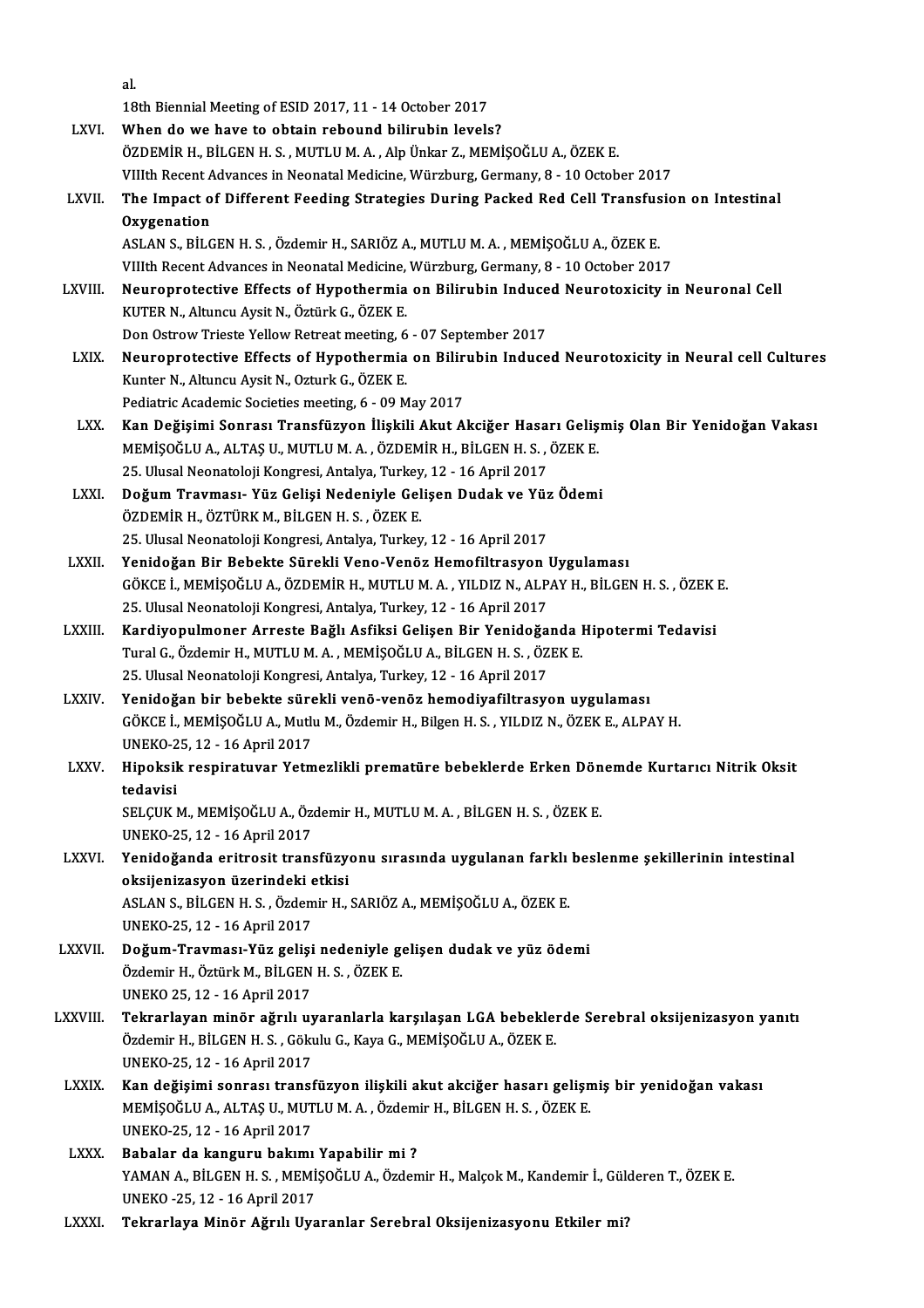|                 | ÖZDEMİR H., BİLGEN H. S., BAYKAN Ö., ÖZEK E.                                                                                                                   |
|-----------------|----------------------------------------------------------------------------------------------------------------------------------------------------------------|
|                 | 4. Marmara Pediatri Kongresi, İstanbul, Turkey, 16 - 18 February 2017                                                                                          |
| <b>LXXXII</b>   | Tekrarlayan minör ağrılı uyaranlar Serebral Oksijenizasyonu Etkiler mi?                                                                                        |
|                 | Özdemir H., BİLGEN H. S., Baykan Ö., ÖZEK E.                                                                                                                   |
|                 | 4. Marmara Pediatri Kongresi, Turkey, 16 - 18 February 2017                                                                                                    |
| LXXXIII.        | European Consensus Guidelines on RDS 2016 Update                                                                                                               |
|                 | ÖZEK E                                                                                                                                                         |
|                 | Genç pediatristler TPK Kongresi, Turkey, 2 - 04 December 2016                                                                                                  |
| <b>LXXXIV</b>   | LATE CORD CLAMPING IN INFANTS OF DIABETIC MOTHERS                                                                                                              |
|                 | VURAL I., ÖZDEMİR H., TEKER A. G., MEMİŞOĞLU A., SAVE D., BİLGEN H. S., ÖZEK E.                                                                                |
|                 | 6th International Congress of Union of European Neonatal and Pediatric Societies(UENPS), VALENSİYA, Spain, 23 -                                                |
|                 | 25 November 2016, vol.6, pp.12-13                                                                                                                              |
| <b>LXXXV</b>    | Delayed Cord clamping in infants of diabetic mothers and LGA infants and postnatal outcome                                                                     |
|                 | Vural Akşit I., Özdemir H., MEMİŞOĞLU A., BİLGEN H. S., ÖZEK E.                                                                                                |
|                 | 6th International Congress of UENPS Valencia, 23 - 25 November 2016                                                                                            |
| <b>LXXXVI</b>   | Late cord clamping in infants of diabetic mothers 6th International Congress UENPS 23 25 Kasım                                                                 |
|                 | 2016 Valencia İspanya                                                                                                                                          |
|                 | vural I., Özdemir h., Teker A. G., MEMİŞOĞLU A., Cebeci D., BİLGEN H. S., ÖZEK E.                                                                              |
|                 | 6th International Congress UENPS, Valencia, Spain, 23 - 25 November 2016                                                                                       |
| <b>LXXXVII.</b> | Geç Pretermlerin kısa ve uzun dönem sonuçları                                                                                                                  |
|                 | ÖZEK E.                                                                                                                                                        |
|                 | Milli Pediatri Kongresi Antalya, Turkey, 9 - 13 November 2016                                                                                                  |
| LXXXVIII.       | The effect of umbilical cord milking and different umbilical cord clamping techniques on early                                                                 |
|                 | postnatal oxygenization of term infants Randomized control trial                                                                                               |
|                 | MEMIŞOĞLU A., SHARIFOV K., YAMAN A., KALAÇA S., BİLGEN H. S., ÖZEK E.                                                                                          |
|                 | XXV European Congress Perinatal Medicine (ECPM), 15 - 18 June 2016, vol.29, pp.1-313                                                                           |
| <b>LXXXIX</b>   | Maternal Thyroid diseases fetal neonatal outcome                                                                                                               |
|                 | ÖZEK E                                                                                                                                                         |
|                 | ECPM Maastricht, 15 - 18 June 2016                                                                                                                             |
| XC.             | The effect of umblical cord milking and different umblical cord clamping techniques on early<br>postnatal oxygenation of term infants Randomized control trial |
|                 | MEMİŞOĞLU A., Sharihov K., Yaman A., Kalaca S., BİLGEN H. S., ÖZEK E.                                                                                          |
|                 | XXV ECPM Maastricht, 15 - 18 June 2016                                                                                                                         |
| XCI.            | WHEN DO WE HAVE TO OBTAIN REBOUND BILIRUBIN LEVELS HOLLANDA                                                                                                    |
|                 | Özdemir H., BİLGEN H. S. , MUTLU M. A. , ALP Z., MEMİŞOĞLU A., ÖZEK E.                                                                                         |
|                 | XXV European Congress on Perinatal Medicine, Maastricht, Netherlands, 15 - 18 June 2016                                                                        |
| XCII.           | Enteral Beslenen Pretermlerde D vitamini Dozu Ne Olmalı?                                                                                                       |
|                 | YASÖZ G., ÖZDEMİR H., ÜNKAR ALP Z., MEMİŞOĞLU A., BİLGEN H. S., ÖZEK E.                                                                                        |
|                 | 24. Ulusal Neonatoloji Kongresi, Antalya, Turkey, 17 - 20 April 2016                                                                                           |
| XCIII.          | Enteral beslenen pretermlerde D vitamini dozu ne olmalı                                                                                                        |
|                 | YAŞÖZ G., ÖZDEMİR H., ALP ÜNKAR Z., MEMİŞOĞLU A., BİLGEN H. S. , ÖZEK E.                                                                                       |
|                 | 24. Ulusal Neonatoloji Kongresi (UNEKO), Antalya, Turkey, 17 - 20 April 2016                                                                                   |
| <b>XCIV</b>     | Preterm bebekte uzamış erken membran rüptürü sonrasında görülen nitrit oksit yanıtlı hipoksik                                                                  |
|                 | respiratuvar yetmezlik                                                                                                                                         |
|                 | ÖNVER E., ÖZDEMİR H., ALP ÜNKAR Z., MEMİŞOĞLU A., EROLU E., BİLGEN H. S. , ÖZEK E.                                                                             |
|                 | 24. Ulusal Neonatoloji Kongresi (UNEKO), Antalya, Turkey, 17 - 20 April 2016                                                                                   |
| XCV.            | Yenidoğan Yoğun Bakım Ünitesinde Karbapenem Dirençli Gram Negatif Basil Kolonizasyon Sorunu                                                                    |
|                 | DAŞAR T. N., MEMİŞOĞLU A., ÖZDEMİR H., KUTER N., ÜNKAR ALP Z., PEKRU Y., Soysal A., BİLGEN H. S., ÖZEK E.                                                      |
|                 | 24. Ulusal Neonatoloji Kongresi, Antalya, Turkey, 17 - 20 April 2016                                                                                           |
| XCVI.           | Fototerapi tedavisinin sonlandırılmasını takiben kimlere ne zaman bilirübin bakalım                                                                            |
|                 | Özdemir H., Mutlu A., Alp Ünkar Z., MEMİŞOĞLU A., BİLGEN H. S. , ÖZEK E.                                                                                       |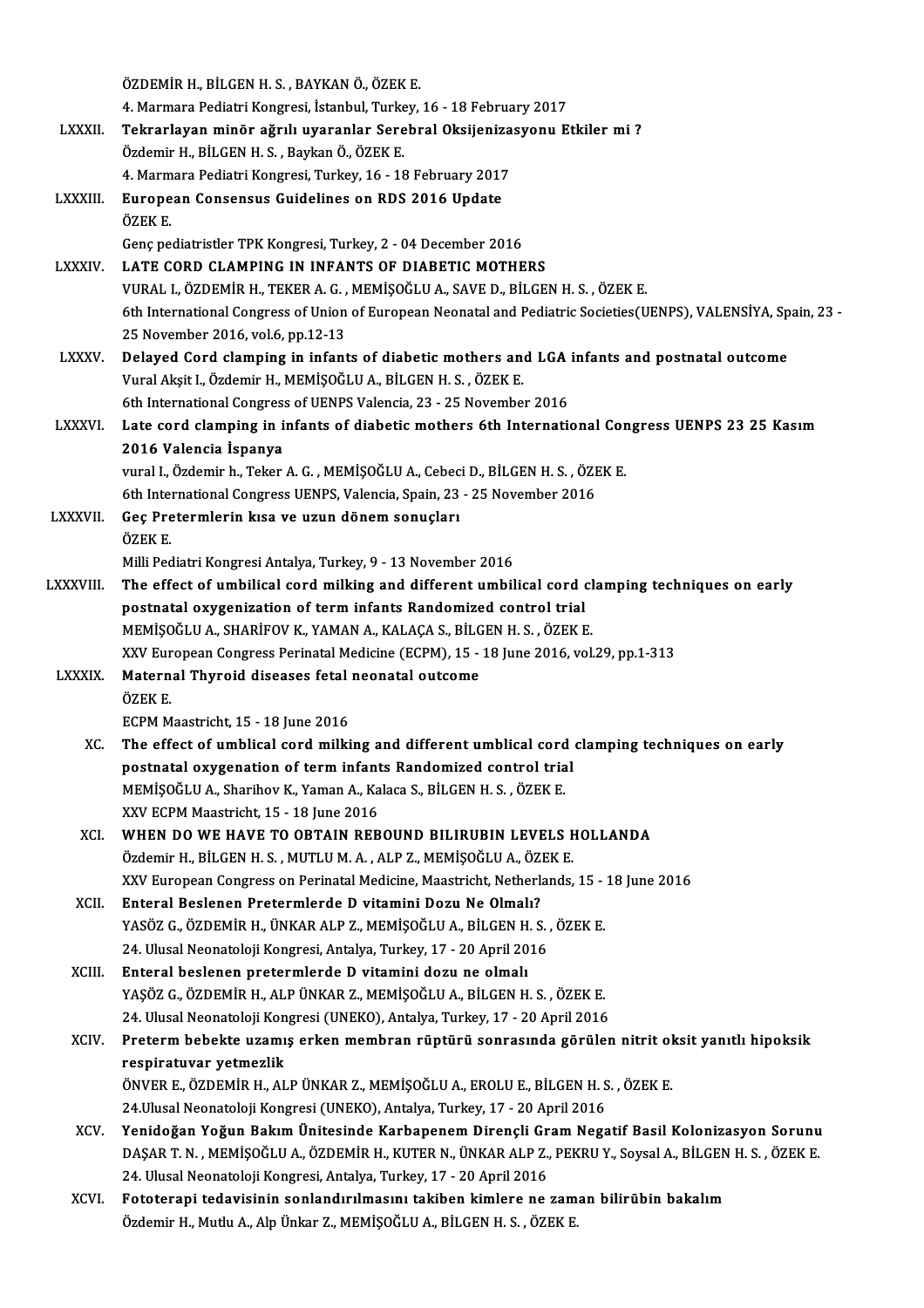24.UNEKO,Turkey,17 -20April2016

- 24.UNEKO, Turkey, 17 20 April 2016<br>XCVII. Hemoliz hiperbilirübinemi oluşturulan rat modelinde melatoninin nöron koruyucu etkisi<br>Reger A, KOLGAZİ M, MEMİŞOĞLU A, Pehadu E, Yeman A, SİRVANÇI S, Yeğen B, ÖZEK E 24.UNEKO, Turkey, 17 - 20 April 2016<br>Hemoliz hiperbilirübinemi oluşturulan rat modelinde melatoninin nöron koruyu<br>Pazar A., KOLGAZİ M., MEMİŞOĞLU A., Bahadır E., Yaman A., ŞİRVANCI S., Yeğen B., ÖZEK E.<br>24. UNEKO 17. 20 Ap Pazar A., KOLGAZİ M., MEMİSOĞLU A., Bahadır E., Yaman A., SİRVANCI S., Yeğen B., ÖZEK E. 24. UNEKO, 17 - 20 April 2016
- XCVIII. Enteral beslenen pretermlerde D vitamini dozu ne olmalı 24 UNEKO Neonatoloji Kongresi 17 20<br>Nisan 2016 Antalya Enteral beslenen pretermlerde D vitamini dozu ne olmalı 24 l<br>Nisan 2016 Antalya<br>Yaşöz G., Özdemir H. Z. , ALP Z., MEMİŞOĞLU A., BİLGEN H. S. , ÖZEK E.<br>24 UNEKO kongresi, Antalya Turkov 17, 20 Anril 2016

Nisan 2016 Antalya<br>Yaşöz G., Özdemir H. Z. , ALP Z., MEMİŞOĞLU A., BİLGEN F<br>24. UNEKO kongresi, Antalya, Turkey, 17 - 20 April 2016<br>YENİDOĞAN BATI ARDA HEMOLİZ, HİDERRİL İRİTRİL 24. UNEKO kongresi, Antalya, Turkey, 17 - 20 April 2016

XCIX. YENİDOĞAN RATLARDA HEMOLİZ HİPERBİLİRÜBİNEMİMODELİNDE MELATONİNINNÖROPROTEKTİF<br>VE ANTİAPOPTOTİK ETKİLERİ YENİDOĞAN RATLARDA HEMOLİZ HİPERBİLİRÜBİNEMİMODELİNDE MELATONİNINN<br>VE ANTİAPOPTOTİK ETKİLERİ<br>PAZAR A., KOLGAZİ M., MEMİŞOĞLU A., BAHADIR E., ŞİRVANCI S., YAMAN A., YEGEN B., ÖZEK E.<br>ULUSAL NEONATOLOJI KONGRESİ ARING. Turka <mark>VE ANTİAPOPTOTİK ETKİLERİ</mark><br>PAZAR A., KOLGAZİ M., MEMİŞOĞLU A., BAHADIR E., ŞİRVANCI S., YAM*I*<br>ULUSAL NEONATOLOJİ KONGRESİ, Antalya, Turkey, 17 - 20 April 2016<br>Pratarım babakta uzamus arkan mambran rüntürü sanrası nitril

PAZAR A., KOLGAZİ M., MEMİŞOĞLU A., BAHADIR E., ŞİRVANCI S., YAMAN A., YEGEN B., ÖZEK E.<br>ULUSAL NEONATOLOJİ KONGRESİ, Antalya, Turkey, 17 - 20 April 2016<br>C. Preterm bebekte uzamış erken membran rüptürü sonrası nitrik o ULUSAL NE<br>Preterm b<br>yetmezlik<br>Önyer E. Ös Preterm bebekte uzamış erken membran rüptürü sonrası nitrik oksit yaı<br>yetmezlik<br>Önver E., Özdemir H., Alp Ünkar Z., MEMİŞOĞLU A., Erolu E., BİLGEN H. S. , ÖZEK E.<br>24 UNEKO 17 - 20 Anril 2016

yetmezlik<br>Önver E., Özdemir H., Alp Ünka<br>24.UNEKO, 17 - 20 April 2016<br>Yenideğen Yeğun Belum Ün

- Önver E., Özdemir H., Alp Ünkar Z., MEMİŞOĞLU A., Erolu E., BİLGEN H. S. , ÖZEK E.<br>24.UNEKO, 17 20 April 2016<br>CI. Yenidoğan Yoğun Bakım Ünitesinde karbepenem dirençli gram negatif basil kolonizasyon sorunu<br>Deser T. MEMİŞ 24.UNEKO, 17 - 20 April 2016<br>Yenidoğan Yoğun Bakım Ünitesinde karbepenem dirençli gram negatif basil kolonizasyon so<br>Daşar T., MEMİŞOĞLU A., Özdemir H., KUTER N., Alp Ünkar Z., Pekru Y., SOYSAL A., BİLGEN H. S. , ÖZEK E.<br>2 Yenidoğan Yoğun Bakım Ün<br>Daşar T., MEMİŞOĞLU A., Özder<br>24. UNEKO, 17 - 20 April 2016<br>Yenidoğan voğun bakım üni Daşar T., MEMİŞOĞLU A., Özdemir H., KUTER N., Alp Ünkar Z., Pekru Y., SOYSAL A., BİLGEN H. S. ,<br>24. UNEKO, 17 - 20 April 2016<br>CII. Yenidoğan yoğun bakım ünitesinde sağlık hizmeti ilişkili kan dolaşımı enfeksiyonları<br>MU
- 24. UNEKO, 17 20 April 2016<br>Yenidoğan yoğun bakım ünitesinde sağlık hizmeti ilişkili kan dolaşımı enfeksiyonları<br>MUTLU M. A. , DAŞAR T., ÖZDEMİR H., MEMİŞOĞLU A., ÖGE ENVER E., PEKRU Y., SOYSAL A., BİLGEN H. S. , ÖZEK E. Yenidoğan yoğun bakım ünitesinde sağlık hizmeti ilişkili kan do<br>MUTLU M. A. , DAŞAR T., ÖZDEMİR H., MEMİŞOĞLU A., ÖGE ENVER E., PF<br>3. Marmara Pediatri Kongresi, İstanbul, Turkey, 18 - 20 February 2016<br>Yonidoğan yoğun bakım MUTLU M. A. , DAŞAR T., ÖZDEMİR H., MEMİŞOĞLU A., ÖGE ENVER E., PEKRU Y., SOYSAL A., BİLG<br>3. Marmara Pediatri Kongresi, İstanbul, Turkey, 18 - 20 February 2016<br>CIII. Yenidoğan yoğun bakım ünitesinde ventilatör ilişkili
- 3. Marmara Pediatri Kongresi, İstanbul, Turkey, 18 20 February 2016<br>Yenidoğan yoğun bakım ünitesinde ventilatör ilişkili pnömoni sıklığının belirlenmesi<br>ÖNVER ÖGE E., ALP ÜNKAR Z., ÖZDEMİR H., MEMİŞOĞLU A., DAŞAR T., PEK Yenidoğan yoğun bakım ünitesinde ventilatör ilişkili pnömoni s<br>ÖNVER ÖGE E., ALP ÜNKAR Z., ÖZDEMİR H., MEMİŞOĞLU A., DAŞAR T., F<br>3. Marmara Pediatri Kongresi, İstanbul, Turkey, 18 - 20 February 2016<br>Paquitalla terrisona, a ÖNVER ÖGE E., ALP ÜNKAR Z., ÖZDEMİR H., MEMİŞOĞLU A., DAŞAR T., PEKRU<br>3. Marmara Pediatri Kongresi, İstanbul, Turkey, 18 - 20 February 2016<br>CIV. Raouitella terrigena, a rare pathogen in neonatal intensive care unit
- 3. Marmara Pediatri Kongresi, İstanbul, Turkey, 18 20 February 2016<br>Raouitella terrigena, a rare pathogen in neonatal intensive care unit<br>Alp Ünkar Z., AKKOÇ G., EREN E., ÖZDEMİR H., MEMİŞOĞLU A., TOPRAK N., Soysal A., B 1st Congress of the European The Young Paediatricians' Association, İstanbul, Turkey, 4 - 06 December 2015
- CV. Raoultella terrigena, a rare pathogen in neonatal intensive care unit 1st Congress of the European The Young Paediatricians' Association, İstanbul, Turkey, 4 - 06 December 2015<br>Raoultella terrigena, a rare pathogen in neonatal intensive care unit<br>ALP UNKAR Z., AKKOÇ G., EREN E., ÖZDEMİR H., Raoultella terrigena, a rare pathogen in neonatal intensive care unit<br>ALP UNKAR Z., AKKOÇ G., EREN E., ÖZDEMİR H., MEMİŞOĞLU A., TOPRAK N., SOYSAL A., BİLGEN H. S<br>1st Congress Of The European Young Paediatricians' Associat 1st Congress Of The European Young Paediatricians' Association (EURYPA), 4 - 06 December 2015<br>CVI. Double aneuploidy: Down – Klinefelter Syndrome
- ALPUNKARZ.,KENDİRDEMİRKOL Y.,MEMİŞOĞLUA.,ELÇİOĞLUH.N. ,ÖZEKE. 1st Congress Of The European Young Paediatricians' Association (EURYPA), 4 - 06 December 2015 ALP UNKAR Z., KENDIR DEMIRKOL Y., MEMIŞOĞLU A., ELÇIOĞLU H. N., ÖZEK E.<br>1st Congress Of The European Young Paediatricians' Association (EURYPA), 4 - 06 l<br>CVII. Statistical analysis of the Syrian mothers and their babies in
- 1st Congress Of The European Young Paediatricians' Association (EURYPA), 4 06 De<br>Statistical analysis of the Syrian mothers and their babies in our hospital<br>BESÇİ T., BESÇİ Ö., ALP UNKAR Z., MEMİŞOĞLU A., ÖZDEMİR H., BİL Statistical analysis of the Syrian mothers and their babies in our hospital<br>BESÇİ T., BESÇİ Ö., ALP UNKAR Z., MEMİŞOĞLU A., ÖZDEMİR H., BİLGEN H. S. , ÖZEK E.<br>1st The European Young Pediatricians Association (EURYPA), 4 - BESÇİ T., BESÇİ Ö., ALP UNKAR Z., MEMİŞOĞLU A., Ö.<br>1st The European Young Pediatricians Association (<br>CVIII. Raoultella terrigena a rare pathogen in NICU

Alp Ünkar Z., AKKOÇ G., EREN E., Özdemir H., MEMİŞOĞLU A., Nurver T., SOYSAL A., BİLGEN H. S. , ÖZEK E.<br>EURYPA 2015, 4 - 06 December 2015 Raoultella terrigena a rare pathogen in NICU Alp Ünkar Z., AKKOÇ G., EREN E., Özdemir H., MEMİŞOĞLU A., Nurver T., SOYSAL A., B<br>EURYPA 2015, 4 - 06 December 2015<br>CIX. Statistical Analyses of the Syrian mothers and their babies in our hospital<br>PECCLE BECCLÖ Ünkar Alp

- EURYPA 2015, 4 06 December 2015<br>Statistical Analyses of the Syrian mothers and their babies in our hospita<br>BESCİ T., BESCİ Ö., Ünkar Alp Z., MEMİŞOĞLU A., Özdemir H., BİLGEN H. S. , ÖZEK E.<br>FURYPA 4., 06 Desember 2015 Statistical Analyses of the Sy<br>BESCİ T., BESCİ Ö., Ünkar Alp Z., I<br>EURYPA, 4 - 06 December 2015<br>The Anti Inflammateur and N BESCİ T., BESCİ Ö., Ünkar Alp Z., MEMİŞOĞLU A., Özdemir H., BİLGEN H. S. , ÖZEK E.<br>EURYPA, 4 - 06 December 2015<br>CX. The Anti Inflammatory and Neuroprotective effects of EPO on Hyperbilirubinemic Newborn Rats<br>Veman A. KOLGA
- EURYPA, 4 06 December 2015<br>The Anti Inflammatory and Neuroprotective effects of EPO on Hyperbilir<br>Yaman A., KOLGAZİ M., MEMİŞOĞLU A., Bahadır E., ŞİRVANCI S., Berrak Y., ÖZEK E.<br>12th Werld Congress of Perinatal Medisine The Anti Inflammatory and Neuroprotective effects of EPO or<br>Yaman A., KOLGAZİ M., MEMİŞOĞLU A., Bahadır E., ŞİRVANCI S., Beri<br>12th World Congress of Perinatal Medicine, 3 - 06 November 2015<br>The neuronretective and anti apo Yaman A., KOLGAZİ M., MEMİŞOĞLU A., Bahadır E., ŞİRVANCI S., Berrak Y., ÖZEK E.<br>12th World Congress of Perinatal Medicine, 3 - 06 November 2015<br>CXI. The neuroprotective and anti apoptotic effects of melatonin on hemoly
- 12th World Congress of Perinatal Medicine, 3 06 November 2015<br>The neuroprotective and anti apoptotic effects of melatonii<br>induced oxidative brain damage The neuroprotective and anti apoptotic effects of melatonin on hemolytic hyper<mark>l</mark><br>induced oxidative brain damage<br>Asilay P., KOLGAZİ M., MEMİŞOĞLU A., Bahadır E., ŞİRVANCI S., Yaman A., Berrak Y., ÖZEK E.<br>12th Werld Congree Asilay P., KOLGAZİ M., MEMİŞOĞLU A., Bahadır E., ŞİRVANCI S., Yaman A., Berrak Y., ÖZEK E.<br>12th World Congresss of perinatal Medicine, 3 - 06 November 2015
- CXII. THE NEUROPROTECTIVE AND ANTI APOPTOTIC EFFECTS OF MELATONIN IN NEWBORN RATS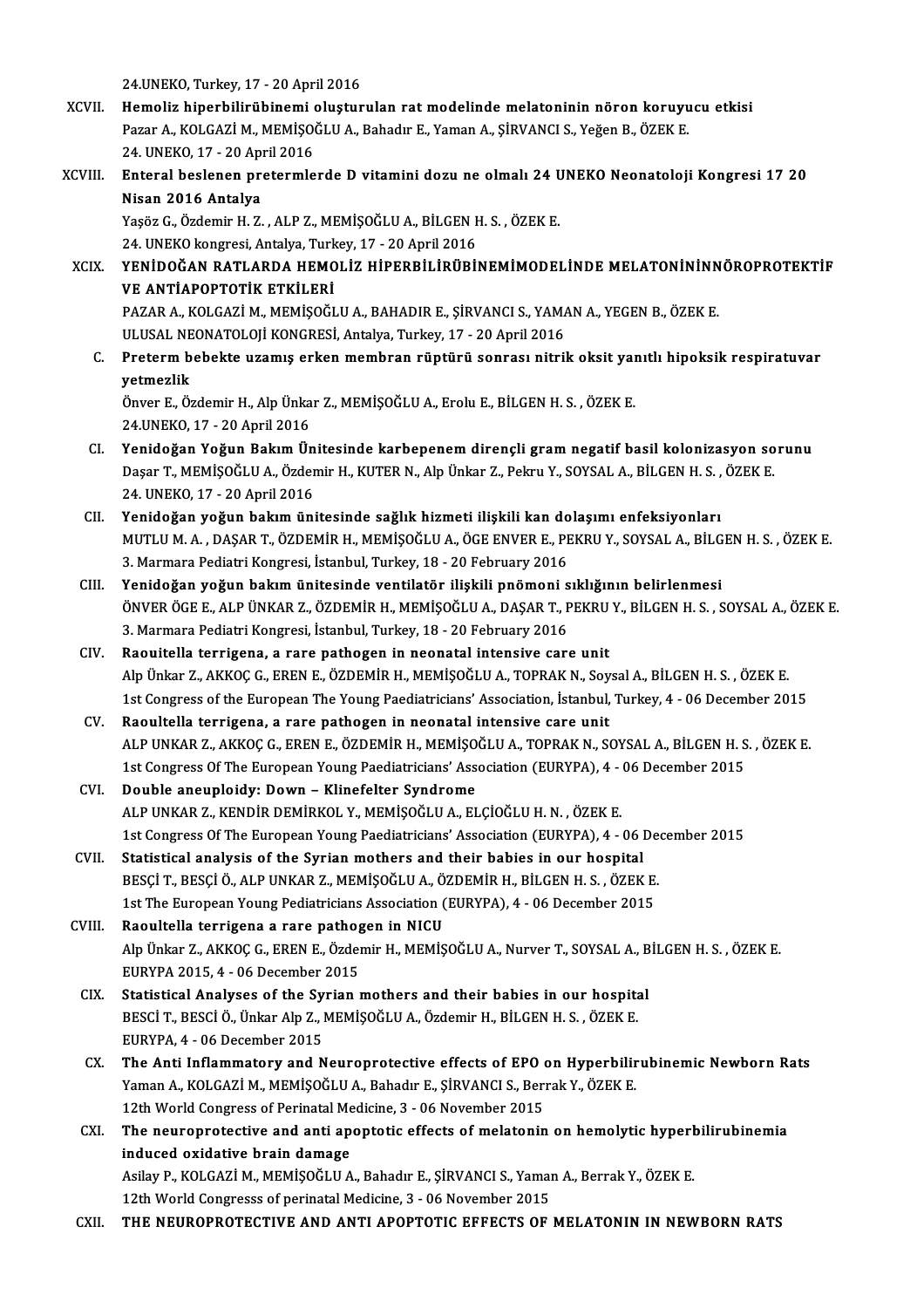#### INDUCEDWITH HYPERBILIRUBINEMIA

INDUCED WITH HYPERBILIRUBINEMIA<br>PAZAR A., KOLGAZİ M., MEMİŞOĞLU A., BAHADIR E., YAMAN A., ŞİRVANCI S., YEĞEN B., ÖZEK E.<br>12th Werld Congress of Perinatal Medicine 3, . 06 November 2015, yel 42. INDUCED WITH HYPERBILIRUBINEMIA<br>PAZAR A., KOLGAZİ M., MEMİŞOĞLU A., BAHADIR E., YAMAN A., ŞİRVANCI S<br>12th World Congress of Perinatal Medicine, 3 - 06 November 2015, vol.43<br>Hamalizla alustunulmus İndinalt Hinarbilinübinemi 12th World Congress of Perinatal Medicine, 3 - 06 November 2015, vol.43

CXIII. Hemolizle oluşturulmuş İndirekt Hiperbilirübinemili Rat Modelinde Eritropoetinin Nöron Koruyucu<br>etkisi Hemolizle oluşturulmuş İndirekt Hiperbilirübinemili Rat Modelinde l<br>etkisi<br>Yaman A., KOLGAZİ M., MEMİŞOĞLU A., Elif B., ŞİRVANCI S., Berrak Y., ÖZEK E.<br>22 UNEKO Turkey 19, 22 April 2015

etkisi<br>Yaman A., KOLGAZİ M., MEMİŞOĞLU A.,<br>23. UNEKO, Turkey, 19 - 22 April 2015<br>INELUENCE OE REREATED RAINEU

- Yaman A., KOLGAZİ M., MEMİŞOĞLU A., Elif B., ŞİRVANCI S., Berrak Y., ÖZEK E.<br>23. UNEKO, Turkey, 19 22 April 2015<br>CXIV. INFLUENCE OF REPEATED PAINFUL PROCEDURES ON PAIN RESPONSE IN NEWBORNS 23. UNEKO, Turkey, 19 - 22 April 2015<br>INFLUENCE OF REPEATED PAINFUL PROCEDURES ON PAIN RESPON:<br>Gökulu G., BİLGEN H. S. , Özdemir H., MEMİŞOĞLU A., GÜCÜYENER K., ÖZEK E.<br>1st Congress of Joint Neonatal European Societies, Bu INFLUENCE OF REPEATED PAINFUL PROCEDURES ON PAIN RESPONSE IN NEWBORN:<br>Gökulu G., BİLGEN H. S. , Özdemir H., MEMİŞOĞLU A., GÜCÜYENER K., ÖZEK E.<br>1st Congress of Joint Neonatal European Societies, Budapest, Hungary, 16 - 20 Gökulu G., BİLGEN H. S. , Özdemir H., MEMİŞOĞLU A., GÜCÜYENER K., ÖZEK E.<br>1st Congress of Joint Neonatal European Societies, Budapest, Hungary, 16 - 20 September 2015<br>CXV. Does repeated pain exposure has an effect on pain
- 1st Congress of Joint Neonatal European Societies, Budapest<br>Does repeated pain exposure has an effect on pain re<br>Gamze G., BİLGEN H. S., Özdemir H., MEMİŞOĞLU A., ÖZEK E.<br>1st Congress of joint European Neonatal Societies ( Does repeated pain exposure has an effect on pain response in healthy term newborns<br>Gamze G., BİLGEN H. S. , Özdemir H., MEMİŞOĞLU A., ÖZEK E.<br>1st Congress of joint European Neonatal Societies (jENS), 16 - 20 September 201
- CXVI. Effect of multiple transfusion on lipid peroxidation in preterm infants. ALPUNKARZ.,BİLGENH.S. ,YAMANA.,MEMİŞOĞLUA.,ÖZDEMİRH.,HAKLARG.,ÖZEKE. Effect of multiple transfusion on lipid peroxidation in preterm infants.<br>ALP UNKAR Z., BİLGEN H. S. , YAMAN A., MEMİŞOĞLU A., ÖZDEMİR H., HAKLAR G., ÖZEK E.<br>AACC Annual Meeting & Clinical Lab Expo., ATLANTA, United States ALP UNKAR Z., BİLGEN H. S., YAMAN A., MEMİŞOĞLU A., ÖZDEMİR H., HAKLAR G., AACC Annual Meeting & Clinical Lab Expo., ATLANTA, United States Of America, 26<br>CXVII. Effect of Multiple Transfusions on Lipid Peroxidation in Pre
- AACC Annual Meeting & Clinical Lab Expo., ATLANTA, United States Of America, 26 30 July<br>Effect of Multiple Transfusions on Lipid Peroxidation in Preterm Infants<br>ALP Z., BİLGEN H. S. , Yaman A., MEMİŞOĞLU A., Özdemir H., Effect of Multiple Transfusions on Lipid Peroxidation in Preterm Infants<br>ALP Z., BİLGEN H. S. , Yaman A., MEMİŞOĞLU A., Özdemir H., ŞİRİKÇİ Ö., HAKLAR G., ÖZEK E.<br>American Association of Clinical Chemistry Congress, Atlant ALP Z., BILGEN H. S., Yaman A., MEMIŞOĞLU A., Özdemir H., ŞİRİKÇİ Ö., HAKLAR G<br>American Association of Clinical Chemistry Congress, Atlanta, United States Of American Association of Clinical Chemistry Congress, Atlanta, Un
- American Association of Clinical Chemistry Congress, Atlanta, United States Of America<br>Effect of multiple Transfusions on lipid peroxidation in preterm infants<br>Zeynep A. Ü. , BİLGEN H. S. , Yaman A., MEMİŞOĞLU A., Özdemir Effect of multiple Transfusions on lipid peroxidati<br>Zeynep A. Ü. , BİLGEN H. S. , Yaman A., MEMİŞOĞLU A., Öz<br>Annual Meeting and Clinical Lab Expo, 26 - 30 July 2015<br>Effect of Multiple Transfusions on Lipid Peroxidat Zeynep A. Ü. , BİLGEN H. S. , Yaman A., MEMİŞOĞLU A., Özdemir H., ŞİRİKÇİ Ö., ÖZEK E.<br>Annual Meeting and Clinical Lab Expo, 26 - 30 July 2015<br>CXIX. Effect of Multiple Transfusions on Lipid Peroxidation in Preterm Infants
- Annual Meeting and Clinical Lab Expo, 26 30 July 2015<br>Effect of Multiple Transfusions on Lipid Peroxidation in Preterm Infants<br>ALP Z., Bilgen H. S. , YAMAN A., Memisoglu A., Ozdemir H., ŞİRİKÇİ Ö., HAKLAR G., Ozek E.<br>Ame American Association of Clinical Chemistry Congress, United States Of America, 26 - 30 July 2015 ALP Z., Bilgen H. S., YAMAN A., Memisoglu A., Ozdemir H., ŞİRİKÇİ Ö., HAKLAR G., O<br>American Association of Clinical Chemistry Congress, United States Of America, 26<br>CXX. Coklu Transfüzyon Öyküsü Olan Preterm Yenidoğanlarda
- American Association of Clinical Chemistry Congress, United States Of America, 2<br>Coklu Transfüzyon Öyküsü Olan Preterm Yenidoğanlarda Oksidatif Stre<br>ALP Z., BİLGEN H. S. , YAMAN A., HAKLAR G., MEMİŞOĞLU A., özdemir h., ÖZE Coklu Transfüzyon Öyküsü Olan Preterm Yer<br>ALP Z., BİLGEN H. S. , YAMAN A., HAKLAR G., MEM<br>51.TPK kongresi, İzmir, Turkey, 17 - 21 May 2015<br>Coklu Transfüzyon Öyküsü Olan Preterm Yor ALP Z., BİLGEN H. S. , YAMAN A., HAKLAR G., MEMİŞOĞLU A., özdemir h., ÖZEK E.<br>51.TPK kongresi, İzmir, Turkey, 17 - 21 May 2015<br>CXXI. Çoklu Transfüzyon Öyküsü Olan Preterm Yenidoğanlarda Oksidatif Stresin Değerlendirilmesi,

51.TPK kongresi, İz<br>Çoklu Transfüzye<br>Kesitsel Çalışma<br>Ab Ünkar Z. Pit Cl Çoklu Transfüzyon Öyküsü Olan Preterm Yenidoğanlarda Oksidatif Stresin D<br>Kesitsel Çalışma<br>Alp Ünkar Z., BİLGEN H. S. , YAMAN A., HAKLAR G., Memişoglu A., ÖZDEMİR H., ÖZEK E.<br>51. Türk Podistri Kongresi, İsmir Turkey 17., 21 Kesitsel Çalışma<br>Alp Ünkar Z., BİLGEN H. S. , YAMAN A., HAKLAR G., Memişogl<br>51. Türk Pediatri Kongresi, İzmir, Turkey, 17 - 21 May 2015<br>Nen inveriy Ventilesyen

Alp Ünkar Z., BİLGEN H. S. , YAMAN A., HAKLAR G., Memişoglu A., ÖZDEMİR H., ÖZEK E.<br>51. Türk Pediatri Kongresi, İzmir, Turkey, 17 - 21 May 2015<br>CXXII. Non invaziv Ventilasyon<br>ÖZEK E. 51. Türk<br>Non inv<br>ÖZEK E.<br>51. Türk

51.TürkpediatriKongresi,Turkey,17 -21May2014

CXXIII. Ventilator associated Pneumonia in an infant caused by Cryseobacterium Indologenes 51. Türk pediatri Kongresi, Turkey, 17 - 21 May 2014<br>Ventilator associated Pneumonia in an infant caused by Cryseobacterium Indologenes<br>Serdar A., Zeynep A. Ü. , Erdem K., Eda K., Karaaslan A., MEMİŞOĞLU A., SOYSAL A., Gün Ventilator associated Pneumonia in an infant caused by Crys<br>Serdar A., Zeynep A. Ü. , Erdem K., Eda K., Karaaslan A., MEMİŞOĞLU .<br>European Society for Pediatric Infectious Disease, 12 - 16 May 2015<br>VENTU ATOR ASSOCIATED PN European Society for Pediatric Infectious Disease, 12 - 16 May 2015

CXXIV. VENTILATOR ASSOCIATED PNEUMONIA IN AN INFANT CAUSED BY CHRYSEOBACTERIUM<br>INDOLOGENES VENTILATOR ASSOCIATED PNEUMONIA IN AN INFANT CAUSED BY CHRYSEOBACTERIUM<br>INDOLOGENES<br>ATICI S., ALP Z., ERDEM K., KEPENEKLİ KADAYİFCİ E., KARAASLAN A., MEMİŞOĞLU A., SOYSAL A., SÖYLETİR G.,<br>ÖZEK E. BAKIB M INDOLOGENES<br>ATICI S., ALP Z., ER<br>ÖZEK E., BAKIR M.<br>The 32rd Annual N

ATICI S., ALP Z., ERDEM K., KEPENEKLİ KADAYİFCİ E., KARAASLAN A., MEMİŞOĞLU A., SOYSAL A., SÖYLETİI<br>ÖZEK E., BAKIR M.<br>The 33rd Annual Meeting of the European Society for Paediatric Infectious Diseases (ESPID 2015) Leipzig, ÖZEK E., BAKIR M.<br>The 33rd Annual Meeting of the European Society for Paediatric Infectious Diseases (ESPID 2015) Leipzig,<br>Germany, 12 - 16 May 2015 The 33rd Annual Meeting of the European Society for Paediatric Infectious Diseases (ESPID 2015) Leipzig,<br>Germany, 12 - 16 May 2015<br>CXXV. HEALTHCARE ASSOCIATED INFECTIONS IN NEWLY OPENED UNIVERSITY HOSPITAL IN TURKEY

Germany, 12 - 16 May 2015<br>HEALTHCARE ASSOCIATED INFECTIONS IN NEWLY OPENED UNIVERSITY HOSPI<br>RESULTS OF FOUR YEAR SURVEILLANCE IN NEONATAL INTENSIVE CARE UNIT<br>ATICLS SOYSALA KERENEKLİ KADAYİECİ E KARAASLANA ÖCAL DEMIR SAKKO HEALTHCARE ASSOCIATED INFECTIONS IN NEWLY OPENED UNIVERSITY HOSPITAL IN TURKEY<br>RESULTS OF FOUR YEAR SURVEILLANCE IN NEONATAL INTENSIVE CARE UNIT<br>ATICI S., SOYSAL A., KEPENEKLİ KADAYİFCİ E., KARAASLAN A., ÖCAL DEMİR S., AKK RESULTS OF FOUR YEAR S<br>ATICI S., SOYSAL A., KEPENEK<br>MEMİŞOĞLU A., ÖZEK E., et al.<br>The 33rd Annual Mesting of t<sup>i</sup> ATICI S., SOYSAL A., KEPENEKLİ KADAYİFCİ E., KARAASLAN A., ÖCAL DEMİR S., AKKOÇ G., YAKUT N., PEKRI<br>MEMİŞOĞLU A., ÖZEK E., et al.<br>The 33rd Annual Meeting of the European Society for Paediatric Infectious Diseases (ESPID 20 MEMİŞOĞLU A., ÖZEK E., et al.<br>The 33rd Annual Meeting of the European Society for Paediatric Infectious Diseases (ESPID 2015) Leipzig,<br>Germany, 12 - 16 May 2015

CXXVI. PREMATURE INFANT WITH LATE ONSET MULTIDRUG RESISTANT ACINETOBACTER BAUMANII SEPSIS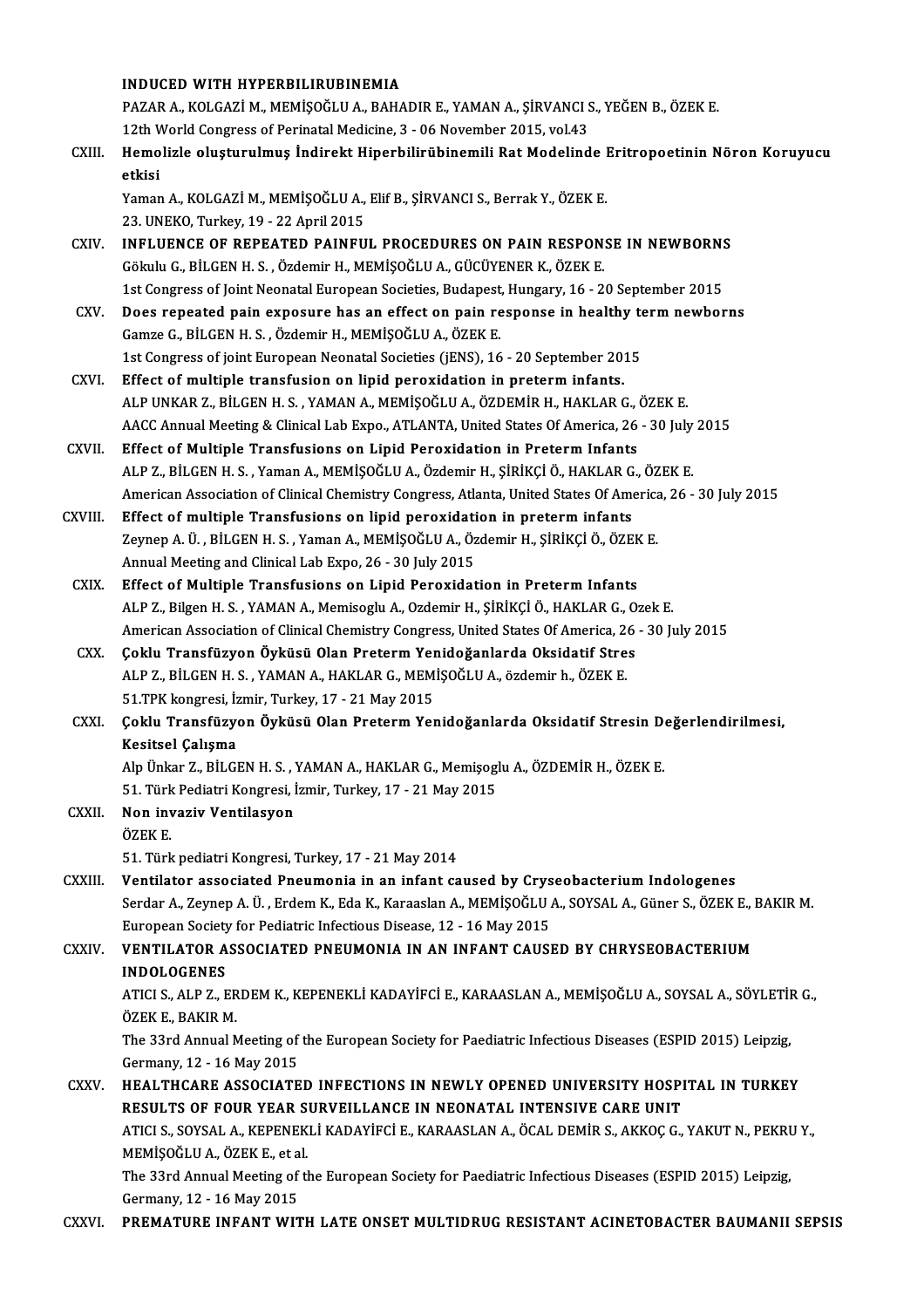### TREATED WITH VANCOMYCIN CONTAINING REGIMEN TREATED WITH VANCOMYCIN CONTAINING REGIMEN<br>ALP Z., ATICI S., MEMİŞOĞLU A., KEPENEKLİ KADAYİFCİ E., KARAASLAN A., SOYSAL A., BAKIR M., ÖZEK E.<br>The 33rd Annual Meeting of the Euronean Society for Poediatria Infectious Diseas TREATED WITH VANCOMYCIN CONTAINING REGIMEN<br>ALP Z., ATICI S., MEMIŞOĞLU A., KEPENEKLI KADAYIFCI E., KARAASLAN A., SOYSAL A., BAKIR M., ÖZEK E.<br>The 33rd Annual Meeting of the European Society for Paediatric Infectious Diseas ALP Z., ATICI S., MEMİŞOĞLU<br>The 33rd Annual Meeting of<br>Germany, 12 - 16 May 2015<br>Non-inveriy ventilesyen The 33rd Annual Meeting of<br>Germany, 12 - 16 May 2015<br>CXXVII. Non invaziv ventilasyon<br>ÖZEV E Germany, 12 - 16 May 2015<br>Non invaziv ventilasyon<br>ÖZEK E. Non invaziv ventilasyon<br>ÖZEK E.<br>TND Şanlıurfa Bölgesi Ventilatör eğitim Toplantısı, Turkey, 10 - 12 May 2015<br>Hastanemirde Doğum Yanan Suriyeli Sığınmasılara İlişkin Sorunlar ÖZEK E.<br>TND Şanlıurfa Bölgesi Ventilatör eğitim Toplantısı, Turkey, 10 - 12 May 2015<br>CXXVIII. Hastanemizde Doğum Yapan Suriyeli Sığınmacılara İlişkin Sorunlar<br>PESCİ T, ÜNKAR ALR Z, MEMİSOĞLU A, ÖZDEMİR H, RÜCEN H, S. Ö TND Şanlıurfa Bölgesi Ventilatör eğitim Toplantısı, Turkey, 10 - 12 May 2015<br>Hastanemizde Doğum Yapan Suriyeli Sığınmacılara İlişkin Sorunlar<br>BESCİ T., ÜNKAR ALP Z., MEMİŞOĞLU A., ÖZDEMİR H., BİLGEN H. S. , ÖZEK E.<br>22 Hluc Hastanemizde Doğum Yapan Suriyeli Sığınmacılara İlişkin Sorunlar<br>BESCİ T., ÜNKAR ALP Z., MEMİŞOĞLU A., ÖZDEMİR H., BİLGEN H. S. , ÖZEK E.<br>23. Ulusal Neonatoloji Kongresi, Adana, Turkey, 19 - 22 April 2015 BESCI T., ÜNKAR ALP Z., MEMIŞOĞLU A., ÖZDEMIR H., BİLGEN H. S. , ÖZEK E.<br>23. Ulusal Neonatoloji Kongresi, Adana, Turkey, 19 - 22 April 2015<br>CXXIX. Yenidoğan Yoğun Bakım Ünitesinde Karbapenem Dirençli Gram Negatif Basil 23. Ulusal Neonatoloji Kongresi, Adana, Turkey, 19 - 22 April 2015<br>Yenidoğan Yoğun Bakım Ünitesinde Karbapenem Dirençli Gram Negatif Basil Kolonizasyonu Sor<br>MEMİŞOĞLU A., YAMAN A., DIRALA B., SOYSAL A., SÖYLETİR G., PEKRU Yenidoğan Yoğun Bakım Ü<br>MEMİŞOĞLU A., YAMAN A., D.<br>ÜNKAR Z., ARCAGÖK B., et al.<br>22. Ulusal Neonatalaji Konsre MEMİŞOĞLU A., YAMAN A., DIRALA B., SOYSAL A., SÖYLETİR G., PEKRU Y., KARABULUT B., ÖZDEMİR H., ALP<br>ÜNKAR Z., ARCAGÖK B., et al.<br>23. Ulusal Neonatoloji Kongresi, Turkey, 19 - 22 April 2015 ÜNKAR Z., ARCAGÖK B., et al.<br>23. Ulusal Neonatoloji Kongresi, Turkey, 19 - 22 April 2015<br>CXXX. Term Bebeklerde Erken ve Geç Kord Klemplemenin Serebral Doku Oksijenasyonu Üzerine Etkisi 23. Ulusal Neonatoloji Kongresi, Turkey, 19 - 22 April 2015<br>Term Bebeklerde Erken ve Geç Kord Klemplemenin Serebral Doku Oksijenasyo<br>Arcagök B., BİLGEN H. S. , şenay c., Güçlü M., Dilşat C., özdemir h., MEMİŞOĞLU A., ÖZEK Arcagök B., BİLGEN H. S. , şenay c., Güçlü M., Dilşat C., özdemir h., MEMİŞOĞLU A., ÖZEK E.<br>23. Ulusal Neonatoloji Kongresi, Adana, Turkey, 19 - 22 April 2015 Arcagök B., BİLGEN H. S. , şenay c., Güçlü M., Dilşat C., özdemir h., MEMİŞOĞLU A., ÖZEK E.<br>23. Ulusal Neonatoloji Kongresi, Adana, Turkey, 19 - 22 April 2015<br>23. Psödo-Bartter sendromu ile başvuran bir yenidoğanda çoklu g 23. Ulusal Neonatoloji Kongresi, Adana, Turkey, 19 - 22 April 2015<br>Psödo-Bartter sendromu ile başvuran bir yenidoğanda çoklu gastrointestinal obstrük<br>ALP ÜNKAR Z., KUTER N., KARADENİZ CERİT K., MEMİŞOĞLU A., ALPAY H., BİLG ALP ÜNKAR Z., KUTER N., KARADENİZ CERİT K., MEMİŞOĞLU A., ALPAY H., BİLGEN H. S. , ÖZEK E.<br>23. Ulusal Neonatoloji Kongresi, Turkey, 19 - 22 April 2015 ALP ÜNKAR Z., KUTER N., KARADENİZ CERİT K., MEMİŞOĞLU A., ALPAY H., BİLGEN H. S. , ÖZEK E.<br>23. Ulusal Neonatoloji Kongresi, Turkey, 19 - 22 April 2015<br>CXXXII. Psodo Bartter sendromu ile başvuran bir yenidoğanda çoklu g 23. Ulusal Neonatoloji Kongresi, Turkey, 19 - 22 April 2015<br>Psodo Bartter sendromu ile başvuran bir yenidoğanda çoklu gastrointestinal o<br>ALP Z., KUTER N., KARADENİZ CERİT K., MEMİŞOĞLU A., ALPAY H., BİLGEN H. S. , ÖZEK E.<br> ALP Z., KUTER N., KARADENİZ CERİT K., MEMİŞOĞLU A., ALPAY H., BİLGEN H. S. , ÖZEK E.<br>23. Ulusal Neonatoloji Kongresi, Adana, Turkey, 19 - 22 April 2015

- ALP Z., KUTER N., KARADENİZ CERİT K., MEMİŞOĞLU A., ALPAY H., BİLGEN H. S. , ÖZEK E<br>23. Ulusal Neonatoloji Kongresi, Adana, Turkey, 19 22 April 2015<br>CXXXIII. SAĞLIKLI YENİDOĞANLARDA TEKRARLAYAN AĞRININ AĞRI YANITINA ETKİ 23. Ulusal Neonatoloji Kongresi, Adana, Turkey, 19 - 22 April 2015<br>SAĞLIKLI YENİDOĞANLARDA TEKRARLAYAN AĞRININ AĞRI YANITI!<br>Gökulu G., BİLGEN H. S. , Özdemir H., MEMİŞOĞLU A., GÜCÜYENER K., ÖZEK E.<br>22. Ulusal Neonatoloji K Gökulu G., BİLGEN H. S. , Özdemir H., MEMİŞOĞLU A., GÜCÜYENER K., ÖZEK E.<br>23. Ulusal Neonatoloji Kongresi, Adana, Turkey, 19 - 22 April 2015
- CXXXIV. Yenidoğan Yoğun Bakım Ünitesinde Karbapenem Dirençli Gram Negatif Basil Kolonizasyonu Sorunu 23. Ulusal Neonatoloji Kongresi, Adana, Turkey, 19 - 22 April 2015<br>Yenidoğan Yoğun Bakım Ünitesinde Karbapenem Dirençli Gram Negatif Basil Kolonizasyonu Sorunu<br>MEMİŞOĞLU A., Yaman A., Burcu D., SOYSAL A., Söyletir g., Pekr Ye<br>MI<br>al<br>22 MEMİŞOĞLU A., Yaman A., Burcu D., SOYSAL A., Söyletir g., P<br>al.<br>23. Ulusal Neonatoloji Kongresi, Turkey, 19 - 22 April 2015<br>Term Bebeklarde Erken ve Cee Kord Klamplemenin S al.<br>23. Ulusal Neonatoloji Kongresi, Turkey, 19 - 22 April 2015<br>CXXXV. Term Bebeklerde Erken ve Geç Kord Klemplemenin Serebral Doku Oksijenizasyonu Üzerine Etkisi

- 23. Ulusal Neonatoloji Kongresi, Turkey, 19 22 April 2015<br>Term Bebeklerde Erken ve Geç Kord Klemplemenin Serebral Doku Oksijenizasyonu Ü:<br>ARCAGÖK B. C. , BİLGEN H. S. , Coşkun Ş., GÜÇLÜ M., SAVE D., ÖZDEMİR H., Memişoglu Term Bebeklerde Erken ve Geç Kord Klemplemenin Serebra<br>ARCAGÖK B. C. , BİLGEN H. S. , Coşkun Ş., GÜÇLÜ M., SAVE D., ÖZDEI<br>23. Ulusal Neonatoloji Kongresi, Adana, Turkey, 19 - 22 April 2015<br>Hestanamirde değum yanan Suniveli ARCAGÖK B. C. , BİLGEN H. S. , Coşkun Ş., GÜÇLÜ M., SAVE D., ÖZDEMİR H., N<br>23. Ulusal Neonatoloji Kongresi, Adana, Turkey, 19 - 22 April 2015<br>CXXXVI. Hastanemizde doğum yapan Suriyeli sığınmacılara ilişkin sorunlar<br>PES
- 23. Ulusal Neonatoloji Kongresi, Adana, Turkey, 19 22 April 2015<br>Hastanemizde doğum yapan Suriyeli sığınmacılara ilişkin se<br>BESCİ T., ALP Z., MEMİŞOĞLU A., özdemir h., BİLGEN H. S. , ÖZEK E.<br>22. Ulusal Neonatoloji Kongre Hastanemizde doğum yapan Suriyeli sığınmacılara ili<br>BESCİ T., ALP Z., MEMİŞOĞLU A., özdemir h., BİLGEN H. S. , Ö<br>23. Ulusal Neonatoloji Kongresi, Turkey, 19 - 22 April 2015<br>Aart kaarktasyonlu tarm yanidağanda narfara nakna
- 23. Ulusal Neonatoloji Kongresi, Turkey, 19 22 April 2015<br>CXXXVII. Aort koarktasyonlu term yenidoğanda perfore nekrotizan enterokolit: olgu sunumu 23. Ulusal Neonatoloji Kongresi, Turkey, 19 - 22 April 2015<br>Aort koarktasyonlu term yenidoğanda perfore nekrotizan enterokolit: olgu sunumu<br>POLAT S., ALP ÜNKAR Z., MEMİŞOĞLU A., ABDULLAYEV T., TUĞTEPE H., AK K., AKALIN F., Aort koarktasyonlu term yenidoğanda perfore nekro<br>POLAT S., ALP ÜNKAR Z., MEMİŞOĞLU A., ABDULLAYEV T., 1<br>23. Ulusal Neonatoloji Kongresi, Turkey, 19 - 22 April 2015<br>Term Bebeklerde erken ve 5es kard klemplemenin ss POLAT S., ALP ÜNKAR Z., MEMIŞOĞLU A., ABDULLAYEV T., TUĞTEPE H., AK K., AKALIN F., BİLGEN H. S. , ÖZEK<br>23. Ulusal Neonatoloji Kongresi, Turkey, 19 - 22 April 2015<br>CXXXVIII. Term Bebeklerde erken ve geç kord klemplemeni
- 23. Ulusal Neonatoloji Kongresi, Turkey, 19 22 April 2015<br>Term Bebeklerde erken ve geç kord klemplemenin serebral doku oksi<br>Baran A., BİLGEN H. S. , Şenay C., Güçlü M., Özdemir H., MEMİŞOĞLU A., ÖZEK E.<br>22. UNEKO Turkey, Term Bebeklerde erken ve geç kor<br>Baran A., BİLGEN H. S. , Şenay C., Güçlü<br>23. UNEKO, Turkey, 19 - 22 April 2015<br>Hastanamirda Dağum Yanan Suriy Baran A., BİLGEN H. S. , Şenay C., Güçlü M., Özdemir H., MEMİŞOĞLU A., ÖZEK<br>23. UNEKO, Turkey, 19 - 22 April 2015<br>CXXXIX. Hastanemizde Doğum Yapan Suriyeli Sığınmacılara ilişkin Sorunlar<br>7. Taman A. Ü. BESCİ T. MEMİŞOĞLU A
- 23. UNEKO, Turkey, 19 22 April 2015<br>Hastanemizde Doğum Yapan Suriyeli Sığınmacılara ilişkin Sorunlı<br>Zeynep A. Ü. , BESCİ T., MEMİŞOĞLU A., Özdemir H., BİLGEN H. S. , ÖZEK E.<br>22. UNEKO Turkey, 19 22 April 2015 Hastanemizde Doğum Yapan Suriye<br>Zeynep A. Ü. , BESCİ T., MEMİŞOĞLU A.,<br>23. UNEKO, Turkey, 19 - 22 April 2015<br>Tranafüzyon Öyltüsü Olan Bratarım 23. UNEKO, Turkey, 19 - 22 April 2015

# Zeynep A. Ü. , BESCİ T., MEMİŞOĞLU A., Özdemir H., BİLGEN H. S. , ÖZEK E.<br>23. UNEKO, Turkey, 19 - 22 April 2015<br>CXL. Transfüzyon Öyküsü Olan Preterm Yenidoğanlarda Oksidatif Stresin Değerlendirilmesi Kesitsel<br>Calışma Transfüzyon Öyküsü Olan Preterm Yenidoğanlarda Oksidatif Stresin<br>Çalışma<br>ALP Z., Bilgen H. S. , YAMAN A., HAKLAR G., Memisoglu A., Ozdemir H., Ozek E.<br>22 Ulusal Neonatoleji Kongresi Turkey 19, 22 April 2015 **Çalışma**<br>ALP Z., Bilgen H. S. , YAMAN A., HAKLAR G., Memisoglu A., O<br>23.Ulusal Neonatoloji Kongresi, Turkey, 19 - 22 April 2015<br>Aert Keerktesvenly Term venideğende nerfore NEK

CXLI. Aort Koarktasyonlu Termyenidoğanda perfore NEK Olgu sunumu POLAT S., Zeynep A. Ü., MEMİŞOĞLU A., Tural A., TUĞTEPE H., AK K., AKALIN F., BİLGEN H. S., ÖZEK E.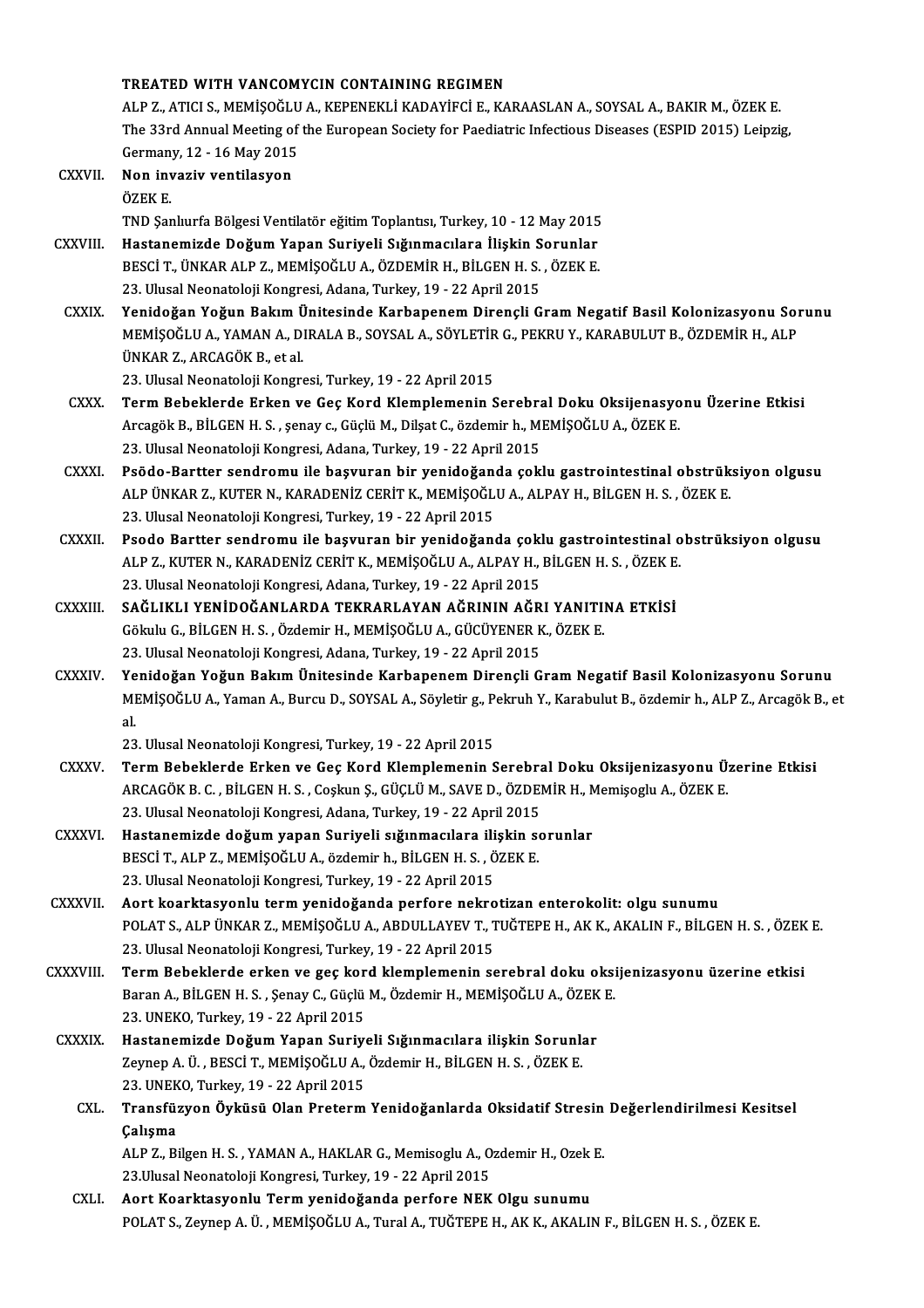23. Ulusal Neonatoloji Kongresi, Turkey, 19 - 22 April 2015

- CXLII. Yenidoğan Yoğun Bakımda Karbapenem dirençli Gram Negatif Basil Kolonizasyon sorunu 23. Ulusal Neonatoloji Kongresi, Turkey, 19 - 22 April 2015<br>Yenidoğan Yoğun Bakımda Karbapenem dirençli Gram Negatif Basil Kolonizasyon sorunu<br>MEMİŞOĞLU A., Yaman A., Burcu D., SOYSAL A., Güner S., Pekru Y., Birol K., Özde Yenidoğan Yoğun Bakımda Karbap<br>MEMİŞOĞLU A., Yaman A., Burcu D., SO<br>23.UNEKO, Turkey, 19 - 22 April 2015<br>Seklu Transfüzyen Öyküsü olan Pı MEMİŞOĞLU A., Yaman A., Burcu D., SOYSAL A., Güner S., Pekru Y., Birol K., Özdemir H., Zeynep A. Ü. , Baran A., et al<br>23.UNEKO, Turkey, 19 - 22 April 2015<br>CXLIII. Coklu Transfüzyon Öyküsü olan Preterm Yenidoğanlarda oksida
- 23.UNEKO, Turkey, 19 22 April 2015<br>Çoklu Transfüzyon Öyküsü olan P<br>Çalışma Çoklu Transfüzyon Öyküsü olan Preterm Yenidoğanlarda oksidatif stresin değ<br>Çalışma<br>Zeynep A. Ü. , BİLGEN H. S. , YAMAN A., HAKLAR G., MEMİŞOĞLU A., Özdemir H., ÖZEK E.<br>51 Türk Podiatri Kongresi Turkey 17 - 21 Mey 2015

Zeynep A. Ü. , BİLGEN H. S. , YAMAN A., HAKLAR G., MEMİŞOĞLU A., Özdemir H., ÖZEK E.<br>51.Türk Pediatri Kongresi, Turkey, 17 - 21 May 2015 Zeynep A. Ü. , BİLGEN H. S. , YAMAN A., HAKLAR G., MEMİŞOĞLU A., Özden<br>51.Türk Pediatri Kongresi, Turkey, 17 - 21 May 2015<br>CXLIV. Sağlıklı Yenidoğanlarda Tekrarlayan Ağrının Ağrı Yanıtına etkisi

- Gamze G., BİLGEN H. S. , Özdemir H., MEMİŞOĞLU A., GÜCÜYENER K., ÖZEK E.<br>23. UNEKO, Turkey, 19 22 April 2015 Sağlıklı Yenidoğanlarda Tekrarlaya<br>Gamze G., BİLGEN H. S. , Özdemir H., ME<br>23. UNEKO, Turkey, 19 - 22 April 2015<br>Divebeti elen ve elmayan anneleril
- CXLV. Diyabeti olan ve olmayan annelerinmakrozomik bebeklerinde perinatal sorunlar YAMAN A., MEMİŞOĞLU A., MALÇOK M., ÖZDOĞAN T., BİLGEN H. S., ÖZEK E. 20. Ulusal Neonatoloji Kongresi, Turkey, 15 - 18 April 2015
- CXLVI. Nadir görülen bir olgu: Chryseobacteriumindologenesis' in neden olduğu ventilatör ilişkili pnömoni 20. Ulusal Neonatoloji Kongresi, Turkey, 15 - 18 April 2015<br>Nadir görülen bir olgu: Chryseobacterium indologenesis' in neden olduğu ventilatör ilişkili pnömol<br>ATICI S., ERDEM K., KEPENEKLİ KADAYIFÇI E., KARAASLAN A., MEMİŞ Nadir gö<br>ATICI S., E<br>BAKIR M.<br>9. Ulucal ( ATICI S., ERDEM K., KEPENEKLİ KADAYIFÇI E., KARAASLAN A., MEMİŞOĞLU<br>BAKIR M.<br>9. Ulusal Çocuk Enfeksiyon Hastalıkları Kongresi, Turkey, 5 - 08 April 2015<br>Prematüre bir behalta ses baslansıslı saltlı iles dinanali asinateha

- BAKIR M.<br>9. Ulusal Çocuk Enfeksiyon Hastalıkları Kongresi, Turkey, 5 08 April 2015<br>CXLVII. Prematüre bir bebekte geç başlangıçlı çoklu ilaç dirençli acinetobacter baumanii sepsisi<br>ALRÜNKAR Z ATICLS MEMISOČLUA, KERE 9. Ulusal Çocuk Enfeksiyon Hastalıkları Kongresi, Turkey, 5 - 08 April 2015<br>Prematüre bir bebekte geç başlangıçlı çoklu ilaç dirençli acinetobacter baumanii sepsisi<br>ALP ÜNKAR Z., ATICI S., MEMİŞOĞLU A., KEPENEKLİ KADAYIFÇI Prematüre bir bebekte geç başlangıçlı çoklu ilaç dirençli acinetoba<br>ALP ÜNKAR Z., ATICI S., MEMİŞOĞLU A., KEPENEKLİ KADAYIFÇI E., KARAAS<br>9. Ulusal Çocuk Enfeksiyon Hastalıkları Kongresi, Turkey, 5 - 08 April 2015<br>PREMATURE ALP ÜNKAR Z., ATICI S., MEMİŞOĞLU A., KEPENEKLİ KADAYIFÇI E., KARAASLAN A., SOYSAL A., BAKIR M., ÖZEK<br>9. Ulusal Çocuk Enfeksiyon Hastalıkları Kongresi, Turkey, 5 - 08 April 2015<br>CXLVIII. PREMATURE BİR BEBEKTE GEÇ BAŞLANGIÇ
- 9. Ulusal<br>PREMAT<br>SEPSİSİ<br><sup>AL R 7</sup>. A PREMATURE BİR BEBEKTE GEÇ BAŞLANGIÇLI ÇOKLU İLAÇ DİRENÇLİACINETOBACTER BAUM.<br>SEPSİSİ<br>ALP Z., ATICI S., MEMİŞOĞLU A., KEPENEKLİ KADAYİFCİ E., KARAASLAN A., SOYSAL A., BAKIR M., ÖZEK E.<br>9. Ulucal Cosuk Enfaksiyan Hastalıklar SEPSİSİ<br>ALP Z., ATICI S., MEMİŞOĞLU A., KEPENEKLİ KADAYİFCİ E., KARAASLAN A., SOYSAL A., BAKIR M., ÖZEK E.

9. Ulusal Çocuk Enfeksiyon Hastalıkları Kongresi, Turkey, 5 - 08 April 2015

CXLIX. Yenidoğan Döneminde trombosit transfüzyonu

11. Uludağ Pediatri Kış Kongresi, Turkey, 15 - 18 March 2014

CL. Olgu sunumu: Geçici neonatalmiyastenia gravis BAYRAM ŞİRİNOĞLU M., ARCAGÖK B., KESİCİ B., ÖZDEMİR H., MEMİŞOĞLU A., TÜRKDOĞAN D., BİLGEN H. S. , ÖZEK<br>E. 01<br>B/<br>E.

2. Marmara Pediatri Kongresi, Turkey, 12 - 14 February 2015

- CLI. Prematüre Retinopatisinin gelişiminde etkili risk faktörleri Baran Cengiz A., Ayata A., Şenay Ç., MEMİŞOĞLU A., Özdemir H., BİLGEN H. S., ÇEKİÇ O., ÖZEK E. 2. Marmara Pediatri Kongresi, Turkey, 12 - 14 February 2015
- CLII. Geçici Neonatal Myastenia Gravis Melis Ş., Baran Cengiz A., Cemile Burcu K., Özdemir H., MEMİŞOĞLU A., Dilşat T., BİLGEN H. S., ÖZEK E. Geçici Neonatal Myastenia Gravis<br>Melis Ş., Baran Cengiz A., Cemile Burcu K., Özdemir H., MEMİŞO<br>2. Marmara Pediatri Kongresi, Turkey, 12 - 14 February 2015<br>venideğanda IVH ve nesthemerajik bidressfalinin takih Melis Ş., Baran Cengiz A., Cemile Burcu K., Özdemir H., MEMİŞOĞ<br>2. Marmara Pediatri Kongresi, Turkey, 12 - 14 February 2015<br>CLIII. 9enidoğanda IVH ve posthemorajik hidrosefalinin takibi
- 2. Marm<br><mark>yenido</mark>ğ<br>ÖZEK E.<br>TND. M yenidoğanda IVH ve posthemorajik hidrosefalinin takibi<br>ÖZEK E.<br>TND- Marmara Grubu Toplantısı, Turkey, 22 - 24 January 2015<br>Hunorglucemia During Cooling: Is it a Bare Complication

- ÖZEK E.<br>TND- Marmara Grubu Toplantisi, Turkey, 22 24 January 2015<br>CLIV. Hyperglycemia During Cooling: Is it a Rare Complication?<br>ARCACÖV B.C. ÖZDEMİR H. MEMİSQĞLU A. Alp Ünkar Z. Turan TND- Marmara Grubu Toplantısı, Turkey, 22 - 24 January 2015<br>Hyperglycemia During Cooling: Is it a Rare Complication?<br>ARCAGÖK B. C. , ÖZDEMİR H., MEMİŞOĞLU A., Alp Ünkar Z., Turan S., BİLGEN H. S. , ÖZEK E.<br>4th Internationa Hyperglycemia During Cooling: Is it a Rare Complication?<br>ARCAGÖK B. C. , ÖZDEMİR H., MEMİŞOĞLU A., Alp Ünkar Z., Turan S., BİLGEN H<br>4th International Congress of UENPS, ATİNA, Greece, 11 - 14 December 2014<br>Dustal slasure w ARCAGÖK B. C. , ÖZDEMİR H., MEMİŞOĞLU A., Alp Ünkar Z., Turan S., BİLGEN H. S. , ÖZEK E.<br>4th International Congress of UENPS, ATİNA, Greece, 11 - 14 December 2014<br>CLV. Ductal closure with intravenous paracetamol a new appr
- 4th International Congress of UENPS, ATİNA, Greece, 11 14 December 2014<br>Ductal closure with intravenous paracetamol a new approach to patent ductus a<br>MEMİŞOĞLU A., ALP ÜNKAR Z., ÇETİNER N., AKALIN F., ÖZDEMİR H., BİLGEN MEMIȘOĞLU A., ALP ÜNKAR Z., ÇETİNER N., AKALIN F., ÖZDEMİR H., BİLGEN H. S. , ÖZEK E.<br>4th International Congress of UENPS, 11 - 14 December 2014
- CLVI. Ductal Closure with Paracetamol: A NewApproach to Patent Ductus Arteriosus Treatment 4th International Congress of UENPS, 11 - 14 December 2014<br>Ductal Closure with Paracetamol: A New Approach to Patent Ductus Arterios<br>MEMİŞOĞLU A., Alp Ünkar Z., Çetiner N., AKALIN F., ÖZDEMİR H., BİLGEN H. S. , ÖZEK E.<br>4th Ductal Closure with Paracetamol: A New Approach to Patent Ductus<br>MEMİŞOĞLU A., Alp Ünkar Z., Çetiner N., AKALIN F., ÖZDEMİR H., BİLGEN H. S.<br>4th International Congress of UENPS, ATİNA, Greece, 11 - 14 December 2014<br>Sevena
- 4th International Congress of UENPS, ATINA, Greece, 11 14 December 2014<br>CLVII. Severe lactic acidosis in an extremely low birth weight infant with thiamine deficiency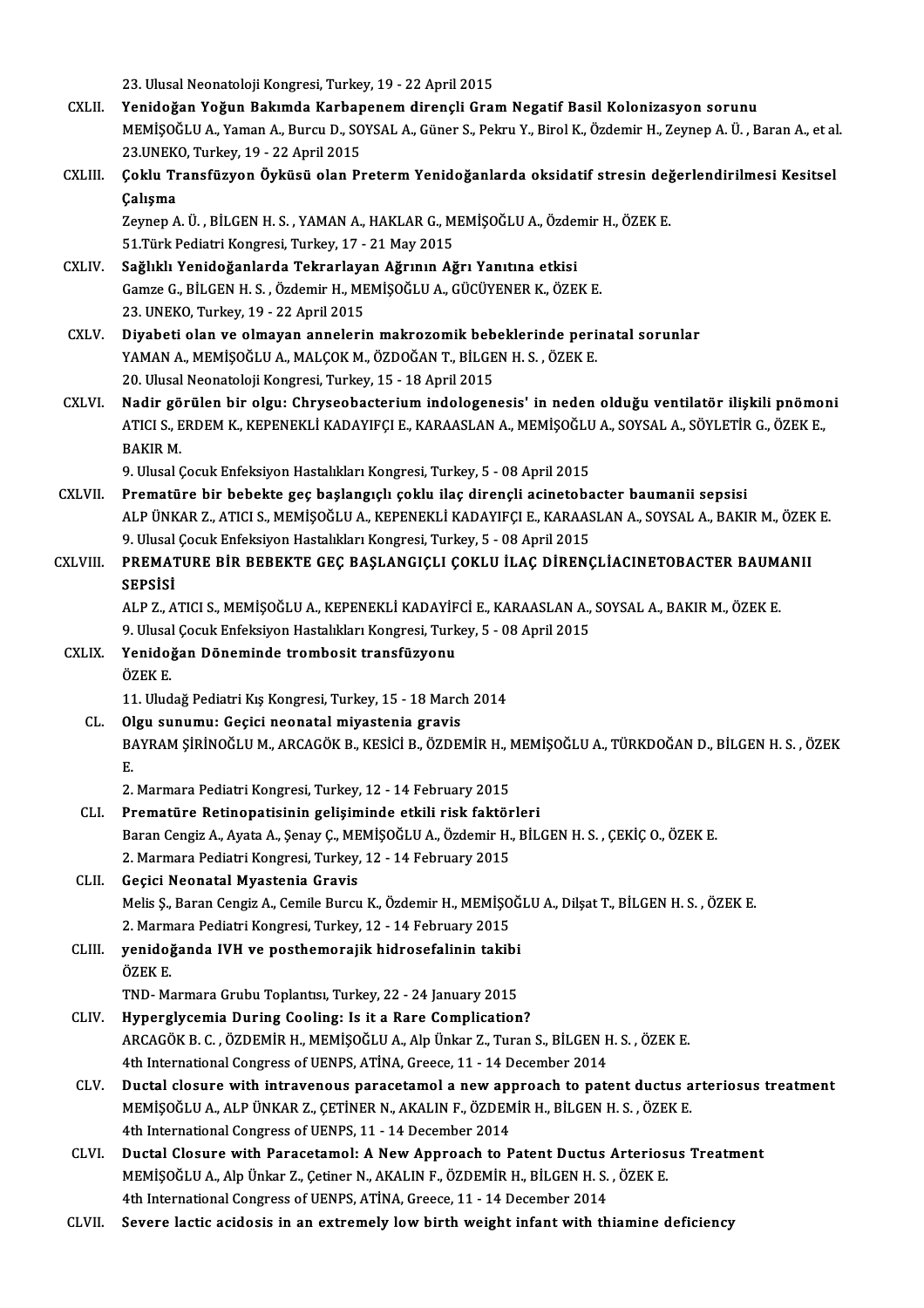ÖZDEMİRH.,ALPÜNKARZ.,MEMİŞOĞLUA.,BİLGENH.S. ,ÖZEKE. ÖZDEMİR H., ALP ÜNKAR Z., MEMİŞOĞLU A., BİLGEN H. S. , ÖZEK E.<br>4th International Congress of UENPS, Atina, Greece, 11 - 14 December 2014<br>Severe Lastis Asidesis in an Eytramely Lew Birth Weight with Thiar

- ÖZDEMİR H., ALP ÜNKAR Z., MEMİŞOĞLU A., BİLGEN H. S. , ÖZEK E.<br>4th International Congress of UENPS, Atina, Greece, 11 14 December 2014<br>CLVIII. Severe Lactic Acidosis in an Extremely Low Birth Weight with Thiamine Deficie 4th International Congress of UENPS, Atina, Greece, 11 - 14 Decentral<br>Severe Lactic Acidosis in an Extremely Low Birth Weight<br>ÖZDEMİR H., Alp Ünkar Z., MEMİŞOĞLU A., BİLGEN H. S. , ÖZEK E.<br>4th International Congress of UEN Severe Lactic Acidosis in an Extremely Low Birth Weight with Thiam<br>ÖZDEMİR H., Alp Ünkar Z., MEMİŞOĞLU A., BİLGEN H. S. , ÖZEK E.<br>4th International Congress of UENPS, ATİNA, Greece, 11 - 14 December 2014<br>Prongs Or Mask For ÖZDEMİR H., Alp Ünkar Z., MEMİŞOĞLU A., BİLGEN H. S. , ÖZEK E.<br>4th International Congress of UENPS, ATİNA, Greece, 11 - 14 December 2014<br>CLIX. Prongs Or Mask For Nasal Continuous Positive Airway Pressure In Neonates<br>ABCACÖ
- 4th International Congress of UENPS, ATİNA, Greece, 11 14 December 2014<br>Prongs Or Mask For Nasal Continuous Positive Airway Pressure In Neonates<br>ARCAGÖK B. C. , BİLGEN H. S. , COŞKUN Ş., MEMİŞOĞLU A., KALAÇA S., ÖZEK E.<br> Prongs Or Mask For Nasal Continuous Positive Airway Pressure In Neonates<br>ARCAGÖK B. C. , BİLGEN H. S. , COŞKUN Ş., MEMİŞOĞLU A., KALAÇA S., ÖZEK E.<br>Hot topics in Neonatology, Washington, Kiribati, 08 December 2013 - 11 Dec ARCAGÖK B. C., BİLGEN H. S., COŞKUN Ş., MEMİŞOĞLU A., KAL<br>Hot topics in Neonatology, Washington, Kiribati, 08 December :<br>CLX. Hyperglicemia during cooling is it a rare complications
- ARCAGÖK B. C. , ÖZDEMİR H., ALP ÜNKAR Z., MEMİŞOĞLU A., TURAN S., BİLGEN H. S. , ÖZEK E.<br>4th International Congress of UENPS, 11 December 2014 Hyperglicemia during cooling is it a rare complication<br>ARCAGÖK B. C. , ÖZDEMİR H., ALP ÜNKAR Z., MEMİŞOĞLU<br>4th International Congress of UENPS, 11 December 2014<br>Coltulu G. Bilgan HS. Ozdemir H. Memisozlu A. Ozek
- CLXI. Gokulu G, Bilgen HS, Ozdemir H,Memisoglu A, Ozek E (2014). Does repeated pain exposure has an 4th International Congress of UENPS, 11 December 2014<br>Gokulu G, Bilgen HS, Ozdemir H, Memisoglu A, Ozek E (2014). Does repeated<br>effect on pain response in heathy term newborns?., December 11-14 , 2014,<br>CÖKULU C, PU CEN H, GÖKULUG.,BİLGENH.S. ,ÖZDEMİRH.,MEMİŞOĞLUA.,ÖZEKE. effect on pain response in heathy term newborns?., December 11-14<br>GÖKULU G., BİLGEN H. S. , ÖZDEMİR H., MEMİŞOĞLU A., ÖZEK E.<br>4th International Congress of UENPS, ATİNA, Greece, 11 - 14 December 2014<br>Conshnal Tissue Owygon GÖKULU G., BİLGEN H. S. , ÖZDEMİR H., MEMİŞOĞLU A., ÖZEK E.<br>4th International Congress of UENPS, ATİNA, Greece, 11 - 14 December 2014<br>CLXII. Cerebral Tissue Oxygenation At Birth In Term Infants Comparison Between Early
- 4th International Congress of UENPS, ATİNA, Greece, 11 14 December 2014<br>Cerebral Tissue Oxygenation At Birth In Term Infants Comparison Between Early *I*<br>Clamping<br>ARCAGÖK B. C. , BİLGEN H. S. , COSKUN S., GÜCLÜ M., MEMİS Cerebral Tissue Oxygenation At Birth In Term Infants Comparison Between Early <mark>.</mark><br>Clamping<br>ARCAGÖK B. C. , BİLGEN H. S. , COŞKUN Ş., GÜÇLÜ M., MEMİŞOĞLU A., GÜCÜYENER K., ÖZEK E.<br>The 5th Congress of the European Asademy of

Clamping<br>ARCAGÖK B. C. , BİLGEN H. S. , COŞKUN Ş., GÜÇLÜ M., MEMİŞOĞLU A., GÜCÜYENER K., ÖZEK E.<br>The 5th Congress of the European Academy of Paediatric Societies EAPS, Barcelona, Spain, 17 - 21 October 2014, ARCAGÖK B. C. , BİL<br>The 5th Congress o<br>vol.99, pp.492-493<br>Nasasamial outh The 5th Congress of the European Academy of Paediatric Societies EAPS, Barcelona, Spain, 17 - 21 October 2014,<br>vol.99, pp.492-493<br>CLXIII. Nosocomial outbreak of colonisation with stenotrophomanas maltophilia in neonatal in

vol.99, pp.492-493<br>CLXIII. Nosocomial outbreak of colonisation with stenotrophomanas maltophilia in neonatal intensive care<br>unit Nosocomial outbreak of colonisation with stenotrophomanas maltophilia in neonatal intensive care<br>unit<br>MEMİŞOĞLU A., ATICI S., AKSU B., KEPENEKLİ KADAYIFÇI E., KARAASLAN A., PEKRU Y., SOYSAL A., BİLGEN H. S. ,<br>ÖZEV E

unit<br>MEMİŞO<br>ÖZEK E.<br>22th Ew MEMİŞOĞLU A., ATICI S., AKSU B., KEPENEKLİ KADAYIFÇI E., KARAASLAN A., PEKRU Y., SOY.<br>ÖZEK E.<br>32th European Society for Paediatric Infectious Diseases, Dublin, Ireland, 06 October 2014<br>Yanidağan yağıyı bakım ünitesinde kar

ÖZEK E.<br>32th European Society for Paediatric Infectious Diseases, Dublin, Ireland, 06 October 2014<br>CLXIV. Yenidoğan yoğun bakım ünitesinde karbapenem dirençli gram negatif basil kolonizasyonu sorunu<br>DASAR T. MEMISOĞLU 32th European Society for Paediatric Infectious Diseases, Dublin, Ireland, 06 October 2014<br>Yenidoğan yoğun bakım ünitesinde karbapenem dirençli gram negatif basil kolonizasyonu sorun:<br>DAŞAR T., MEMİŞOĞLU A., ÖZDEMİR H., KU Yenidoğan yoğun bakım ünitesinde karbapenem dirençli gram negatif basil ko<br>DAŞAR T., MEMİŞOĞLU A., ÖZDEMİR H., KUTER N., ALP ÜNKAR Z., PEKRU Y., SOYSAL A., E<br>24. Ulusal Neonatoloji Kongresi (UNEKO), Antalya, Turkey, 17 Apr DAŞAR T., MEMİŞOĞLU A., ÖZDEMİR H., KUTER N., ALP ÜNKAR Z., PEKRU Y., SOYSAL A., BİLGEN H. S. , ÖZEK E.<br>24. Ulusal Neonatoloji Kongresi (UNEKO), Antalya, Turkey, 17 April 2016 - 20 July 2014<br>CLXV. CHARACTERISTICS OF HE

## 24. Ulus<br>CHARA<br>ID 169<br>MEMISO CHARACTERISTICS OF HEALTHCARE ASSOCIATED INFECTIONS IN NEONA'<br>ID 169<br>MEMİŞOĞLU A., YAMAN A., PEKRU Y., SOYSAL A., BİLGEN H. S. , KORTEN V., ÖZEK E.<br>YYIV European Cangress of Barinatal Medisine 4 , 97 June 2014 ID 169<br>MEMİŞOĞLU A., YAMAN A., PEKRU Y., SOYSAL A., BİLGEN H. S. , K(<br>XXIV European Congress of Perinatal Medicine, 4 - 07 June 2014<br>NOSOCOMIAL OUTRREAK OE COLONIZATION WITH STENO

## MEMIȘOĞLU A., YAMAN A., PEKRU Y., SOYSAL A., BİLGEN H. S. , KORTEN V., ÖZEK E.<br>XXIV European Congress of Perinatal Medicine, 4 - 07 June 2014<br>CLXVI. NOSOCOMIAL OUTBREAK OF COLONIZATION WITH STENOTROPHOMONASMALTOPHILIA IN<br>N XXIV European Congress of Perinatal M<br>NOSOCOMIAL OUTBREAK OF COLON<br>NEONATAL INTENSIVE CARE UNIT<br>CINAR MEMISOČIJJA ATICI S AVSUM NOSOCOMIAL OUTBREAK OF COLONIZATION WITH STENOTROPHOMONASMALTOPHILIA IN<br>NEONATAL INTENSIVE CARE UNIT<br>ÇINAR MEMİŞOĞLU A., ATICI S., AKSU M. B. , KEPENEKLİ KADAYİFCİ E., KARAASLAN A., PEKRU Y., SOYSAL A.,<br>PU CEN H. S., BAKIR

**NEONATAL INTENSIVE CARE<br>ÇINAR MEMİŞOĞLU A., ATICI S., A<br>BİLGEN H. S. , BAKIR M., ÖZEK E.<br>22nd Annual Meeting of the Euro** ÇINAR MEMİŞOĞLU A., ATICI S., AKSU M. B. , KEPENEKLİ KADAYİFCİ E., KARAASLAN A., PEKRU Y., SOYSAL A.,<br>BİLGEN H. S. , BAKIR M., ÖZEK E.<br>32nd Annual Meeting of the European Society for Paediatric Infectious Diseases (ESPID 2

BİLGEN H. S. , BAKIR M., ÖZEK E.<br>32nd Annual Meeting of the European Society for Paediatric Infectious Diseases (ESPID 2014) Dublin Ireland, 6 -<br>10 May 2014

- CLXVII. Prematüre Retinopatisi Gelişiminde Etkili Risk Faktörleri ARCAGÖKB.C. ,AYATAA.,CoşkunŞ.,MemişogluA.,ÖZDEMİRH.,BİLGENH.S. ,ÖZEKE. Prematüre Retinopatisi Gelişiminde Etkili Risk Faktörleri<br>ARCAGÖK B. C. , AYATA A., Coşkun Ş., Memişoglu A., ÖZDEMİR H., BİLGEN H. S. , ÖZEK E.<br>2. Marmara Pediatri Kongresi, İstanbul, Turkey, 12 February 2015 - 14 February
- ARCAGÖK B. C. , AYATA A., Coşkun Ş., Memişoglu A., ÖZDEMİR H., BİLGEN H. S. , ÖZEK E.<br>2. Marmara Pediatri Kongresi, İstanbul, Turkey, 12 February 2015 14 February 2014<br>2. Marmara Üniversitesi Tıp Fakültesi Hastanesinde D 2. Marmara Pediatri Kongresi, İstanbul, Turkey, 12 February 2015<br>Marmara Üniversitesi Tıp Fakültesi Hastanesinde Doğan Be<br>kuru p., GÜLCAN KERSİN S., BİLGEN H. S. , MEMİŞOĞLU A., ÖZEK E.<br>1. Marmara Pediatri Kongresi Turkey, Marmara Üniversitesi Tıp Fakültesi Hastanesinde Doğ<br>kuru p., GÜLCAN KERSİN S., BİLGEN H. S. , MEMİŞOĞLU A., ÖZ<br>1. Marmara Pediatri Kongresi, Turkey, 17 - 19 January 2014<br>Marmara Üniversitesi Tın Fakültesi Hastanesi'nde doğ kuru p., GÜLCAN KERSİN S., BİLGEN H. S. , MEMİŞOĞLU A., ÖZEK E.<br>1. Marmara Pediatri Kongresi, Turkey, 17 - 19 January 2014<br>CLXIX. Marmara Üniversitesi Tıp Fakültesi Hastanesi'nde doğan bebeklerin ilk 6-9. aydaki emziri

# 1. Marmara Pediatri Kongresi, Turkey, 17 - 19 January 2014<br>Marmara Üniversitesi Tıp Fakültesi Hastanesi'nde do<br>oranları<br>KURU P., GÜLCAN S., BİLGEN H. S. , MEMİŞOĞLU A., ÖZEK E. Marmara Üniversitesi Tıp Fakültesi Hastanesi'nde do<br>oranları<br>KURU P., GÜLCAN S., BİLGEN H. S. , MEMİŞOĞLU A., ÖZEK E.<br>1. Marmara Badiatri Kangrasi Turkay 17, 19 January 2014

1. Marmara Pediatri Kongresi, Turkey, 17 - 19 January 2014

CLXX. Prematürelerde intraventriküler kanama ve risk faktörleri 1. Marmara Pediatri Kongresi, Turkey, 17 - 19 January 2014<br>Prematürelerde intraventriküler kanama ve risk faktörleri<br>ALP ÜNKAR Z., BUYURGAN N. R. , MEMİŞOĞLU A., MALÇOK M., COŞKUN Ş., KARABULUT B., BİLGEN H. S. , ÖZEK E.<br>1 Prematürelerde intraventriküler kanama ve risk fakt<br>ALP ÜNKAR Z., BUYURGAN N. R. , MEMİŞOĞLU A., MALÇOK N<br>1. Marmara Pediatri Kongresi, Turkey, 17 - 19 January 2014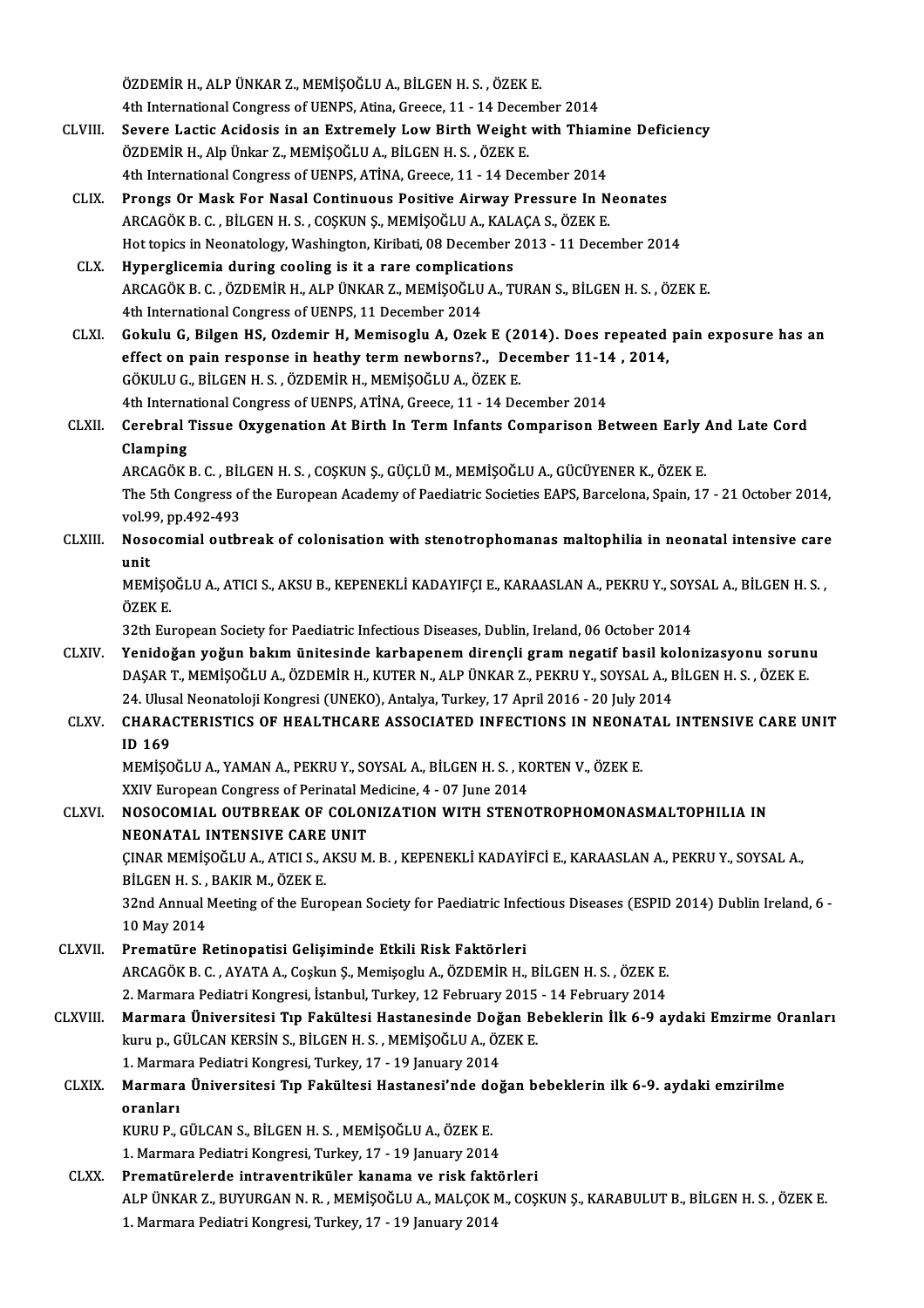| <b>CLXXI</b>    | Prematüre bebeklerde çoklu transfüzyona ikincil demir yükünün azaltılmasında deferoksamin                                                     |
|-----------------|-----------------------------------------------------------------------------------------------------------------------------------------------|
|                 | tedavisi<br>ALP ÜNKAR Z., BİLGEN H. S., MEMİŞOĞLU A., ARCAGÖK B., YAMAN A., KOÇ A., ÖZEK E.                                                   |
|                 | 1. Marmara Pediatri Kongresi, Turkey, 17 - 19 January 2014                                                                                    |
| <b>CLXXII.</b>  | Erken term bebeklerde erken neonatal ve süt çocukluğu döneminde morbidite                                                                     |
|                 | GÜLCAN S., KURU P., BİLGEN H. S., MEMİŞOĞLU A., ÖZEK E.                                                                                       |
|                 | 1. Marmara Pediatri Kongresi, 17-19 Ocak 2014, Turkey, 17 - 19 January 2014                                                                   |
| <b>CLXXIII.</b> | Konjenital Kutis Marmoratus Telenjektazi'ye Eşlik Eden Kardiak Malformasuon Olgusu                                                            |
|                 | YAMAN A., BİLGEN H. S., YÜCELTEN A. D., ARCAGÖK B. C., MEMİŞOĞLU A., ÖZDEMİR H., ÖZEK E.                                                      |
|                 | 21. Ulusal Neonatoloji Kongresi, Antalya, Turkey, 14 - 17 April 2013                                                                          |
| <b>CLXXIV</b>   | Konjenital kutis marmaratus telenjiektaziye eşlik eden ağır kardiyak malformasyon                                                             |
|                 | YAMAN A., BİLGEN H. S., YÜCELTEN A. D., ARCAGÖK B. C., MEMİŞOĞLU A., ÖZDEMİR H., ÖZEK E.                                                      |
|                 | 21. Ulusal Neonatoloji Kongresi, Turkey, 14 - 17 April 2013                                                                                   |
| <b>CLXXV</b>    | Gestasyonel Diyabetli Anne Bebeklerinde Demir Eksikliği Daha Sık mıdır?                                                                       |
|                 | Coşkun Ş., BİLGEN H. S., ÖZDEMİR H., BAYKAN Ö., ARCAGÖK B. C., KARABULUT B., ŞİRİKÇİ Ö., ÖZEK E.                                              |
|                 | 21. Ulusal neonatoloji Kongresi, Antalya, Turkey, 14 - 17 April 2013                                                                          |
| <b>CLXXVI</b>   | Patent duktus arteriozusta yeni alternatif tedavi: Parasetamol                                                                                |
|                 | MEMIȘOĞLU A., ÖZDEMIR H., ARCAGÖK B. C., MALÇOK M., BİLGEN H. S., AKALIN F., ÖZEK E.                                                          |
|                 | 21. Ulusal Neonatoloji Kongresi, Turkey, 14 - 17 April 2013                                                                                   |
| <b>CLXXVII.</b> | Yenidoğan döneminde total paratirotiroidektomi ile sonuçlanan tedaviye dirençli bir                                                           |
|                 | hiperparatiroidi olgusu                                                                                                                       |
|                 | MALÇOK M., YAMAN A., ÖZDOĞAN T., MEMİŞOĞLU A., KIYAN G., ATAY Z., ÖZEK E., BİLGEN H. S.                                                       |
|                 | 20. Ulusal Neonatoloji Kongresi, Turkey, 15 - 18 April 2012                                                                                   |
| CLXXVIII        | Neonatal hipertrofik kardiyomiyopatiye neden olan homozigot bir TMEM70 mutasyonu                                                              |
|                 | MEMIŞOĞLU A., YAMAN A., ATAY Z., ÖZDOĞAN T., TURAN S., BİLGEN H. S., ÖZEK E.                                                                  |
|                 | 20. Ulusal Neonatoloji Kongresi, Turkey, 15 - 18 April 2012                                                                                   |
| <b>CLXXIX</b>   | Neonatal trombosit transfüzyon kararını verirken trombosit kütle indeksini kullanalım mı?                                                     |
|                 | UYAR E., ÖZDOĞAN T., MEMİŞOĞLU A., MALÇOK M., YAMAN A., ARCAGÖK B. C., KARABULUT B., ÖZEK E., BİLGEN H.                                       |
|                 | S.                                                                                                                                            |
|                 | 20. Ulusal Neonatoloji Kongresi, Turkey, 15 - 18 April 2012                                                                                   |
| <b>CLXXX</b>    | Klasik antifungal tedaviye dirençli yenidoğan bebeklerde yeni tedavi seçenekleri                                                              |
|                 | YAMAN A., MEMIŞOĞLU A., ALTUNCU E., BİLGEN H. S., SOYSAL A., ÖZEK E.                                                                          |
|                 | 20. Ulusal Neonatoloji Kongresi, Turkey, 15 - 18 April 2012                                                                                   |
| <b>CLXXXI</b>   | Yenidoğanda kusmanın olağandışı bir nedeni: Konjenital hiatal herni                                                                           |
|                 | YAMAN A., MEMİŞOĞLU A., ÖZDOĞAN T., MALÇOK M., KIYAN G., BİLGEN H. S. , ÖZEK E.                                                               |
|                 | 20. Ulusal Neonatoloji Kongresl, Turkey, 15 - 18 April 2012                                                                                   |
| <b>CLXXXII</b>  | Umbilikal venöz kateterizasyona ikincil perikardiyal tamponad                                                                                 |
|                 | YAMAN A., MEMİŞOĞLU A., MALÇOK M., BİLGEN H. S., AKALIN F., ÖZEK E.                                                                           |
|                 | 20. Ulusal Neonatoloji Kongresi, Turkey, 15 - 18 April 2012                                                                                   |
| <b>CLXXXIII</b> | Ayak tabanında nodüller ile seyreden ilginç bir olgu                                                                                          |
|                 | MEMIȘOĞLU A., YAMAN A., MALÇOK M., ARCAGÖK B. C., KARABULUT B., YÜCELTEN A. D., ÖZEK E.                                                       |
|                 | 20. Ulusal Neonatoloji Kongresi, Turkey, 15 - 18 April 2012                                                                                   |
| <b>CLXXXIV</b>  | Urinary tract infections in preterm infants Abstract Book PS3 SAT 307                                                                         |
|                 | ÖZDEMİR H., ÖZDOĞAN T., MEMİŞOĞLU A., BİLGEN H. S., YILDIZ N., ALPAY H., ÖZEK E.                                                              |
|                 | 44th Annual Scientific Meeting of the European Society for Paediatric Nephrology (ESPN), Dubrovnik, Croatia, 14 -                             |
|                 | 17 September 2011                                                                                                                             |
| <b>CLXXXV.</b>  | Meningomiyeloselli 52 yenidoğan bebeğin değerlendirilmesi                                                                                     |
|                 | UZUNÇIBUK G., MEMİŞOĞLU A., BAYRİ Y., BİLGEN H. S., ÖZEK E., ÖZEK M. M.<br>19. Ulusal Neonatoloji kongresi, Muğla, Turkey, 17 - 20 April 2011 |
| <b>CLXXXVI.</b> | Gebelik Yaşına Göre İri Gestasyonel Diyabetli Anne Bebeklerinde Postnatal Anemi Daha Hızlı mı                                                 |
|                 | Gelişiyor?                                                                                                                                    |
|                 |                                                                                                                                               |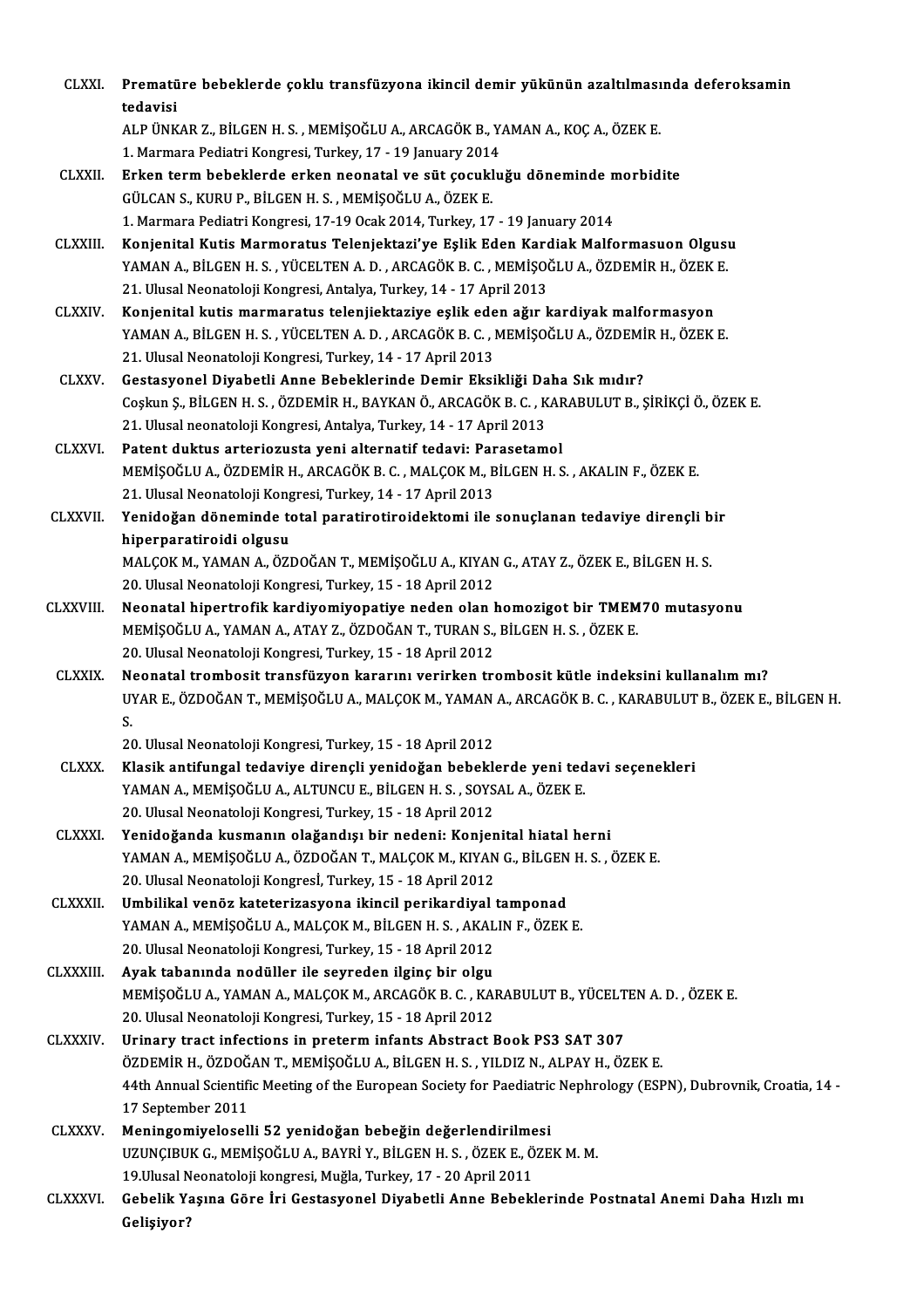|                  | Coşkun Ş., BİLGEN H. S., MEMİŞOĞLU A., ÖZDEMİR H., ŞİRİKÇİ Ö., ÖZEK E.                                                            |
|------------------|-----------------------------------------------------------------------------------------------------------------------------------|
|                  | 19. Ulusal Neonatoloji Kongresi, Marmaris, Turkey, 17 - 20 April 2011<br>Meningomyeloselli 52 yenidoğan bebeğin değerlendirilmesi |
| <b>CLXXXVII</b>  | UZUNÇIBUK G., MEMİŞOĞLU A., BAYRİ Y., ÖZDOĞAN T., BİLGEN H. S., ÖZEK E., ÖZEK M.                                                  |
|                  |                                                                                                                                   |
|                  | 19. Ulusal Neonatoloji Kongresi, Turkey, 17 - 20 April 2011                                                                       |
| <b>LXXXVIII.</b> | Gebelik yaşına göre iri ve gestasyonel diyabetli anne bebeklerinde postnatal anemi daha hızlı mı<br>gelişiyor?                    |
|                  | COŞKUN Ş., BİLGEN H. S., MEMİŞOĞLU A., ÖZDEMİR H., ŞİRİKÇİ Ö., ÖZEK E.                                                            |
|                  | 19. Ulusal Neonatoloji Kongresi, Turkey, 17 - 20 April 2011                                                                       |
| <b>CLXXXIX</b>   | Maternal Thyroid Dysfunction and Neonatal Problems                                                                                |
|                  | ÖZDEMİR H., AKMAN İ., Coşkun Ş., demirel u., DEMİRCİOĞLU S., BEREKET A., BİLGEN H. S. , ÖZEK E.                                   |
|                  | 2nd Interanational Congress of UENPS, İstanbul, Turkey, 15 - 17 November 2010                                                     |
| CXC.             | Antenatal tanılı üriner sistem anomalilerinin postnatal dönemde değerlendirilmesi ve izlemi                                       |
|                  | Gökce İ., Benzer M., Altuntaş Ü., Tuğtepe H., Bıyıklı N., Özek E., Alpay H.                                                       |
|                  | 6. Ulusal Çocuk Nefroloji Kongresi, Ankara, Turkey, 7 - 10 October 2010, pp.153                                                   |
| <b>CXCI</b>      | İlerleyici Hidrosefalisi olan Yenidoğanlarda İntraventriküler rezervuar uygulaması                                                |
|                  | ÖZDEMİR H., BAYRİ Y., BİLGEN H. S., AKMAN İ., ÖZEK E., ÖZEK M. M.                                                                 |
|                  | 18. Ulusal Neonatoloji Kongresi, Turkey, 21 - 24 April 2010                                                                       |
| <b>CXCII</b>     | İlerleyici Hidrosefalisi Olan Yenidoğanlarda İntraventriküler Rezervuar Uygulaması                                                |
|                  | ÖZDEMİR H., BAYRİ Y., BİLGEN H. S., AKMAN İ., ÖZEK E., ÖZEK Ö. M. M.                                                              |
|                  | 18. Ulusal Neonatoloji Kongresi, MUĞLA/BODRUM, Turkey, 21 - 24 April 2010                                                         |
| <b>CXCIII.</b>   | Geç Preterm İnfantların Neonatal Dönemdeki Sorunları                                                                              |
|                  | ÖZDEMİR H., AKMAN İ., BİLGEN H. S., ÖZEK E.                                                                                       |
|                  | 18. Ulusal Neonatoloji Kongresi, MUĞLA/BODRUM, Turkey, 21 - 24 April 2010                                                         |
| <b>CXCIV</b>     | Yenidoğan bebeklerde akut böbrek yetersizliği                                                                                     |
|                  | Alpay H., Bıyıklı N., Gökce İ., Bilgen H. S., Özek E., Akman İ.                                                                   |
|                  | 14. Ulusal Neonatoloji Kongresi (UNEKO-14), Antalya, Turkey, 12 - 16 April 2006, pp.384                                           |
| CXCV             | Maternal and cord blood zinc (Zn), IGF-1, IGFBP3 levels in IUGR neonates                                                          |
|                  | Akman I., Arioglu P., Altun O., Sakalli M., Ozek E., Topuzoglu A., Oral M., Aytekin M., Eren S., Bereket A.                       |
|                  | 7th World Congress of Perinatal Medicine, Zagreb, Croatia, 21 - 24 September 2005, pp.225-228                                     |
| <b>CXCVI</b>     | Yenidoğan döneminde görülen tedaviye dirençli hipertansiyon olguları                                                              |
|                  | Gökce İ., Bıyıklı N., Özek E., Alpay H.                                                                                           |
|                  | 49. Milli Pediatri Kongresi, İstanbul, Turkey, 14 - 17 September 2005, pp.355                                                     |
| <b>CXCVII</b>    | Yenidoğan bebeklerde akut böbrek yetersizliği                                                                                     |
|                  | Alpay H., Bıyıklı N., Gökce İ., Bilgen H. S., Özek E., Akman I.                                                                   |
|                  | 49. Milli Pediatri Kongresi, İstanbul, Turkey, 14 - 17 September 2005, pp.353                                                     |
| CXCVIII.         | Rare cases of intractable hypertension in newborn period                                                                          |
|                  | Gökce İ., Bıyıklı N., Bilgen H. S., Akman I., Özek E., Alpay H.                                                                   |
|                  | 4th International Congress of Uremic Researchs and Toxicity, İzmir, Turkey, 14 - 17 September 2005, pp.65                         |
| <b>CXCIX</b>     | Neonatal acute renal failure                                                                                                      |
|                  | Alpay H., Bıyıklı N., Gökce İ., Özek E.                                                                                           |
|                  | 39th Annual Meeting of the European Society for Paediatric Nephrology-ESPN, İstanbul, Turkey, 10 - 13 September                   |
|                  | 2005, pp 40                                                                                                                       |
| CC.              | Düşük doğum ağırlıklı hidrosefalik bebeklerde ventriküler rezervuar Uygulaması                                                    |
|                  | DAĞÇINAR A., ÖZEK M. M., BİLGEN H. S., KAVUNCUOĞLU S., ÖZEK E.                                                                    |
|                  | 19. Türk Nöroşirürji Derneği Kongresi, Antalya 2005, Turkey, 19 May 2005                                                          |
| CCI.             | Açık spinal disrafizmli hastalarda epidemiyolojik ve demografik özellikler                                                        |
|                  | KOBYA S., ÖZEK M M. M., DAĞÇINAR A., HİÇDÖNMEZ T., ÖZEK E.                                                                        |
|                  | 16. Türk Nöroşirürji Derneği Kongresi, İstanbul, Haziran 2002, Turkey, 08 May 2002                                                |
| CCII.            | Açık spinal disrafizm olgularında spinal ve vertebral bulgular                                                                    |
|                  | KOBYA S., ÖZEK M. M., DAĞÇINAR A., HİÇDÖNMEZ T., ÖZEK E.                                                                          |
|                  |                                                                                                                                   |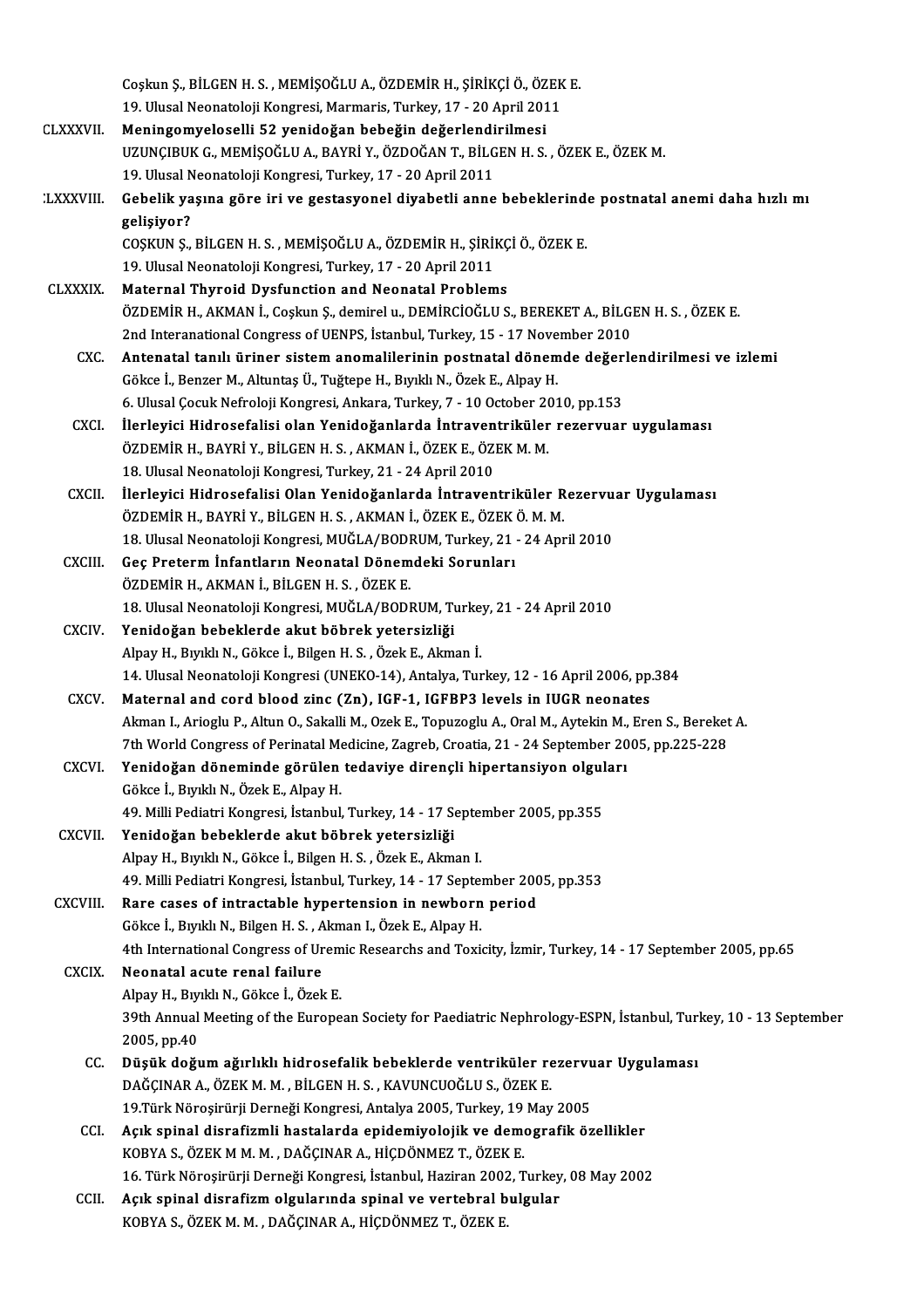4.Ulusal Çocuk Nörolojisi Kongresi, İzmir 2002, Turkey, 08 April 2002<br>Asık aninal diarafizmli həstələrdə ənidəmiyələjili və dəməsrafi

- 4.Ulusal Çocuk Nörolojisi Kongresi, İzmir 2002, Turkey, 08 April 2002<br>CCIII. Açık spinal disrafizmli hastalarda epidemiyolojik ve demografik bulgular<br>KORVA S. ÖZEK M.M., DAČCINAR A, HİÇDÖNMEZ T. ÖZEK E 4.Ulusal Çocuk Nörolojisi Kongresi, İzmir 2002, Turkey, 08 Apı<br>Açık spinal disrafizmli hastalarda epidemiyolojik ve de<br>KOBYA S., ÖZEK M. M. , DAĞÇINAR A., HİÇDÖNMEZ T., ÖZEK E.<br>4.Husal Cosuk Nörolojisi Kongresi, İsmir 2002 Açık spinal disrafizmli hastalarda epidemiyolojik ve demograf<br>KOBYA S., ÖZEK M. M. , DAĞÇINAR A., HİÇDÖNMEZ T., ÖZEK E.<br>4.Ulusal Çocuk Nörolojisi Kongresi, İzmir 2002, Turkey, 08 April 2002<br>Hamimualamaningasala Clinisanath KOBYA S., ÖZEK M. M. , DAĞÇINAR A., HİÇDÖNMEZ T., ÖZEK E.<br>4.Ulusal Çocuk Nörolojisi Kongresi, İzmir 2002, Turkey, 08 April 2002<br>CCIV. Hemimyelomeningocele Clinicopathological Considerations
- 4.Ulusal Çocuk Nörolojisi Kongresi, İzmir 2002, Turkey, 08 April 2002<br>Hemimyelomeningocele Clinicopathological Considerations<br>ÖZEK M. M. , HİÇDÖNMEZ T., KOBYA S., DAĞÇINAR A., ÖZEK E., PAMİR M. N.<br>27 Annual Congress of the Hemimyelomeningocele Clinicopathological Considerations<br>ÖZEK M. M. , HİÇDÖNMEZ T., KOBYA S., DAĞÇINAR A., ÖZEK E., PAMİR M. N.<br>27 Annual Congress of the international Soceity for Pediatric Neurosurgery Salt Lake City 1999, ÖZEK M. M., HİÇDÖNMEZ T., KOBYA S., DAĞÇINAR A<br>27 Annual Congress of the international Soceity for<br>CCV. Auditory Neuropathy in Infants and Children<br>AKDAS E. Vülgel S. Küleki S. CİBBUT A. A., VU MA
- 27 Annual Congress of the international Soceity for Pediatric Neurosurgery<br>Auditory Neuropathy in Infants and Children<br>AKDAŞ F., Yüksel Ş., Külekçi S., ÇİPRUT A.A., YILMAZ Y., ÖZEK E., ÖZMEN M.<br>Conference on Auditory Neuro Auditory Neuropathy in Infants and Children<br>AKDAŞ F., Yüksel Ş., Külekçi S., ÇİPRUT A. A. , YILMAZ Y., ÖZEK E., ÖZMEN M.<br>Conference on Auditory Neuropathy, Lake arrowhead, United States Of America, 30 March 1998

### Memberships / Tasks in Scientific Organizations

Memberships / Tasks in Scientific Organizations<br>Topic Expert Group European Standards of Care for Newborn Health, Consultant, 2015 - Continues, Turkey<br>Member of Eurert Committee on European Consensus Cuidelines on PDS, Mem Member ompet of Tables in Berentine organizations<br>Topic Expert Group European Standards of Care for Newborn Health, Consultant, 2015 - Continues, Tu<br>Member of Expert Committee on European Consensus Guidelines on RDS , Memb Topic Expert Group European Standards of Care for Newborn Health, Co.<br>Member of Expert Committee on European Consensus Guidelines on RD<br>Cochrane Neonatal Review Group : Member, Member, 2008 - Continues<br>Member of UENDS (Uni Member of Expert Committee on European Consensus Guidelines on RDS , Member, 2010 - Continues<br>Cochrane Neonatal Review Group : Member, Member, 2008 - Continues<br>Member of UENPS (Union of European Neonatal-Perinatal Societie Cochrane Neonatal Review Group : Member, Member, 2008 - Continues<br>Member of UENPS (Union of European Neonatal-Perinatal Societies), Member, 2006 - Continue<br>Anne ve bebek Sağlığı vakfı, Vice President, 1989 - Continues<br>Turk Member of UENPS (Union of European Neonatal-Perinatal Societies), Member, 2006 - Continues Anne ve bebek Sağlığı vakfı, Vice President, 1989 - Continues<br>Turkısh Society of Neonatology : Executive Board Member for 13 years, Member, 2006 - 2019<br>European Association of Perinatal Medicine: Executive Board Member (Tr Turkis<br>Europ<br>2018<br>Europ European Association of Perinatal Medicine: Executive Board Member (Treasurer 2014-2018), Be<br>2018<br>European Association of Perinatal Medicine Scientific Committee: Member, Member, 2012 - 2014<br>European Association of Perinat 2018<br>European Association of Perinatal Medicine Scientific Committee: Member, Member, 2012 - 2014<br>European Association of Perinatal Medicine Maternity Prize committee: Member (2 years), Member, 2012 - 2014<br>• European Assoc

European Association of Perinatal Medicine Scientific Committee: Member, Member, 2012 - 2014<br>European Association of Perinatal Medicine Maternity Prize committee: Member (2 years), Member, 2012 - 2014<br>• European Associatio European Association of Perinatal Medicine Maternity Prize committee: Member (2 years), Member, 2012<br>• European Association of Perinatal Medicine Maternity Prize committee member, Member, 2012 - 2014, T<br>European Associatio European Association of Perinatal Medicine Scientific Committees member, Member, 2012 - 2014, Turkey<br>Scientific Refereeing

Neonatology, Journal Indexed in SSCI, March 2021 JOURNAL OF PERINATOLOGY, Journal Indexed in SCI-E, January 2021 Neonatology, Journal Indexed in SSCI, March 2021<br>JOURNAL OF PERINATOLOGY, Journal Indexed in SCI-E, January 2021<br>TURKISH JOURNAL OF PEDIATRICS, National Scientific Refreed Journal, July 2019<br>EREE RADICAL PIOLOCY AND MEDICI JOURNAL OF PERINATOLOGY, Journal Indexed in SCI-E, January 2021<br>TURKISH JOURNAL OF PEDIATRICS, National Scientific Refreed Journal, July 201<br>FREE RADICAL BIOLOGY AND MEDICINE, Journal Indexed in SCI-E, April 2019<br>JOURNAL O TURKISH JOURNAL OF PEDIATRICS, National Scientific Refreed Journal, July 2019<br>FREE RADICAL BIOLOGY AND MEDICINE, Journal Indexed in SCI-E, April 2019<br>JOURNAL OF MATERNAL-FETAL & NEONATAL MEDICINE, Journal Indexed in SCI-E, FREE RADICAL BIOLOGY AND MEDICINE, Journal Indexed in SCI-E, April 2019<br>JOURNAL OF MATERNAL-FETAL & NEONATAL MEDICINE, Journal Indexed in SCI-E, July 2017<br>BMC PEDIATRICS, Journal Indexed in SCI-E, April 2017 JOURNAL OF MATERNAL-FETAL & NEONATAL MEDICINE, Journal Indexed in<br>BMC PEDIATRICS, Journal Indexed in SCI-E, April 2017<br>TURKISH JOURNAL OF PEDIATRICS, Journal Indexed in SCI-E, February 2017<br>INTERNATIONAL JOURNAL OF REDIATR INTERNATIONAL JOURNAL OF PEDIATRICS , Journal Indexed in ESCI, October 2016<br>EAST ASIAN PUBLISHING AND SOCIETY , Journal Indexed in ESCI, May 2016 TURKISH JOURNAL OF PEDIATRICS, Journal Indexed in SCI-E, February 2017<br>INTERNATIONAL JOURNAL OF PEDIATRICS , Journal Indexed in ESCI, Octobe<br>EAST ASIAN PUBLISHING AND SOCIETY , Journal Indexed in ESCI, May 2016<br>PEDIATRICS PEDIATRICS, Journal Indexed in SCI-E, February 2016

### Scientific Consultations

**Scientific Consultations**<br>İstanbul İl Sağlık Müdürlüğü, Scientific Consultancy, Marmara University, School Of Medicine, Internal Medical Sciences,<br>Turkay, 2017, 2019 Serentine Gonsur<br>İstanbul İl Sağlık Müd<br>Turkey, 2017 - 2019

# Turkey, 2017 - 2019<br>Edit Congress and Symposium Activities

Edit Congress and Symposium Activities<br>COVID-19 DÖNEMİNDE RSV PROFİLAKSİSİNİN ARTAN ÖNEMİ, Moderator, İstanbul, Turkey, 2021<br>Pramatüreleri Sağlıkla Celesağa Tasımak Moderator, İsmir, Turkey, 2021 Pare Gongi 666 ana bij mipooram neervines<br>COVID-19 DÖNEMİNDE RSV PROFİLAKSİSİNİN ARTAN ÖNEMİ, Moderato<br>Prematüreleri Sağlıkla Geleceğe Taşımak, Moderator, İzmir, Turkey, 2021